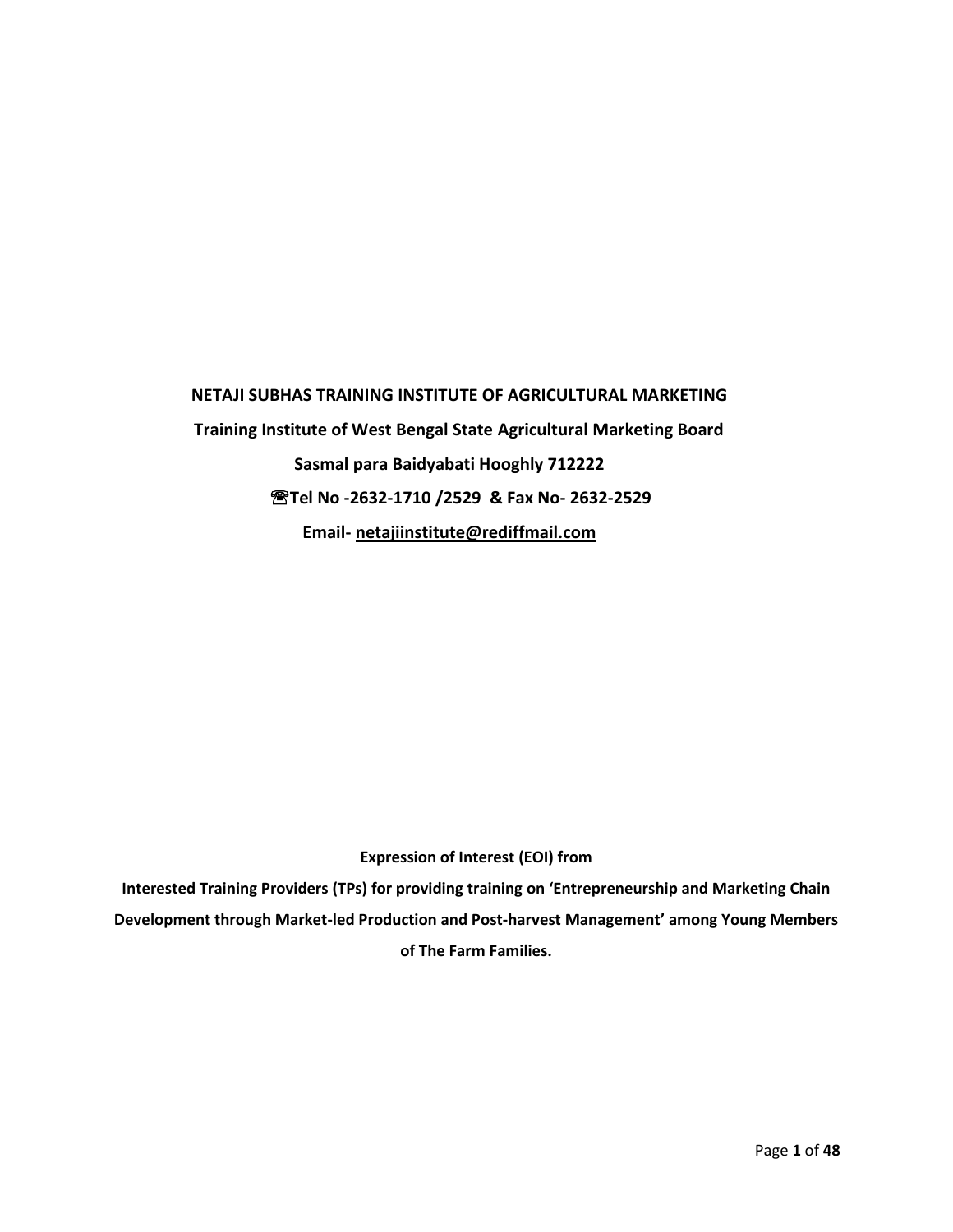**Invitation for Expression of Interest (EOI) from Interested Training Providers (TPs) for providing training on 'Entrepreneurship and Marketing Chain Development through Marketled Production and Post-harvest Management'.**

Netaji Subhas Training Institute of Agricultural Marketing, the training institute of West Bengal State Agricultural Marketing Board under Department of Agricultural Marketing, Govt. of West Bengal hereinafter referred to as AWARDER, invites applications for Expression for Interest (EOI) from interested Training Providers (TPs) (hereafter referred to as APPLICANTS) for providing skills among Young Members of the Farm Families on 'Entrepreneurship and Marketing Chain Development through Market-led Production and Post-harvest Management', selected from different Districts of West Bengal**.** The state government has already sanctioned sufficient fund for implementation of the scheme at Netaji Subhas Training Institute of Agricultural Marketing.

The successful Bidder shall be responsible for developing the training module, imparting training by providing faculties, who are specialist in the concerned sector and conducting study tours inside and/or outside the state as a part of the training schedule.

Interested agencies can collect the hard copies of the EOI document after visiting to the office of the undersigned or may download it directly from the websites as mentioned in the schedule of bidding process. They are requested to submit their EOI to the office of the Director, Netaji Subhas Training Institute of Agricultural Marketing, Baidyabati, along with non-refundable EOI processing fee of Rs. 10000/- (Rupees ten Thousand only). The applicants also have to deposit an Earnest Money @ 2% of the allotted fund value mentioned in clause 1.8 of the document, which is refundable to the unsuccessful applicants. All the payments will be made only by Bank DD drawn in favour of "WBSMB-NSTIAM" payable at Baidyabati and is to be deposited along with the technical bid of the EOI documents.

Last date of submission:- **12: 00 Noon of 21st June, 2022.**

**Director NSTIAM**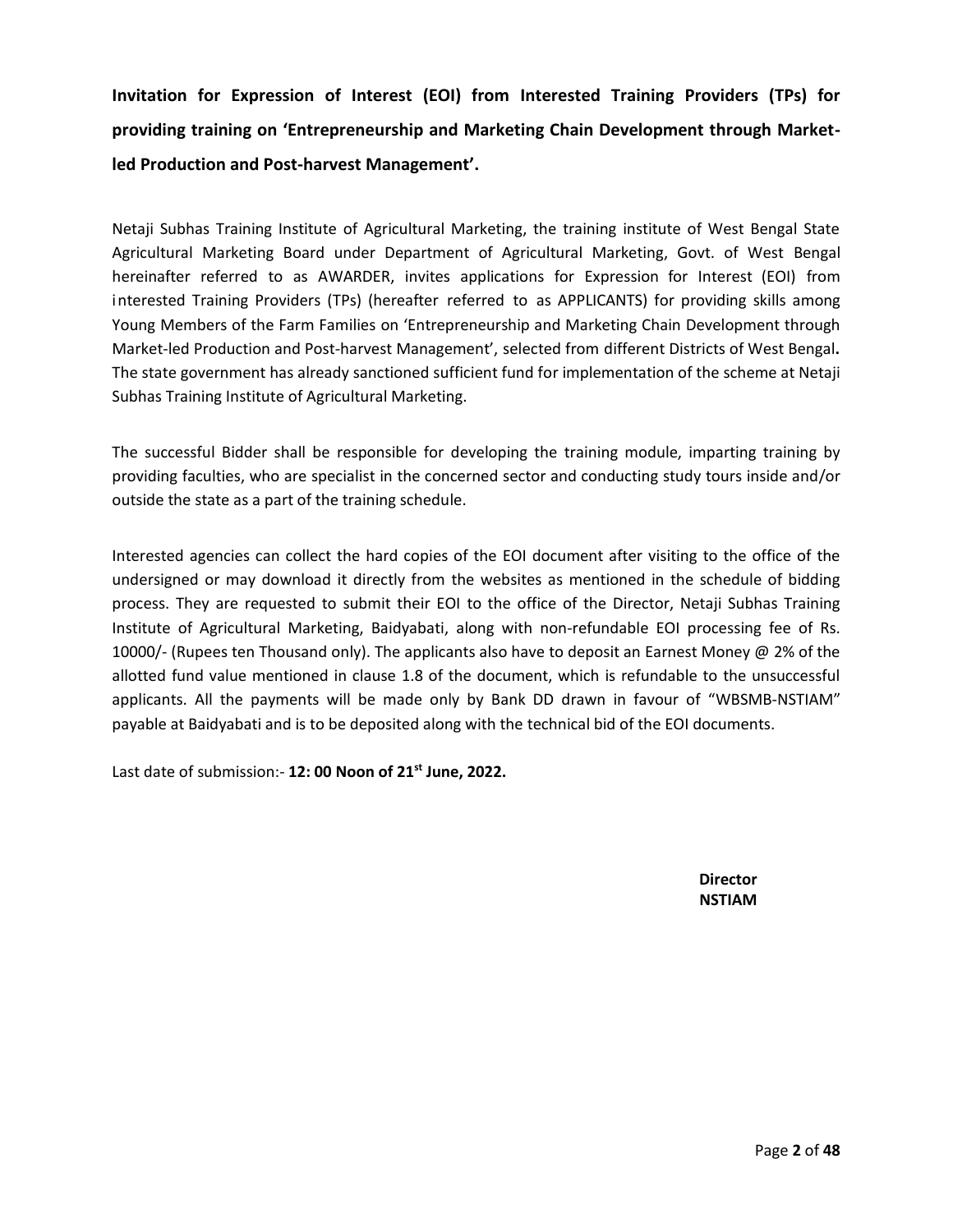## **SCHEDULE OF BIDDING PROCESS**

Director, Netaji Subhas Training Institute of Agricultural Marketing, Baidyabati, would endeavor to adhere to the following schedule:

| <b>Issue of Notice of EOI</b>                                             | EOI No: 001/2022-23/NSTIAM dated 24th May, 2022                                                                                                                                                                             |
|---------------------------------------------------------------------------|-----------------------------------------------------------------------------------------------------------------------------------------------------------------------------------------------------------------------------|
| <b>Published in the website</b>                                           | www.wbgov.in, www.wbagrimarketingboard.gov.in<br>and www.nstiam.org                                                                                                                                                         |
| <b>EOI Processing Fees</b>                                                | INR 10,000/- (Rupees Ten Thousand only)<br>To be submitted only by demand draft in "WBSMB-<br>NSTIAM" payable at Baidyabati                                                                                                 |
| <b>Date of Pre-bid Meeting</b>                                            | 11: 30 AM of 13 <sup>th</sup> June, 2022                                                                                                                                                                                    |
| Last Date and Time of submission of the EOI<br><b>Applications</b>        | 12:00 Noon of 21 <sup>st</sup> June, 2022.                                                                                                                                                                                  |
| Date and Time for Opening of EOI Applications<br>for Technical Evaluation | 12: 30 P.M of 22 <sup>nd</sup> June, 2022                                                                                                                                                                                   |
| <b>Office for Submission of EQI</b>                                       | Director, Netaji Subhas Training Institute of<br><b>Agricultural Marketing,</b><br>Sasmal para Baidyabati Hooghly 712222<br><b>@Tel No -2632-1710 /2529 &amp; Fax No- 2632-2529</b><br>Email netajiinstitute@rediffmail.com |
| <b>Announcement of Technically Qualified Applicants</b>                   | 24th June, 2022                                                                                                                                                                                                             |
| Date and Time for Opening of EOI Applications<br>for Financial Evaluation | 12: 30 P.M of 28th June, 2022                                                                                                                                                                                               |
| <b>Announcement of Qualified Applicant</b>                                | 4 <sup>th</sup> July, 2022                                                                                                                                                                                                  |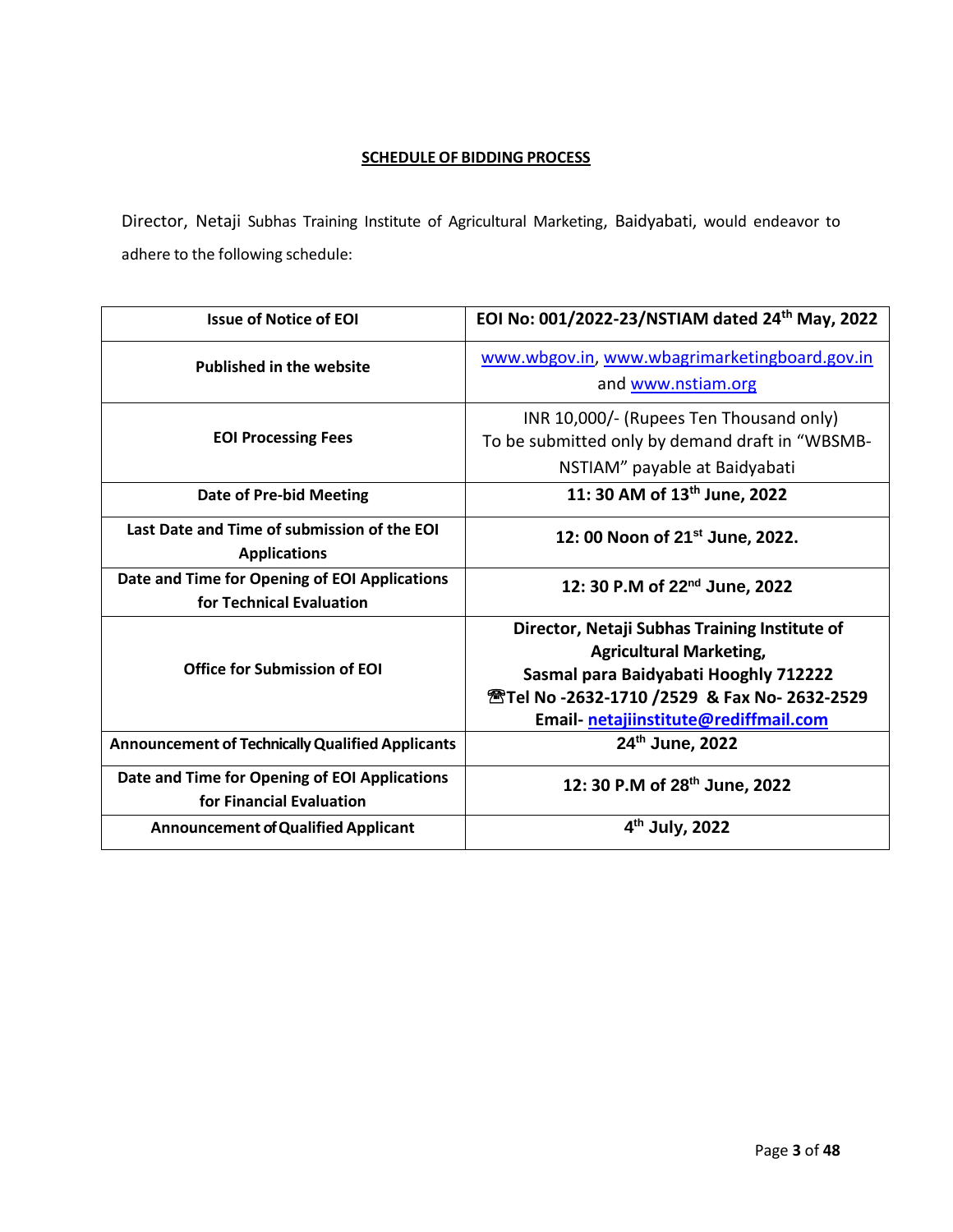## **Expression of Interest (EOI) from**

**Interested Training Providers (TPs) for providing training on 'Entrepreneurship and Marketing Chain Development through Market-led Production and Post-harvest Management' among Young Members of The Farm Families.**

## **CONTENTS**

| Section I:         | <b>Scheme of the Training Programme</b> |
|--------------------|-----------------------------------------|
| <b>Section II:</b> | <b>Information to the Applicants</b>    |
| <b>Section III</b> | <b>Criteria for Selection</b>           |
| <b>Section IV</b>  | <b>Deed of Agreement</b>                |
| <b>Section V</b>   | <b>Application Forms</b>                |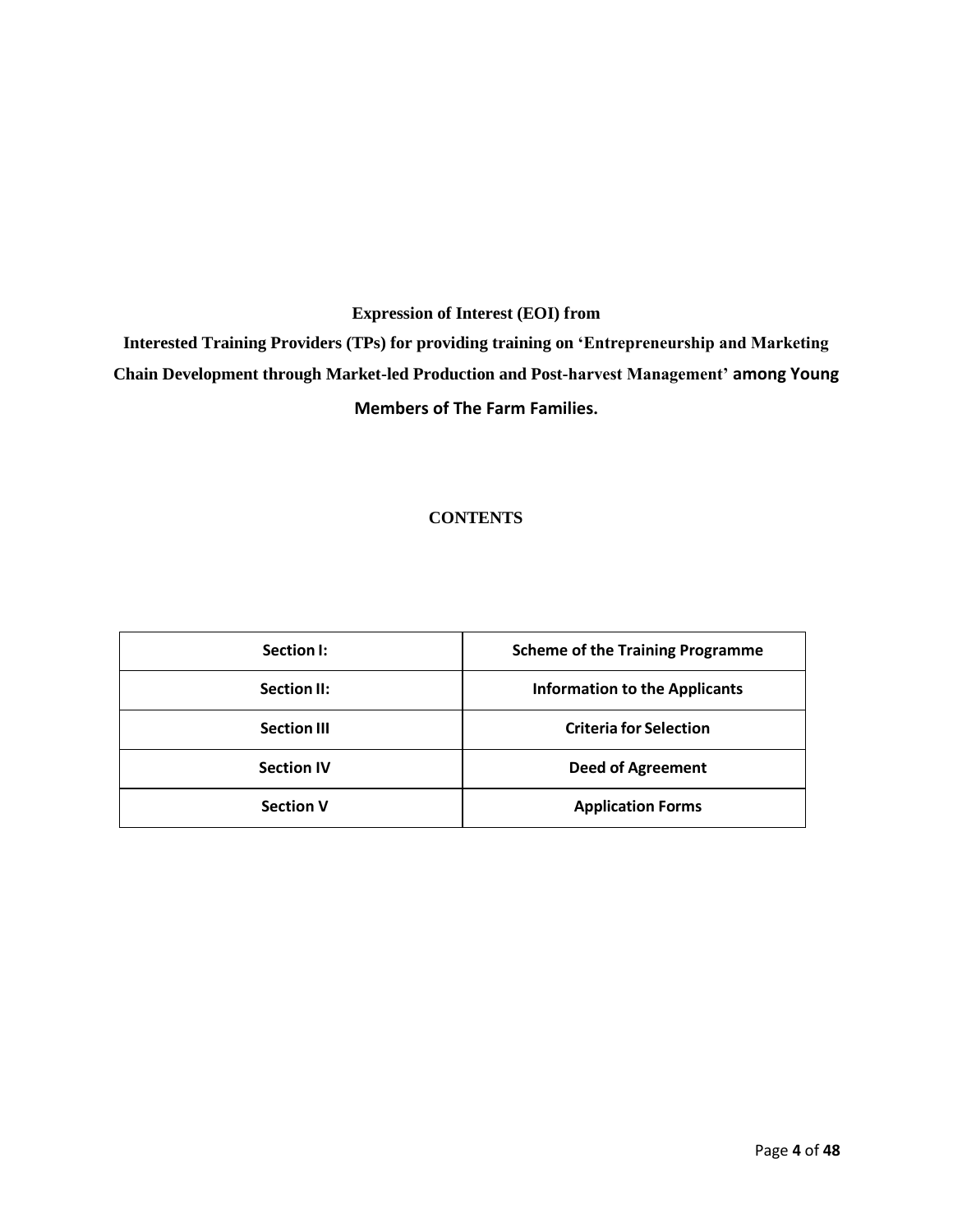**SECTION - I**

**THE SCHEME OF THE TRAINING PROGRAMME**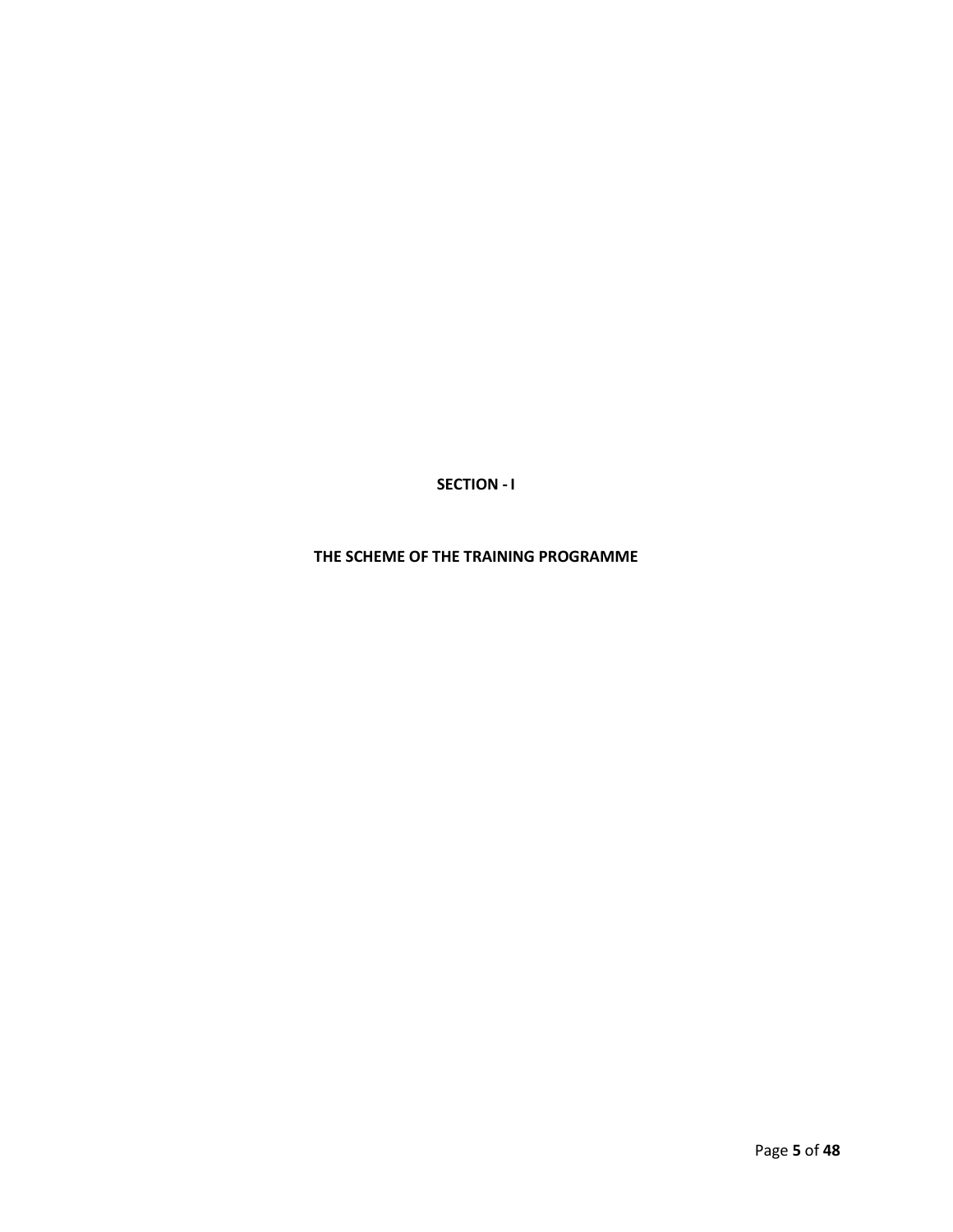#### **1.1. Name of the Scheme:**

Providing training on 'Entrepreneurship and Marketing Chain Development through Market-led Production and Post-harvest Management' among Young Members of the Farm Families.

### **1.2. Introduction:**

Netaji Subhas Training Institute of Agricultural Marketing, the training institute of West Bengal State Agricultural Marketing Board under Department of Agricultural Marketing, Govt. of West Bengal intends to undertake one fully residential skill development training programme exclusively for the young members of the Small and Marginal Farm Families with special thrust upon the SC and ST communities of different districts of West Bengal for ensuring them better livelihood opportunities by means of imparting training in a planned manner for boosting their employability. The training shall give special emphasis on organic principles and related food processing for retaining ecological balance to make the weaker section of the people for its adoption as a means of either direct employment or involvement for monetarily rewarding through entrepreneurship development. Furthermore, the training programme shall provide stipend to each trainee @ Rs. 250/- (rupees two thousand and fifty only) per week for the 08 weeks, with a view to minimize the financial hardship the families of these trainees may have to face. Each of the groups (which shall be formed by the Training Provider during the training program) shall receive Rs 2,00,000/- (Rupees Two Lakh only) as One-time Financial Assistance (OTA) in their Group account, upon submission of a bankable project duly approved by the Bank.

#### **1.3 Broad Objective:**

The broad objective of this residential programme is to train the young members of the Small and Marginal Farm Families of rural Bengal by introducing them with Market-driven production mechanisms with special emphasis to integrated bio-diversified farming methodology along with new technologies and post-harvest management of the commodities related to agricultural and/or allied sectors. This will provide them an assured option of monetarily rewarding engagement in the form of direct employment or as producers of agricultural and/or allied sector commodities for direct selling or by processing through establishment of marketing chain for the grown and/or processed products through formation of groups**.**

## **1.3.1 Specific objectives:**

- a. To equip the trainees with Market-driven production mechanisms.
- $\checkmark$  To provide knowledge on post-harvest management and value addition of the farm produce.
- $\checkmark$  To enhance their knowledge on application of computer and ICT instruments in fields of agriculture and agricultural marketing.
- b. To impart training on different techniques of scientific organic farming so that at the end of the training period, the trainee is well equipped in the wide range of multi-tasking that is essential for bio-diverse agricultural practices.
- c. To develop young dynamic youth as entrepreneur who can be linked to different market intervention programs conducted by Department of Agricultural Marketing.
- d. To impart high level practical training supported by field-based activities through effective linkages.
- e. To impart skills to promote and upscale agribusiness models through formation of Groups and development of entrepreneurship through Business Development Models.
- f. To generate additional rural employment by engaging rural people from BPL and other minority community.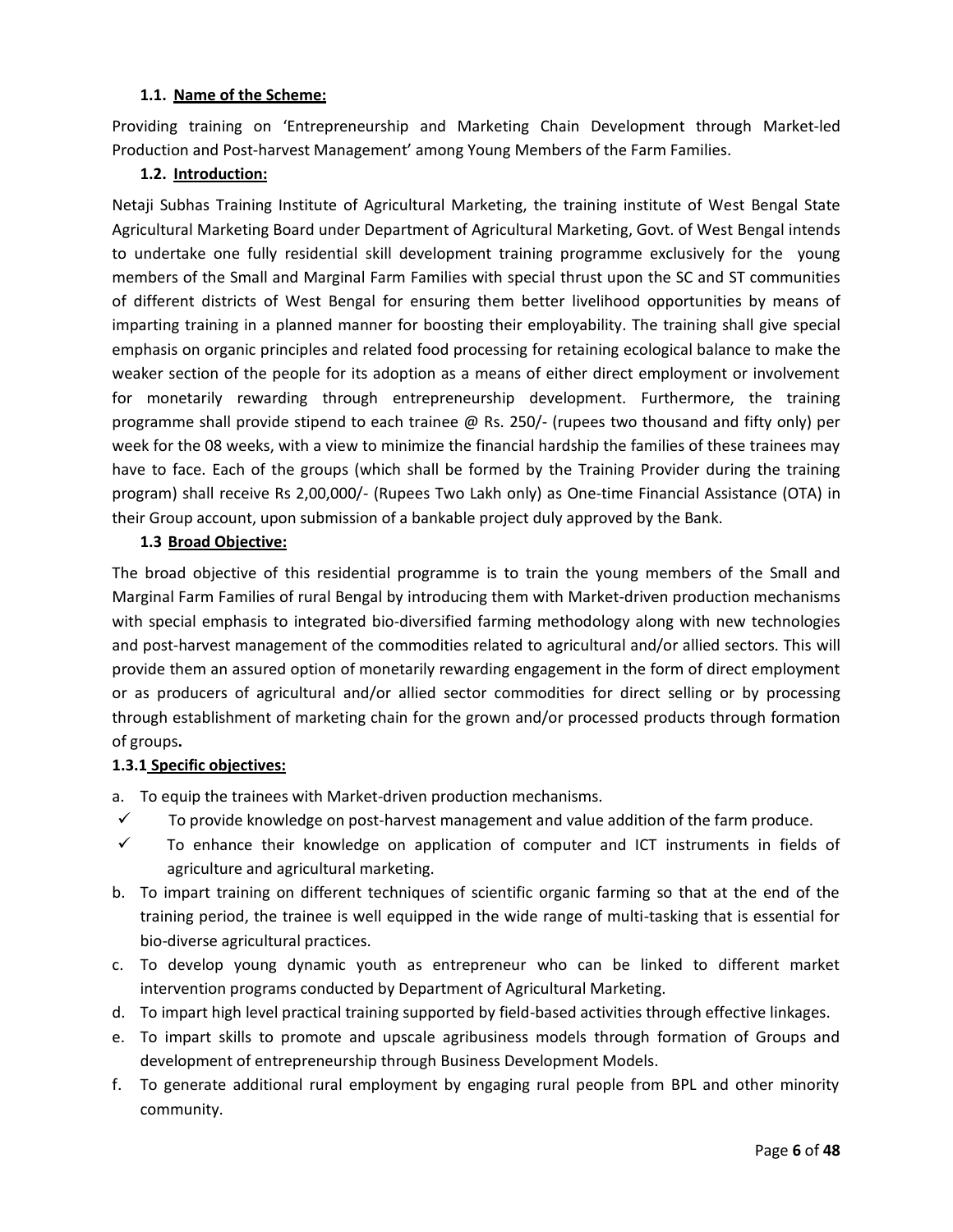$\checkmark$  To encourage environment-friendly practices and to change their mindset towards marketoriented production and increase quality and volume of their produce.

## **1.4 Project Target Group:**

 The Training will be focusing on 18 selected boys and girls, with a minimum educational qualification of Class VIII pass, mainly out of the 30 Young members of farm families per block, who have successfully completed the **06 days Basic training on Entrepreneurship Development as the Outreach Program of NSTIAM at each Zilla RMCs during the F.Y 2019-20**.

West Bengal State Agricultural Marketing Board and the Secretary, District RMCs/RMCs of the selected districts, will be the final authority for selection of the candidates for the training program however; the Training Provider may be required to facilitate the selection procedure.

## **1.5 Total no of Trainees:**

 **162 (One hundred and sixty-two).** The training will be conducted **total in 09 batches** and **each batch shall comprise of 18 people** selected from 09 different blocks selected from different districts of the State. **Three (3) such batches selected from 3 different blocks shall be trained parallely** in a span of **eight (8) weeks under a single phase**. Total **10 weeks are required** for completing one phase. **Three such phases shall be conducted in this Financial Year.**

However the Director, NSTIAM may increase/ decrease the no. of prospective trainees.

## **1.6 The Project Duration:**

The training will be imparted to 09 such batches selected from 09 different blocks, (in 3 phases of 10 weeks each), as given below, in the F.Y 2022-23:

| <b>Phase</b>                   | <b>Batch</b>   | <b>Proposed Training Months</b>                    | <b>Trainees per</b><br><b>Batch</b> | No. of<br><b>Trainees</b> | No. of blocks to<br>be covered |
|--------------------------------|----------------|----------------------------------------------------|-------------------------------------|---------------------------|--------------------------------|
|                                |                |                                                    | 18                                  |                           |                                |
| Phase<br>$\blacksquare$        | $\mathcal{P}$  | July'2022 - September' 2022                        | 18                                  | 54                        | 3                              |
|                                | 3              |                                                    | 18                                  |                           |                                |
|                                |                | September'2022 -December'2022                      | 18                                  |                           |                                |
| Phase<br>$\sim$                | $\overline{2}$ |                                                    | 18                                  | 54                        | 3                              |
|                                | 3              |                                                    | 18                                  |                           |                                |
|                                |                |                                                    | 18                                  |                           |                                |
| Phase<br>$\boldsymbol{\omega}$ | $\mathcal{P}$  | December'2022 - February 2023                      | 18                                  | 54                        | 3                              |
|                                | 3              |                                                    | 18                                  |                           |                                |
|                                |                | Total for F.Y 2022-23 (Under State Budget 2022-23) |                                     | 162                       | 9                              |

#### **1.7 Project Components to be taken care of by the applicants:**

- a. Development of Training Materials in consultation with Netaji Subhas Training Institute of Agricultural Marketing.
- b. Imparting training by providing faculties, who are specialist in the concerned sector.
- c. Arranging and conducting study tours as a part of the training program, among which, hands on training and practical orientation at their own farm or in association with other farms as well as in the Demo-LAB of NSTIAM, in consultation with NSTIAM, is mandatory.
- d. Evaluation of the trainees by conducting weekly examination (MCQ based) during theory and practical classes.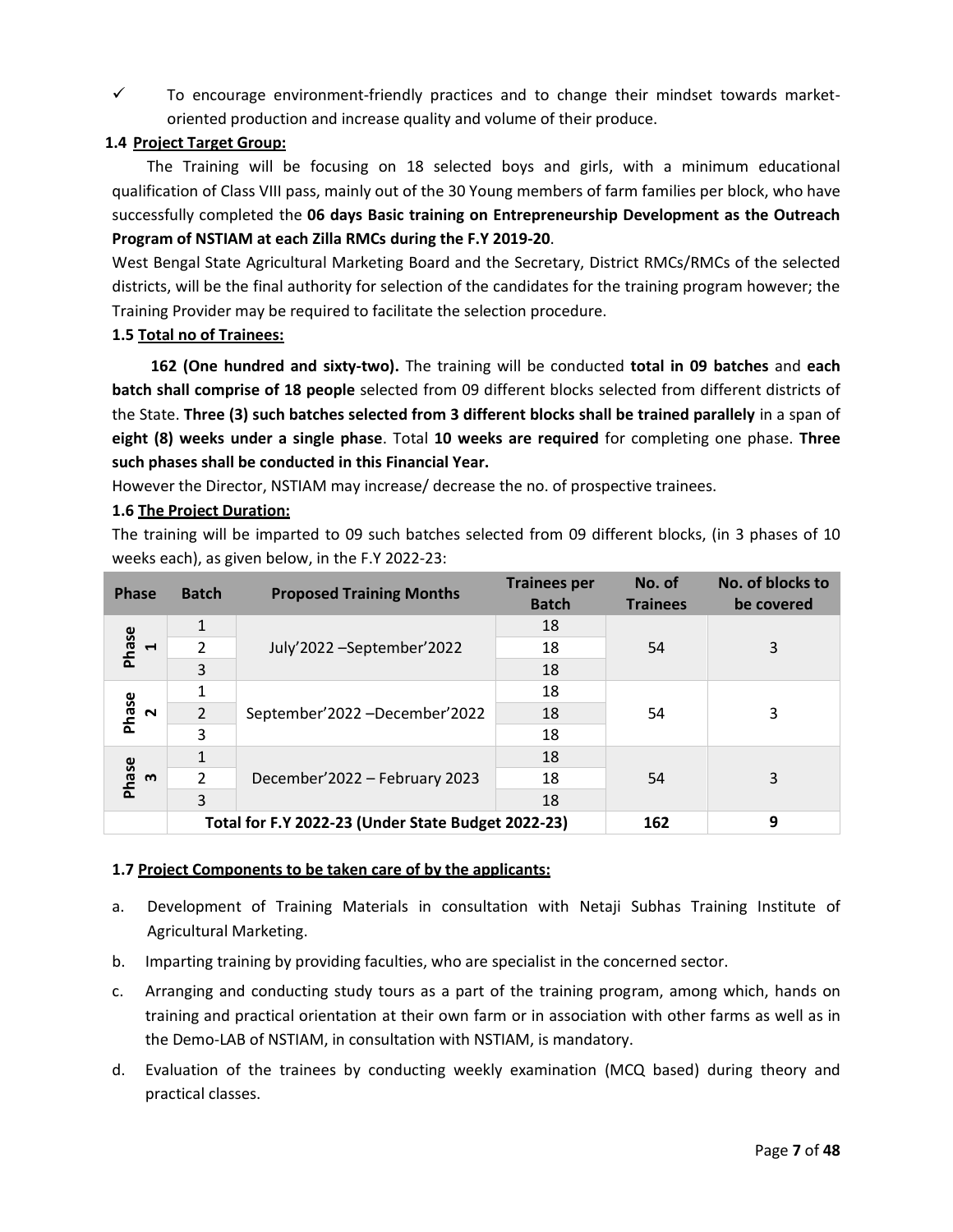- e. Purchase and procurement of the raw materials and other allied compulsory items and services as per requirement of the practical classes shall be borne by the Training Provider.
- f. Training Provider shall also bear all travelling costs of the trainees for the purpose of the said training, during the training program along with deploying one representative during their movements at different places.
- g. A close monitoring of the activities of the trainees needs to be done by the Training Provider during Application period of the Training program mentioned in subsection c of clause 1.9, preferably by deploying one representative of their organization at that place.
- h. The Training Provider has to extend all post training assistance for the next one year after completion of the training program which includes mandatory and desirable supports as given in the section 2.14 of the EOI document.
- i. The Training Provider has to conduct proper documentation of the program, that include
	- ❖ Submission of monthly report during the training as well as during post training activities. Format for which shall be developed in consultation with NSTIAM authorities.
	- $\clubsuit$  Submission of detailed completion report after each phase of the program.
	- ❖ Videography of the training program and submission of a consolidated video in HD format (15-20 minutes duration) to NSTIAM authority at the end of the training program. The video shall be the property of NSTIAM and TP shall not be allowed to use it in any public/government forum/program without the permission of NSTIAM authority.
	- ❖ Still photography of the training program and submission of at least 02 copies of good quality high resolution photos (soft copies each with minimum 02 MB size) for each of the important stages of the training (to be finalized in consultation with the Institute) to NSTIAM authority at the end of the training program
	- ❖ Any other documentation as may be required by the NSTIAM authorities.
- $\checkmark$  Any other necessary arrangements as the Director, Netaji Subhas Training Institute of Agricultural Marketing may deem necessary for successful implementation of the project.

#### **1.8 Fund Allotted**

The maximum amount of fund available for taken care of the above-mentioned project components mentioned in point 1.7 is **Rs 39,82,000/- (Thirty-nine lakh eighty-two thousand) only**.

#### **1.9 Distribution of Classes:**

The total training program may be broadly divided into:

a. **Theory classes**: Duration is of 03 weeks. Total 78 classes of 1 hour and 30 minutes each is proposed to be conducted in the theory part, which mainly cover the following broad areas:

- $\triangleright$  Market led production demand driven commodity mapping including organic methodology
- ➢ Post-Harvest Management
- ➢ Value addition
- $\triangleright$  Modern marketing methods
- ➢ Preparation of Business Development Plan (BDP)
- $\triangleright$  Computer management and its application in agriculture and agricultural marketing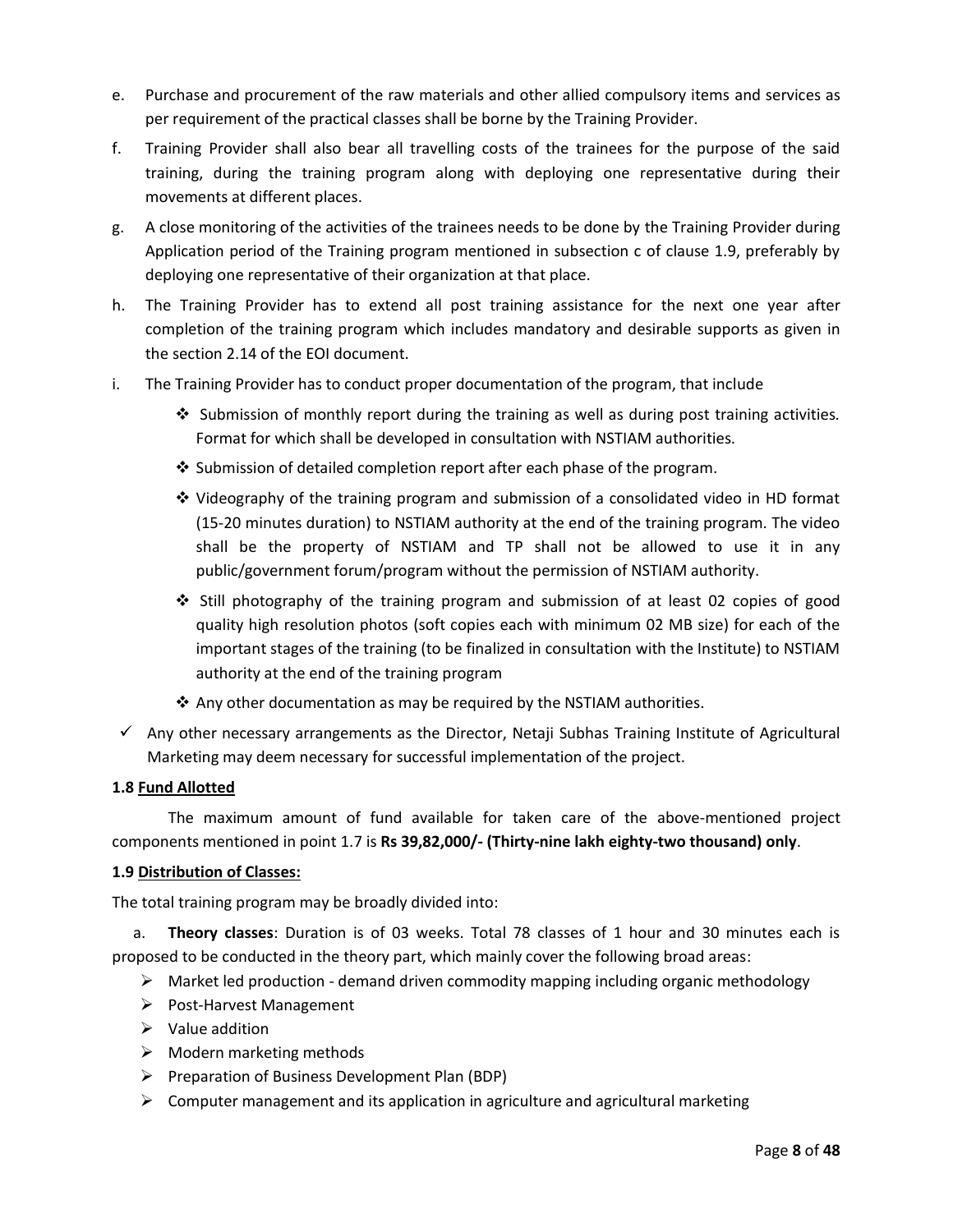The theory classes for a week shall be concluded with weekly exam (MCQ based).

b. **Practical /field orientation classes**: Duration is of 03 weeks. During this time, the trainees shall visit several fields related to agriculture and agricultural marketing for conducting practical oriented activities related to the field of Agricultural Marketing. The practical orientation at may be done in the own farm of the training provider or in association with other farms in consultation with NSTIAM. The practical classes for a week shall be concluded with weekly exam (MCQ based).

c. **Application classes**: Duration is of 02 weeks. During this time, the trainees will visit to their own villages where they will try to apply and implement the learning from theory and practical classes in their own field condition. A close monitoring of the activities of the trainees needs to be done by the Training Provider during this period by deploying one representative of their organization at that place. Learning from their field operations, along with the mistakes that have been done in the previous weekly exams shall be the initial discussion topic once they are back for the theory and practical classes at the Institute.

Each batch will be provided training based on the above mentioned 3 fields for a duration of one week each, i.e. after one week's theoretical classes, they will move for practical classes for one week and after that, they will move to their own field for a period of one week for Application classes and once that is over they will again join to the theoretical classes in the next week and will go on this way till the end of the program.

The program of the three batches have been scheduled in such a way that when one batch shall attend theoretical classes, another will be attending practical classes and rest one shall be in their block for conducting application classes. The proposed schedule of one phase of 10 weeks is as follows:

The proposed schedule, as given below, for one phase of the 03 batches may be modified on the interest of better training by the TPs in consultation with N.S.T.I.A.M.

| Item               | 1st                      | nd,                      | 2 <sub>rd</sub> | 4 <sup>th</sup> | цth            | 6 <sup>th</sup> | っth            | oth            | ath            | 10 <sup>th</sup>         |
|--------------------|--------------------------|--------------------------|-----------------|-----------------|----------------|-----------------|----------------|----------------|----------------|--------------------------|
|                    | <b>WK</b>                | WK                       | WK              | WΚ              | <b>WK</b>      | <b>WK</b>       | <b>WK</b>      | <b>WK</b>      | <b>WK</b>      | <b>WK</b>                |
| <b>Theory</b>      | <b>B1</b>                | B <sub>2</sub>           | B <sub>3</sub>  | <b>B1</b>       | <b>B2</b>      | B <sub>3</sub>  | <b>B1</b>      | B <sub>2</sub> | B <sub>3</sub> | $\overline{\phantom{0}}$ |
| <b>Practical</b>   | $\overline{\phantom{0}}$ | Β1                       | <b>B2</b>       | B <sub>3</sub>  | <b>B1</b>      | B2              | B <sub>3</sub> | <b>B1</b>      | B <sub>2</sub> | B <sub>3</sub>           |
| <b>Application</b> | -                        | $\overline{\phantom{0}}$ | <b>B1</b>       | <b>B2</b>       | B <sub>3</sub> | <b>B1</b>       | B <sub>2</sub> | B <sub>3</sub> | -              | -                        |

Here, WK: Week; B: Batch

#### **2.0 Expected Outcome of the Project:**

 At the end of the programme 162 (one hundred and sixty-two) multi-tasking Farm Youths in 09 groups with efficient entrepreneurial and managerial capacity in the field of agriculture and/or it's allied sectors with special emphasis to organic farming and Integrated Farming is expected to emerge and it is also expected to usher in socio-economic development in rural Bengal in course of time by monetarily rewarding engagement in the form of direct employment or as producers of agricultural and/or allied sector commodities for direct selling or by processing through establishment of marketing chain for the grown and/or processed products through their proposed BDP.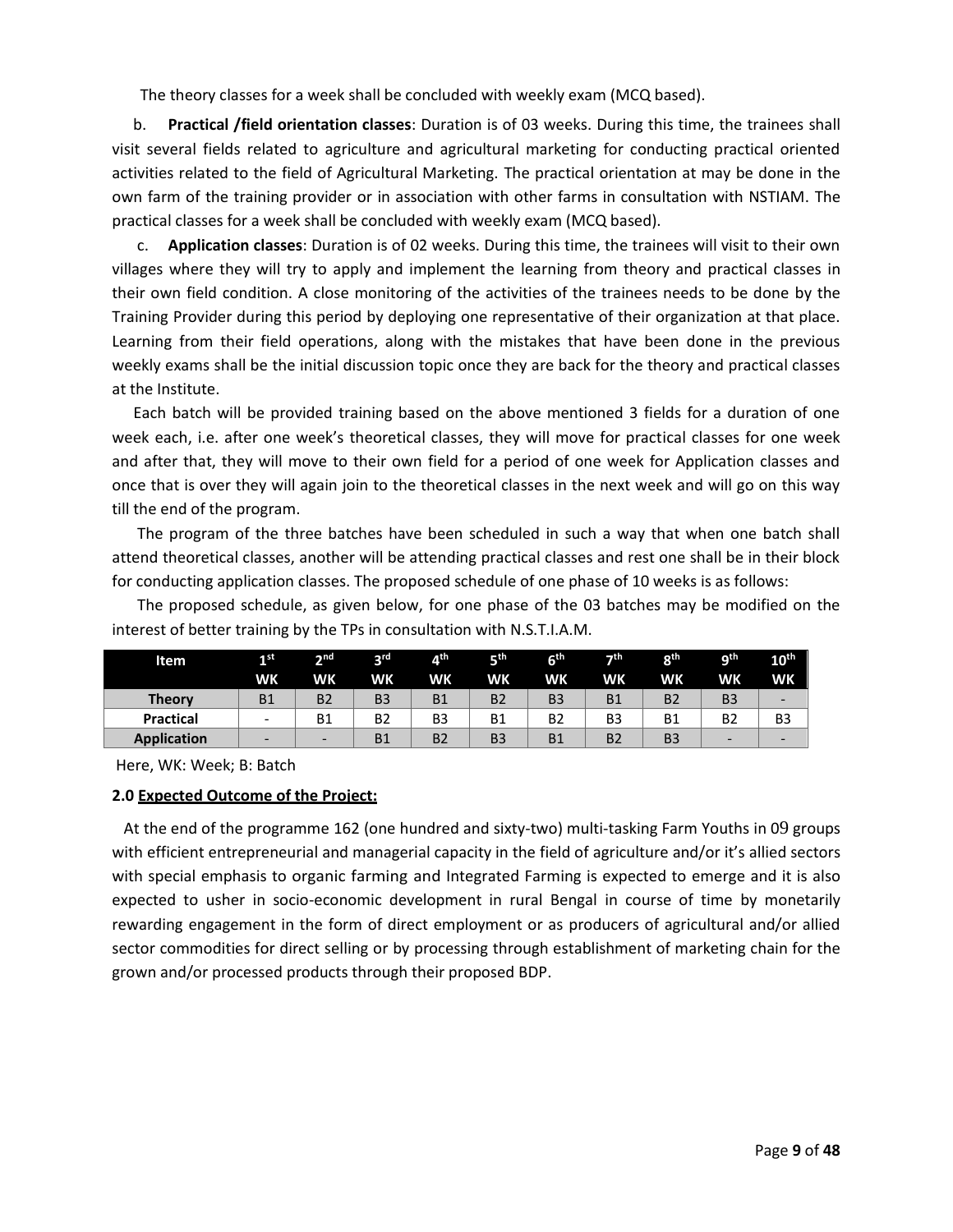**SECTION II**

## **INFORMATION TO THE APPLICANTS**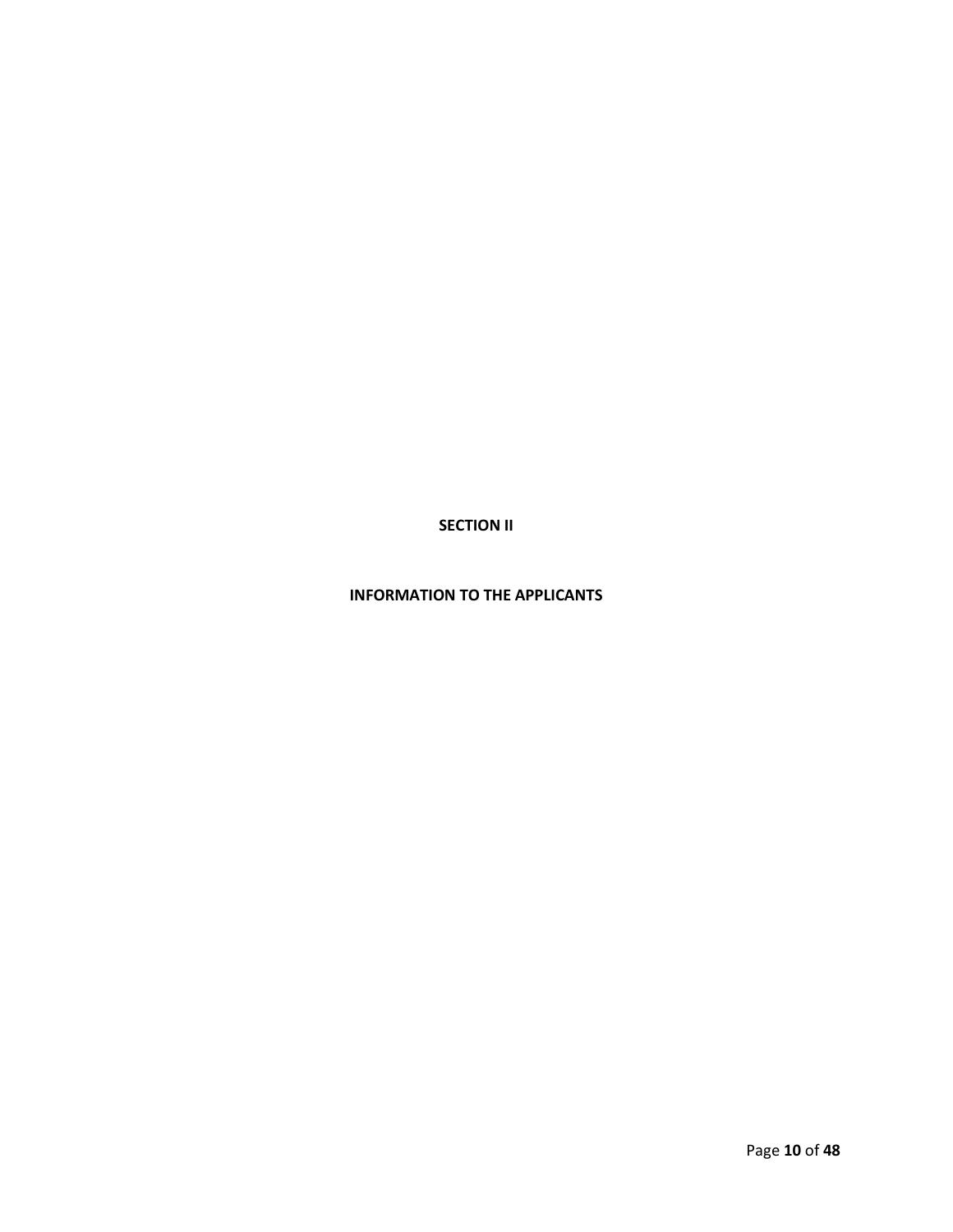- **2.1.1** Netaji Subhas Training Institute of Agricultural Marketing, the training institute of West Bengal State Agricultural Marketing Board under Department of Agricultural Marketing, Govt. of West Bengal, invites Expression of Interest from interested institution(s), established companies, registered NGOs, Farm etc. individually or in joint venture or consortium of Firms / Associations etc. for **Providing training on 'Entrepreneurship and Marketing Chain Development through Market-led Production and Post-harvest Management'** among Young Members of the Farm Families.
- **2.1.2** The applicant shall apply as per the prescribed formats (as mentioned in the section V of this document), which includes "Form" and "Annexure".
- **2.1.3** Department of Agricultural Marketing, Govt. of west Bengal shall provide fund for implementation of the scheme through WBSAMB / Director, NSTIAM.

#### **2.2 Eligibility Criteria:**

Government / Private Organizations /NGOs individually or in joint venture or consortium of Firms / Associations etc. can apply for the Job of Training Provider. The eligible applicants should have:

- **2.2.1** Expertise in imparting training in the field of agriculture, organic farming, entrepreneurship development in agriculture, agribusiness, processing experience in agriculture and allied sectors. The Training Providers who have succeeded in establishing replicable agribusiness model will be given due weightage.
- **2.2.2** Adequate knowledge and experience for on-campus hands-on training of all kinds related to agribusiness and entrepreneurship development
- **2.2.3** Preferably having experience of formation of Groups/association/company including formation of Farmers Producers Organization (FPO) / Farmers Producers Companies (FPC).
- **2.2.4** Preferably have conducted agribusiness directly or indirectly including **agri-input and output management**.
- **2.2.5** Good and experienced faculty and Human Resource in the related sector.
- **2.2.6** Adequate proven financial capability.
- **2.2.7** Adequate capacity and experience to facilitate the mobilization of youths at remote villages.
- **2.3** Any proposal not fulfilling the eligibility criteria shall be quashed summarily and shall not be subjected to further query.
- **2.4** Application should be submitted in hard copy by **12:00 Noon of 21st June, 2022** in the prescribed format (Form – A for Technical Evaluation and Form – B for financial evaluation) along with the annexure on the Application Due Date, as stated in the 'Schedule of EOI Process', at the noted address in the manner and form as detailed in the EOI. Applications submitted by any other mode shall not be accepted.
- **2.5** Any Application received by Director, Netaji Subhas Training Institute of Agricultural Marketing after the above-mentioned Application Due Date will be returned unopened to the Applicant.
- **2.6** The Applicant has to deposit Rs. 10,000/- (Rupees Ten Thousand Only) as non-refundable EOI processing Fee. The fee shall directly be paid to the Institute by Demand Draft drawn in favour of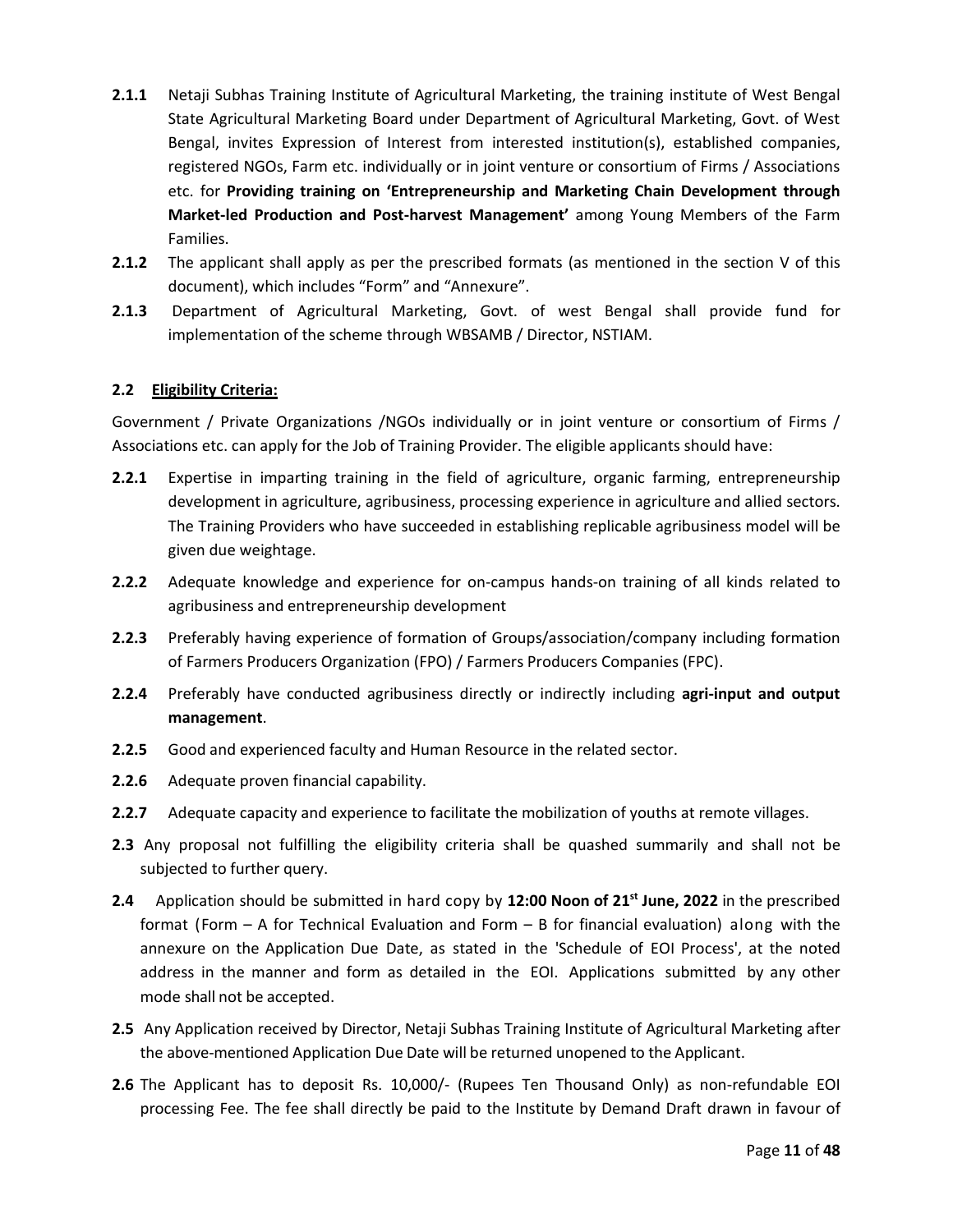**"WBSMB-NSTIAM" payable at Baidyabati** while collecting hard copy of the EOI document from the Institute or may be deposited with the technical bid of the application of EOI, if downloaded from websites as mentioned above.

**2.7** The applicants also have to deposit an Earnest Money (EMD) @ 2% of the allotted fund value mentioned in clause 1.8 of the document by Demand Draft drawn in favour of **"WBSMB-NSTIAM" payable at Baidyabati**, which is refundable to the unsuccessful applicants once the entire EOI process is over and work order is issued to the successful applicant. The EMD is to be deposited along with the Technical Bid document.

For the successful applicant, the Earnest Money shall be converted to the part of interest free Security Deposit which is equal to 03% (Three percent) of their quoted price, to be deposited by them. Details of the Security Deposit have been mentioned in section 2.14 of the document.

- **2.8** The DDs of EOI processing Fee and Earnest money shall be **inside the envelope of Technical bid**. The applicant has to submit the EOI processing Fee and EMD as mentioned above to become eligible for attending the Technical Bid opening session.
- **2.9** Applicants shall have to submit documents for Technical Bid and Financial Bid in two separate sealed envelopes mentioning "Application for Technical Bid against the EOI No………………."and "Application for Financial Bid against the EOI No………………." respectively on the top of the envelopes. Envelop for Financial Bid shall only be opened once the applicant scores the minimum qualifying marks in Technical Evaluation mentioned in section 3.2.1 in a later date, to be notified to the successful applicants via e-mail as well as by publishing the name of successful Applicants in Technical Evaluation in the Office Notice Board and/or in the website.
- **2.10** The selected Training Provider will have to enter into an agreement with the CEO, West Bengal State Agricultural Marketing Board / Director, Netaji Subhas Training Institute of Agricultural Marketing.

#### **2.11 Documents to be submitted for the Technical Bid:**

The following documents are to be submitted for Technical Bid at the time of submission of the EOI

- **2.11.1** Certificate of Registration / Incorporation
- **2.11.2** Recognized / Accredited by whom.
- **2.11.3** Memorandum of Article
- **2.11.4** Copy of PAN
- **2.11.5** Copy of last 3 (three) years audited financial statements.
- **2.11.6** Copy of GST Registration Certificate
- **2.11.7** Income Tax exemption certificate if any.
- **2.11.8** Number of students trained so far and present status of such ex-trainees.
- **2.11.9** Proposed course structure in the light of "Distribution of Classes" as mentioned in the section 1.9 of the document.
- **2.11.10** Proposed Placement and / or linking facilities to be provided for newly trained students under this Proposal
- **2.11.11** A list with the Number of permanent staff & faculty (The profiles of the Experts /Teachers / Consultants shall be duly signed by them, to be provided by the TP for the training program and should be submitted in original.)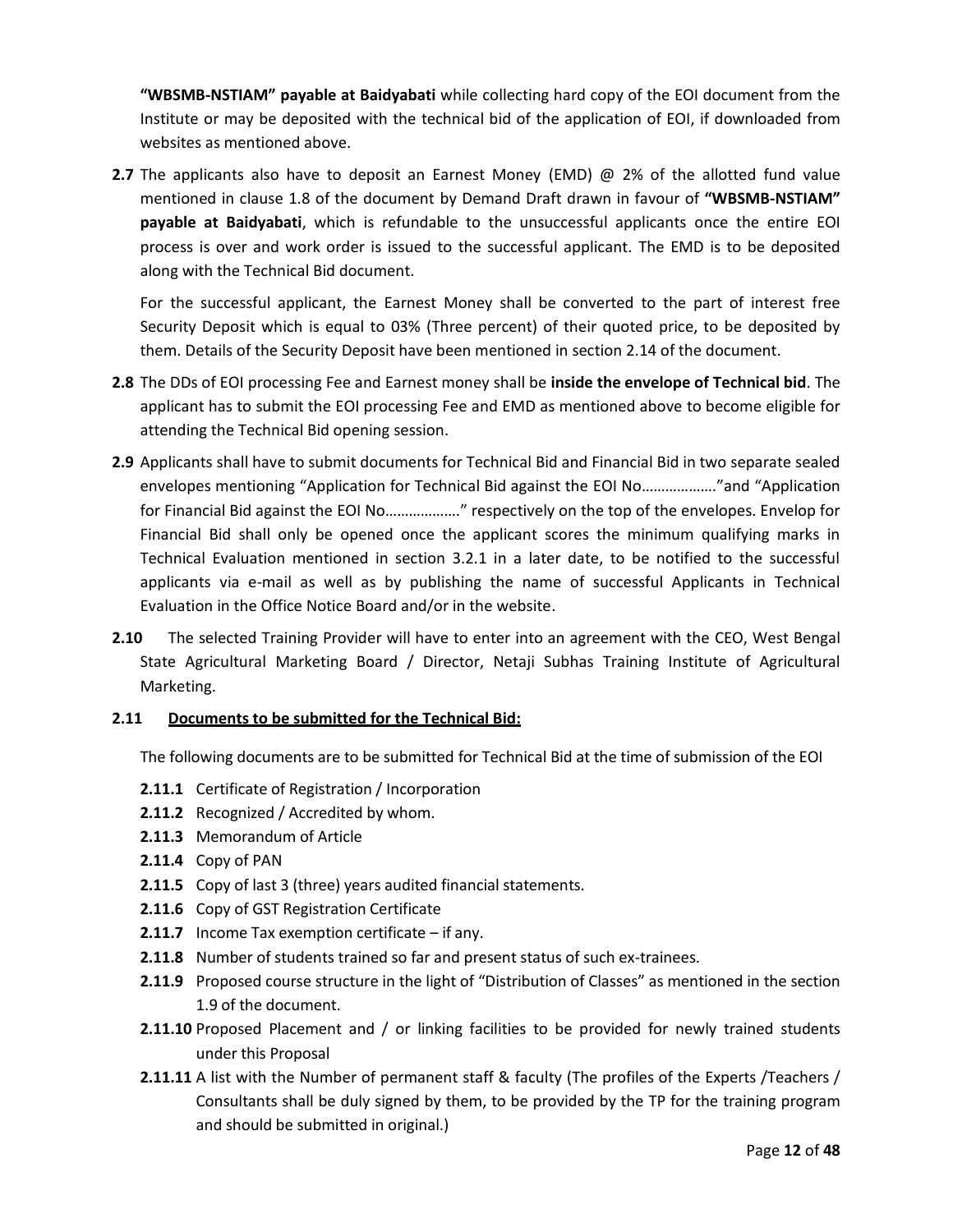- **2.11.12** Successful work experience in the proposed sector including Proof of similar work experience with this department or any other department of Govt. of West Bengal.
- **2.11.13** Experience in entrepreneurship development.
- **2.11.14** Existing infrastructure of the Farm.
- **2.11.15** Annexure I to VIII

## **Each and every page of the document has to be signed by the authorized representative of the organization along with the stamp of the organization**.

The EOI Evaluation Committee may require written clarifications from the applicants to clarify ambiguities and uncertainties arising out of the evaluation of the Bid documents. Such clarifications, if called for, must be submitted by concerned bidder within 3 working days.

## **2.12 Pre-bid Meeting:**

A Pre-bid meeting shall be organised for the selected Training Providers (TP) on 13th June**,** 2022 at 11.30 AM at the office of Director, NSTIAM. During this meeting, scope of assignment, responsibilities to either parties and/or other details shall be clearly explained to the applicants, so that there shall be no ambiguity later on at the time of submission of the technical and financial bids. If any significant changes are made in the terms/scopes of the EOI as a result of the meeting, and if WBSAMB/NSTIAM authority considers it necessary, a formal Corrigendum to the EOI shall be issued.

Authorisation letter in the name of the person, attending pre-bid meeting, needs to be submitted in the letterhead of the organization during the pre-bid meeting in the specified format.

## **2.13 Disbursement of Fund**:

- **2.13.1** Mobilization Advance, if desires by the TP, will be restricted to 10% of the quoted amount, for which a Bank Guarantee of 110% from any nationalized bank, of the advance need to be tendered. The Bank Guarantee may be submitted within 10 days from the date of execution of the agreement and the advance will only be released after verification of the Bank Guarantee from the concerned bank.
- **2.13.2** The mobilization advance will be recovered in proportion in the next two installments of fund release.

## **2.13.3 Payment terms:**

The component wise breakup of the approved fund allotted for taken care of the abovementioned project components as mentioned in point 1.8 is as follows:

| SI.<br><b>No</b> | Head                              | <b>Allotted fund (Rs)</b> | <b>Remarks</b>                                                                                                                                                                                                         |
|------------------|-----------------------------------|---------------------------|------------------------------------------------------------------------------------------------------------------------------------------------------------------------------------------------------------------------|
| a                | Faculty                           | 1404000                   | @ Rs 1000/- per class for total 78 classes of 1 hour & 30<br>minutes each during Theory classes and @ Rs 1000/- per<br>class for total 78 classes of 1 hour & 30 minutes each<br>during Practical classes              |
| b                | Trainee<br>Transportation<br>cost | 1134000                   | @ Rs 7000/- per trainee, which include 2 times up &<br>down home to NSTIAM in between training, 5 days local<br>up & down during practical classes and trainee<br>movement to and from NSTIAM for the 1st & Last Time. |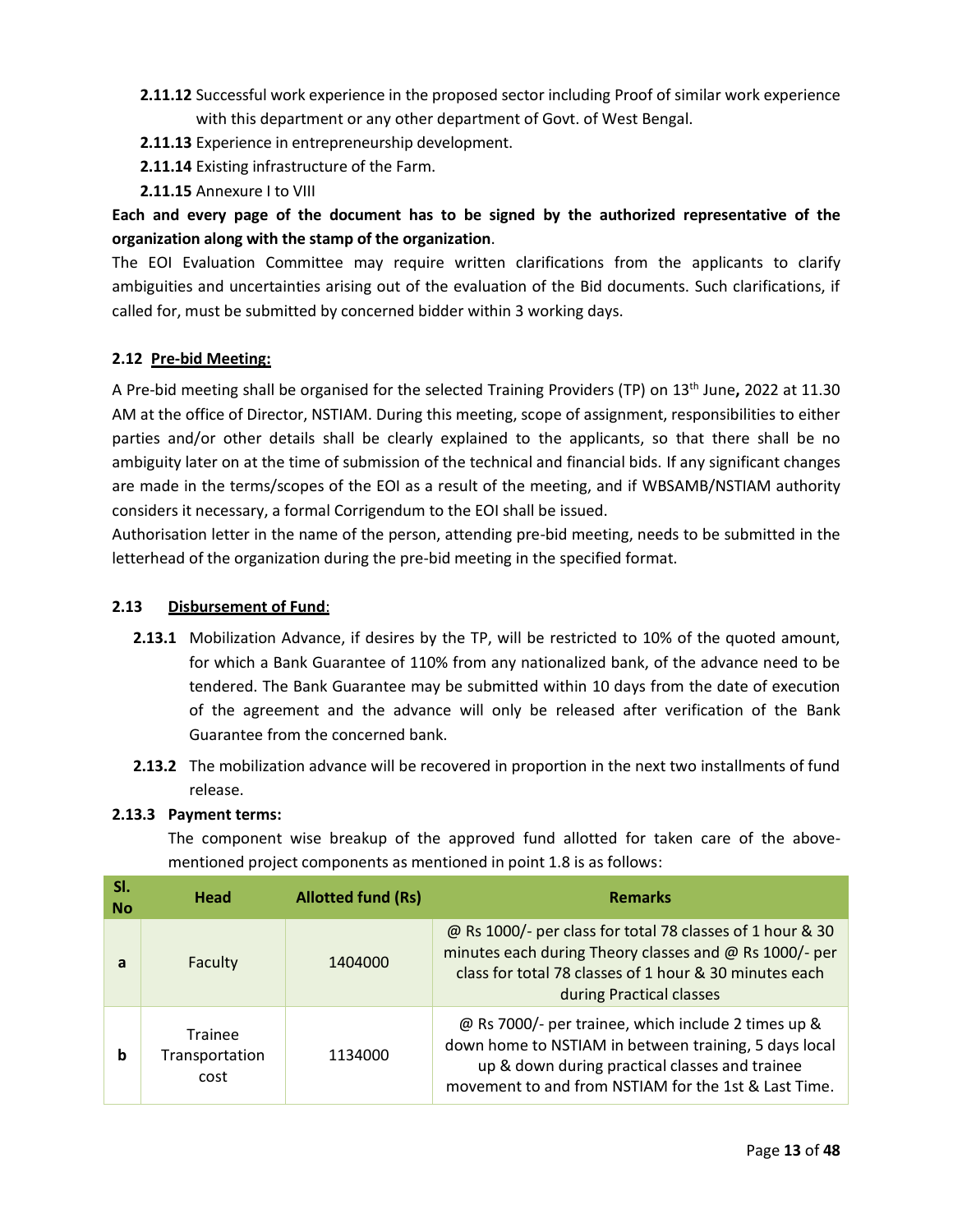| $\mathbf{C}$ | <b>Training Materials</b><br>including practical<br>training material | 405000 | @ Rs 2100/- per trainee, which include training material<br>component and raw materials & other allied compulsory<br>items for practical training as per EOI |
|--------------|-----------------------------------------------------------------------|--------|--------------------------------------------------------------------------------------------------------------------------------------------------------------|
| d            | Monitoring +<br>Documentation                                         | 585000 | Cost for monitoring the trainees at their blocks during<br>training and post-training activities and documentation<br>of the project as per EOI              |
| e            | Incidental                                                            | 94005  | For Incidental expanses                                                                                                                                      |
|              | <b>Training Provider</b><br>Commission                                | 360000 | <b>Training Provider Commission</b>                                                                                                                          |
|              | <b>TOTAL (RS)</b>                                                     |        | 3982000                                                                                                                                                      |

However, the interested bidders shall bid for the entire amount put for EOI.

The selected bidder shall claim their bill following the below mentioned criteria:

- **2.13.3.1** On successful completion of 3<sup>rd</sup> week of the training period for each of the 03 phases, one-third of the 50% of the quoted amount (subject to recovery of the Mobilization Advance as mentioned in paragraph 2.13.1) will be released after due certification of the Training Provider.
- **2.13.3.2** One-third of the 30% of the quoted amount (subject to recovery of the Mobilization Advance as mentioned in paragraph 2.13.1) will be disbursed before 04 weeks of the completion of the training programme for each of the 03 phases after due certification of the Training Provider.
- **2.13.3.3** One-third of the remaining 20% amount will be disbursed after the successful completion of each of the 03 phases of the training programme after due certification of the Training Provider.
- **2.13.4** Replacement / changes of list of Experts /Teachers / Consultants to be provided by the TP for the training program without prior approval of Director, NSTIAM shall invite penalty @ 3% of the quoted value for each time. NSTIAM authority shall have every right to examine the fund disbursed by the TP in the **Sl no a** mentioned in the table under point no 2.13.3.
- **2.13.5** While claiming the bills, TP shall exclude the absentee trainees as weekly pro-rata basis for **Sl no. b and c** mentioned in the table under point no 2.13.3 & necessary adjustment shall be done in the last claim bill for each phase.

The quoted price for the assignment should be inclusive of all applicable taxes, duties and levies etc.

## **2.14 Contract And Security Deposit**

The TP will be required to enter into a contract with C.E.O, W.B.S.A.M.B/Director, NSTIAM on the agreed terms & conditions in a non-judicial stamp paper of Rs.100/- (One Hundred) after depositing of Rs. 1000/- (one thousand) only through Cash/Demand Draft (in the name of "WBSMB-NSTIAM" payable at Baidyabati) as agreement fees for 01 set of documents to the office of the undersigned along with original documents. Upon signing the contract, the TP firm will remain liable to furnish an interest free Security Deposit in the form of Demand Draft for an amount equal to 3% (three percent) of the quoted price, subject to its refund on satisfactory completion of the assignment within stipulated time with proper documentation of the project as mentioned in the point no: 1.7i of the EOI document and also including: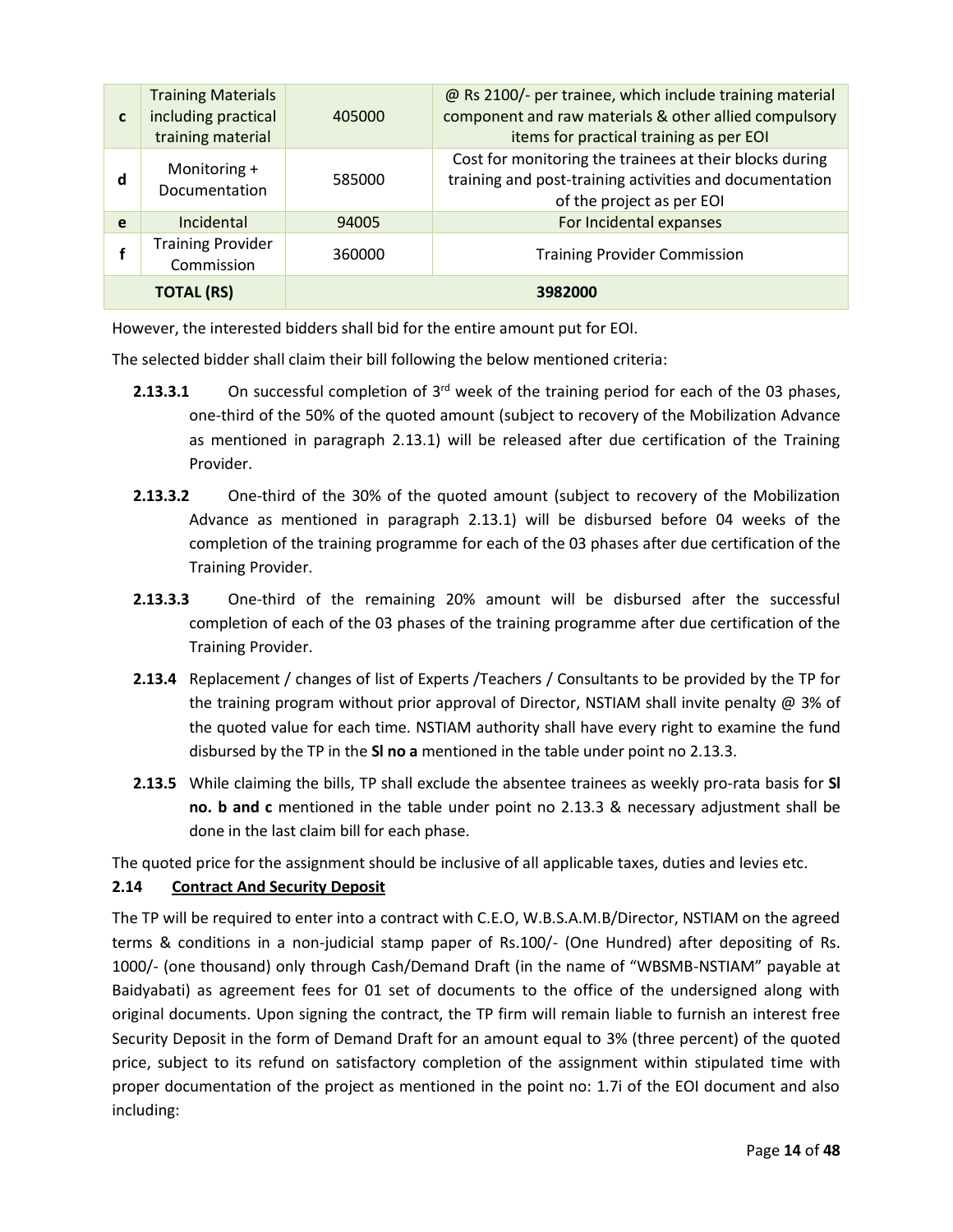- ❖ mandatory support like:
	- ➢ Formation of Groups/association/company involving the successful trainees for developing marketing chain in agribusiness in the agriculture and/or its allied sectors.
	- ➢ Monitoring the proper utilization of the released Govt. Subsidy to the group accounts of the Trainees by deploying suitable person in the field, followed by monthly reporting of their post training activities in writing for next one year after successful completion of the training. Modalities of the reporting shall be determined jointly by NSTIAM and the selected Training Provider
- ❖ and desirable supports like:
	- ➢ Industry tie-ups and / or and agro processing activities & making it sustainable through entrepreneurship development.

In case of non-completion of whole or any part of the assignment including the mandatory support within the stipulated time, the entire Security Deposit will be forfeited and thus the contract will stand terminated by default.

## **2.15 Other Important Information**

- **2.15.1** The **theory part** of the Training program shall be conducted in the classrooms of Netaji Subhas Training Institute of Agricultural Marketing, Baidyabati.
- **2.15.2** The TP have to identify the places for conducting different practical activities related to the training program in addition to the Demo Lab of NSTIAM, in consultation with NSTIAM authorities. The TP has to make all to and fro journey arrangements so that the trainees can reach to their practical destination in proper time and return back to NSTIAM campus after completion of their practical classes every day.
- **2.15.3** Proposal should contain period of training, available infrastructure for imparting training, etc.
- **2.15.4** Trainees' accommodation, food and lodging facilities during the theory and practical classes shall be provided by Netaji Subhas Training Institute of Agricultural Marketing.
- **2.15.5** Netaji Subhas Training Institute of Agricultural Marketing will provide a stipend of Rs. 250/- (rupees two thousand and fifty only) per week for the 08 weeks, with a view to minimize the financial hardship the families of these trainees may have to face.
- **2.15.6** Each of the 09 groups from the 09 selected blocks (which shall be formed by the Training Provider during of the training program) shall receive Rs 2,00,000/- (Rupees Two Lakh only) as a One-time Financial Assistance (OTA) as an Agri-business startup fund in their Group account, after submission of a bankable agri-business project duly approved by the bank.
- **2.15.7** The Training Provider shall provide handholding support to those candidates interested for self-employment.
- **2.15.8** The Training Provider shall ensure the fact that the trainees must apply their knowledge gained during the training in their own fields, may be by engaging one person per representative blocks, while conducting the Application Classes as mentioned **in the para C of Section 1.9.**
- **2.15.9** If any document submitted by the applicants is found incorrect / manufactured / fabricated or false, his application will immediately be rejected and the EMD shall be forfeited. Besides the applicant may be debarred from participating in future tenders of WBSAMB & NSTIAM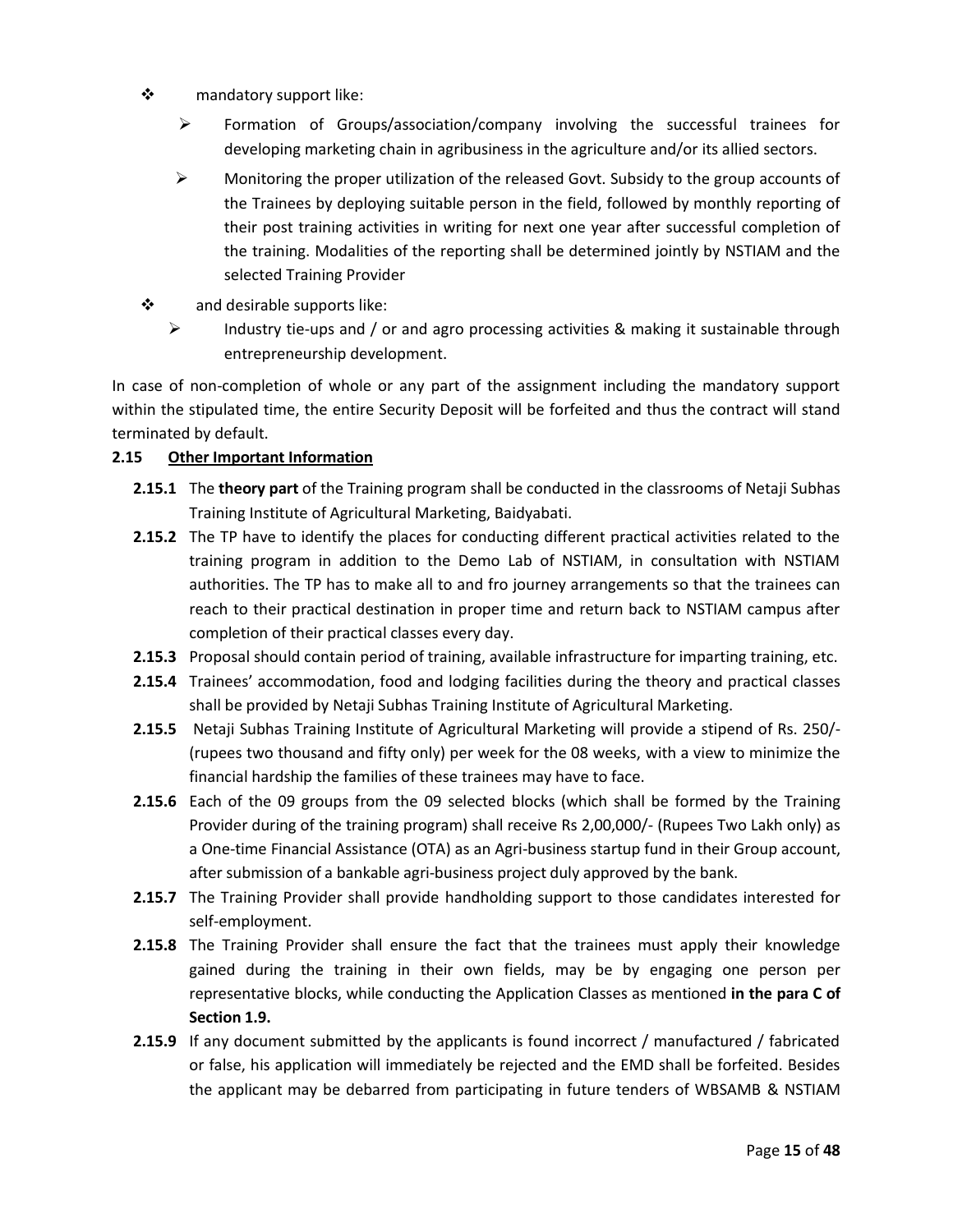for the period as may be prescribed by Authority and legal action may also be taken against him.

- **2.15.10** If the H1 bidder is unable to accept the LOA due to any valid reason, LOA shall be issued to H2 after forfeiting the EMD of the H1 bidder.
- **2.15.11** WBSAMB/NSTIAM authority may invite the selected bidder for rate negotiation before issuance of LOA, even if they have been declared as H1.
- **2.15.12** Director, Netaji Subhas Training Institute of Agricultural Marketing reserves the right to reject any application after forfeiting the EMD if:
	- **2.15.12.1** At any time, a material misrepresentation is made or Uncovered or
	- **2.15.12.2** The Applicant does not respond promptly and thoroughly to requests for supplemental information required for the evaluation of the application.
	- **2.15.12.3**The selected agency rejects the LOA or withdraws in-between the tendering process due to any reason.
- **2.15.13** Confidentiality of information relating to the examination, clarification, evaluation, and recommendation for the Qualified Applicants shall not be disclosed to any person not officially concerned with the process. Director, Netaji Subhas Training Institute of Agricultural Marketing will not divulge any such information unless it is ordered to do so by any authority that has the power under law to require its disclosure.
- **2.15.14** Director, Netaji Subhas Training Institute of Agricultural Marketing reserves the right to reject any application and reserves the right to relax condition(s) and/or impose additional condition(s) at any time during the procedure.
- **2.15.15** Notwithstanding anything contained in this EOI, Director, Netaji Subhas Training Institute of Agricultural Marketing reserves the right to accept or reject any application and to annul the selection process and reject all applications/proposals at any time without any liability or any obligation for such acceptance, rejection or annulment, without assigning any reasons therefore.
- **2.15.16** NSTIAM authority may examine the submitted document in original for H1 bidder before issuance of final work order.
- **2.15.17** The Training Provider shall abide by all the instructions issued by Netaji Subhas Training Institute of Agricultural Marketing from time to time.
- **2.15.18** All disputes arising out of or in any way connected with this EOI shall be deemed to have arisen in Kolkata and only courts in Kolkata shall have jurisdiction to determine the same.
- **2.15.19** NSTIAM authority shall not be responsible for boarding and lodging arrangement for any staff and/or officials of the selected TP. However, selected TP may approach to NSTIAM authority for arrangement of accommodation for their staff and/or officials strictly for implementation and smooth running of the specific training program in the Institute premises. In that case, NSTIAM authority may allow the staff and/or officials of the TP in the guest room of NSTIAM subject to availability of such room and existing room rent shall be applied.
- **2.15.20** Agency shall have to strictly maintain all safety measures and protocols for COVID-19 as issued and amended by State/central Govt. time to time.

## **2.16 Fraud and Corruption**

NSTIAM requires that applicant agencies must observe the highest standards of ethics during the execution of the contract. In pursuance of this policy, NSTIAM defines, for the purpose of this provision, the terms set forth as follows: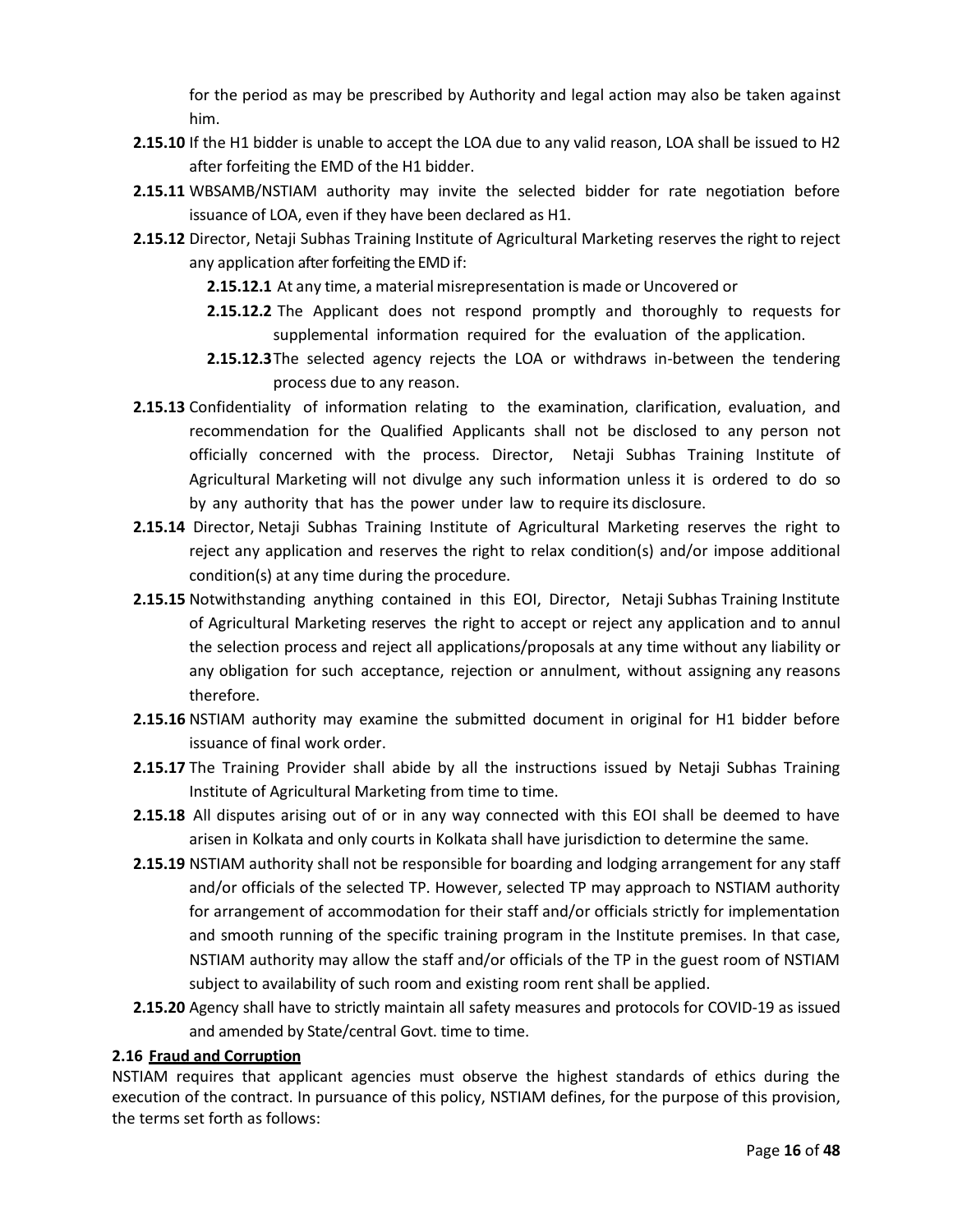- (i) "**Corrupt practice**" is the offering, giving, receiving or soliciting, directly or indirectly, of anything of value to influence improperly the actions of another party;
- (ii) "F**raudulent practice**" is any act or omission, including a misrepresentation, that knowingly or recklessly misleads, or attempts to mislead, a party to obtain a financial or other benefit or to avoid an obligation;
- (iii) "**Collusive practice**" is an arrangement between two or more parties to achieve an improper purpose, including to influence improperly the actions of another party;
- (iv) **"Coercive practice**" is impairing or harming, or threatening to impair or harm, directly or indirectly, any party or the property of the party to influence improperly the actions of a party;

## (v) "**Obstructive practice**" is

- i. Deliberately destroying, falsifying, altering or concealing of evidence material to the investigation or making false statements to investigators in order to materially impede a NSTIAM investigation into allegations of a corrupt, fraudulent, coercive or collusive practice; and/or threatening, harassing or intimidating any party to prevent it from disclosing its knowledge of matters relevant to the investigation, or from pursuing the investigation, or
- ii. Acts intended to materially impede the exercise of NSTIAM's inspection and audit rights.

If it is noticed, that the Bidder has indulged into Corrupt / Fraudulent / Collusive / Coercive / Obstructive practices,

a) It will be a sufficient ground for NSTIAM to terminate the contract and initiate black-listing the agency.

b) It will reject a proposal for award, if it is found that the bidder recommended for award has directly or through an agent, engaged in corrupt, fraudulent, collusive, coercive or obstructive practices in competing for the contract; and

c) It will have the right to require that a provision be included in bidding documents and in contracts financed by NSTIAM, a provision be included requiring bidders, suppliers and contractors to permit NSTIAM to inspect their accounts and records and other documents relating to the bid submission and contract performance and to have them audited by auditors appointed by WBSAMB/NSTIAM.

## **2.17 Conflict of Interest**

- 2.17.1 It will be obligatory for the Training Provider (TP) to disclose any sort of actual or potential conflict of interest, failing which the proposal may be disqualified or the contract may be terminated.
- 2.17.2 No staff or agency currently working with the Government shall be engaged by the Training Provider (TP) for this assignment without prior written approval of NSTIAM.
- 2.17.3 No person of the Training Provider (TP) (including joint venture partner or sub-consultants) shall have close relationship with the client's staff and shall directly or indirectly involved in Preparation of the TOR, evaluation of proposals and selection of the Training Provider (TP) shall be engaged by the Client.
- 2.17.4 The Training Provider (TP) shall not receive any remuneration in connection with the assignment except as provided in the contract.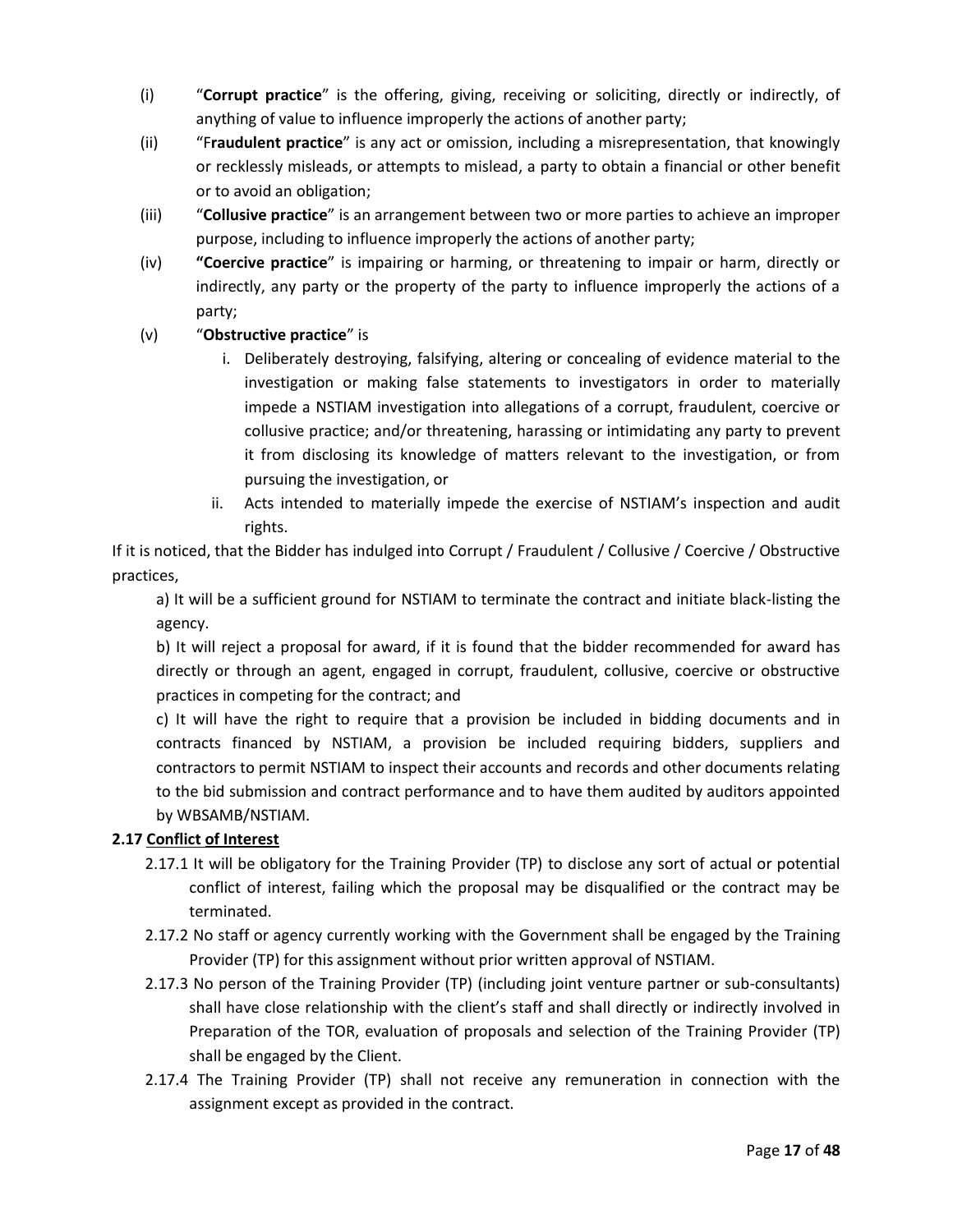- 2.17.5 The Training Provider (TP) shall provide professional, objective and impartial advice and at all times hold the NSTIAM's interest paramount, without any consideration of future work, and that in providing advice, they avoid conflicts with other assignments and their own corporate interest.
- 2.17.6 Training Provider (TP) shall not participate in this assignment if this is in conflict with their prior or current obligations to other clients or, that may place them in a position of being carry out the in the best interest of NSTIAM.

## **2.18 Amendment of EOI Document**

At any time, before the deadline for submission of bids, NSTIAM, may, for any reason, whether at its own initiative, or in response to a clarification requested by a prospective bidder, may modify the EOI Document by an amendment. All the amendment(s) made in the document would be published in the form of corrigendum.

The bidders are advised to visit the office of NSTIAM on regular basis for checking necessary updates. NSTIAM also reserves the rights to amend the dates mentioned in this EOI for bid process.

NSTIAM also reserves the rights to amend the dates mentioned in this EOI for bid process.

## **2.19 Language of Bids**

The responses prepared by the bidder and all correspondence and documents relating to the bids exchanged between the bidder and NSTIAM, shall be written in English language. Any printed literature furnished by the bidder in another language shall be accompanied by an English translation, in which case, for purposes of interpretation of the bid, the English translation shall govern.

If any supporting documents submitted are in any language other than English, translation of the same in English language is to be duly attested by the bidder.

## **2.20 Period of Validity of Bids**

Bids shall remain valid for a period of 120 days after the bid submission deadline date prescribed by NSTIAM. A bid valid for a shorter period shall be rejected by NSTIAM as non-responsive.

In exceptional circumstances, prior to the expiration of the bid validity period, NSTIAM may request Bidders to extend the period of validity of their Bids. In this case, the EMD submitted by the Training Provider (TP) shall also be extended for thirty days (30) beyond the deadline of the extended validity period. A Bidder may refuse the request without forfeiting its EMD. A Bidder granting the request shall not be required or permitted to modify its bid. No interest will be paid by NSTIAM on amount of EMD. The request and responses shall be made via registered post or speed post of Post & Telegraph Dept. Govt. of India.

If any applicant withdraws his offer before Bid Validity Period, without giving any satisfactory explanation for such withdrawals, his EMD shall be forfeited.

In case of successful applicant, EMD shall be forfeited if he fails to sign the agreement within the specified time limit, as mentioned by NSTIAM.

#### **2.21 Clarification of Bids**

To assist in the examination, evaluation, and comparison of the Bids, and qualification of the Bidders, NSTIAM may, at its discretion, ask any Bidder for a clarification of its bid. Any clarification submitted by a Bidder that is not in response to a request by NSTIAM shall not be considered, and NSTIAM's request for clarification and the response shall be via email.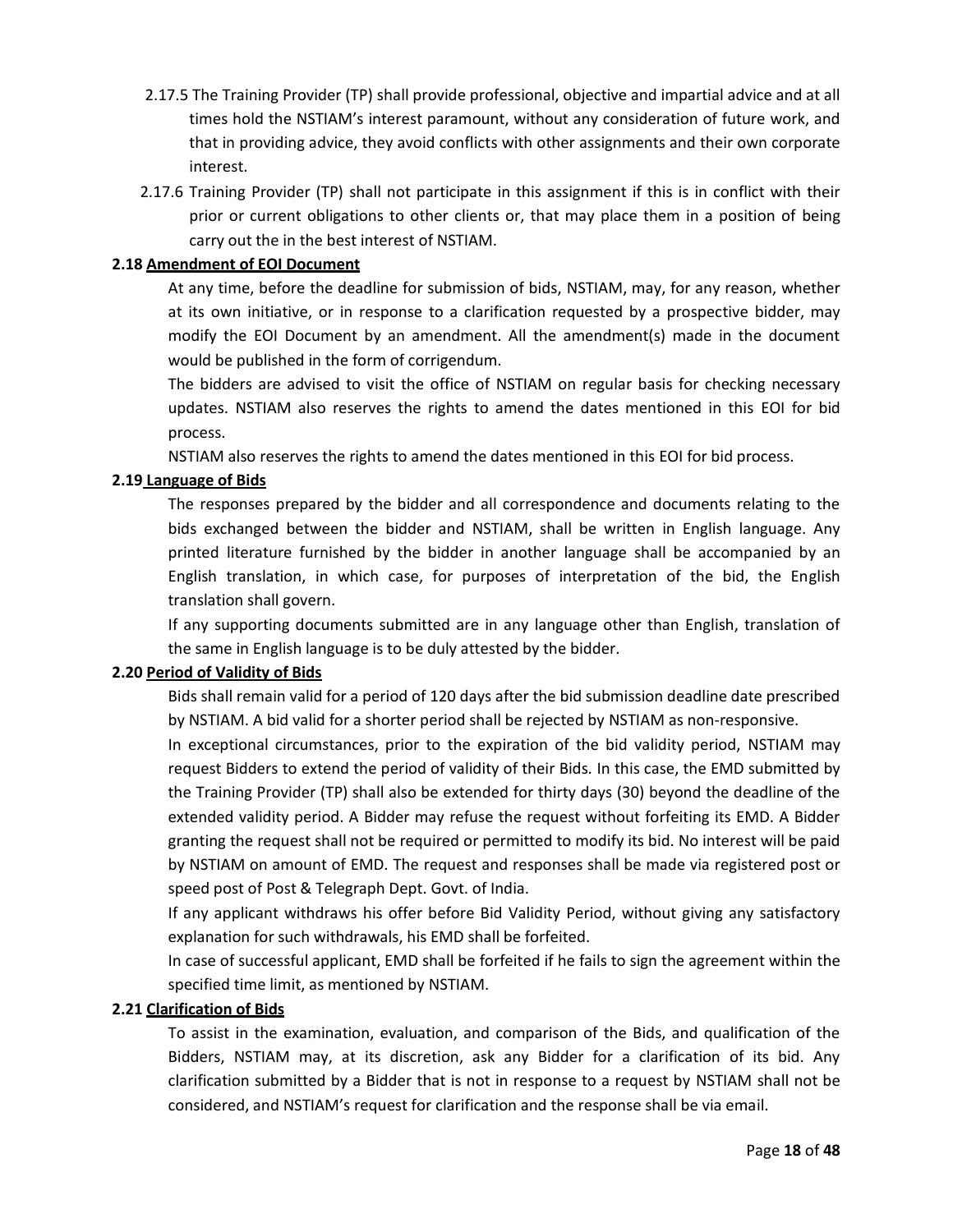If a Bidder does not provide clarifications of its bid by the date and time set in NSTIAM's request for clarification as per point 2.11 of the EOI document, its bid shall be rejected and EMD shall be forfeited.

#### **2.22 Terms and Conditions**

All terms & conditions mentioned in the tender document, as well as in this agreement, shall be valid throughout the term of this agreement. All the commitments made by the bidder through correspondences for the completion of the EOI process as well as during the presentation shall be treated as part of this agreement.

#### **2.23 Documents and the Software prepared by the Applicant to be property of the Authority**

- 2.23.1 All reports, documents, photos, videos (in softcopies and/or hardcopies) related to the training which includes database, documentation etc. (collectively referred to as "**Consultancy Documents**") prepared by the Training Provider (TP) (or by the Sub-Consultants or any Third Party) in performing the Services, shall become and remain the property of the Authority, and all intellectual property rights in such Consultancy Documents shall vest with the Authority. Any Consultancy Document, of which the ownership or the intellectual property rights do not vest with the Authority under law, shall automatically stand assigned to the Authority as and when such Consultancy Document is created and the Training Provider (TP) agrees to execute all papers and to perform such other acts as the Authority may deem necessary to secure its rights herein assigned by the Training Provider (TP).
- 2.23.2 The Training Provider (TP) shall, not later than termination or expiration of this Agreement, deliver all Consultancy Documents to the Authority, together with a detailed inventory thereof. The Training Provider (TP) may retain a copy of such Consultancy Documents. The Training Provider (TP), its Sub-Consultants or a Third Party shall not use these Consultancy Documents for purposes unrelated to this Agreement without the prior written approval of the Authority.
- 2.23.3 The Training Provider (TP) shall hold the Authority harmless and indemnified for any losses, claims, damages, expenses (including all legal expenses), awards, penalties or injuries (collectively referred to as "**Claims"**) which may arise from or due to any unauthorised use of such Consultancy Documents, or due to any breach or failure on part of the Training Provider (TP) or its Sub-Consultants or a Third Party to perform any of its duties or obligations in relation to securing the aforementioned rights of the Authority.
- 2.23.4 In the event of any confidential information of WBSAMB, NSTIAM or of any of Regulated Market Committee that comes to the knowledge to the Training Provider (TP) in course of their activities, the Training Provider (TP) shall not divulge the information to any  $3^{rd}$  party.

#### **2.24 Materials furnished by the Authority**

Materials made available to the Training Provider (TP) by the Authority shall be the property of the Authority and shall be marked accordingly. Upon termination or expiration of this Agreement, the Training Provider (TP) shall furnish forthwith to the Authority, an inventory of such materials and shall dispose of such materials in accordance with the instructions of the Authority.

#### **2.25 Right to Accept/Reject any or all Proposals**

Director, NSTIAM reserves the right to accept or reject any proposal, and to annul the bidding process and reject all bids at any time prior to award of Contract, without thereby incurring any liability to the affected bidder or bidders or any obligation to inform the affected bidder or bidders of the grounds for WBSAMBs' action.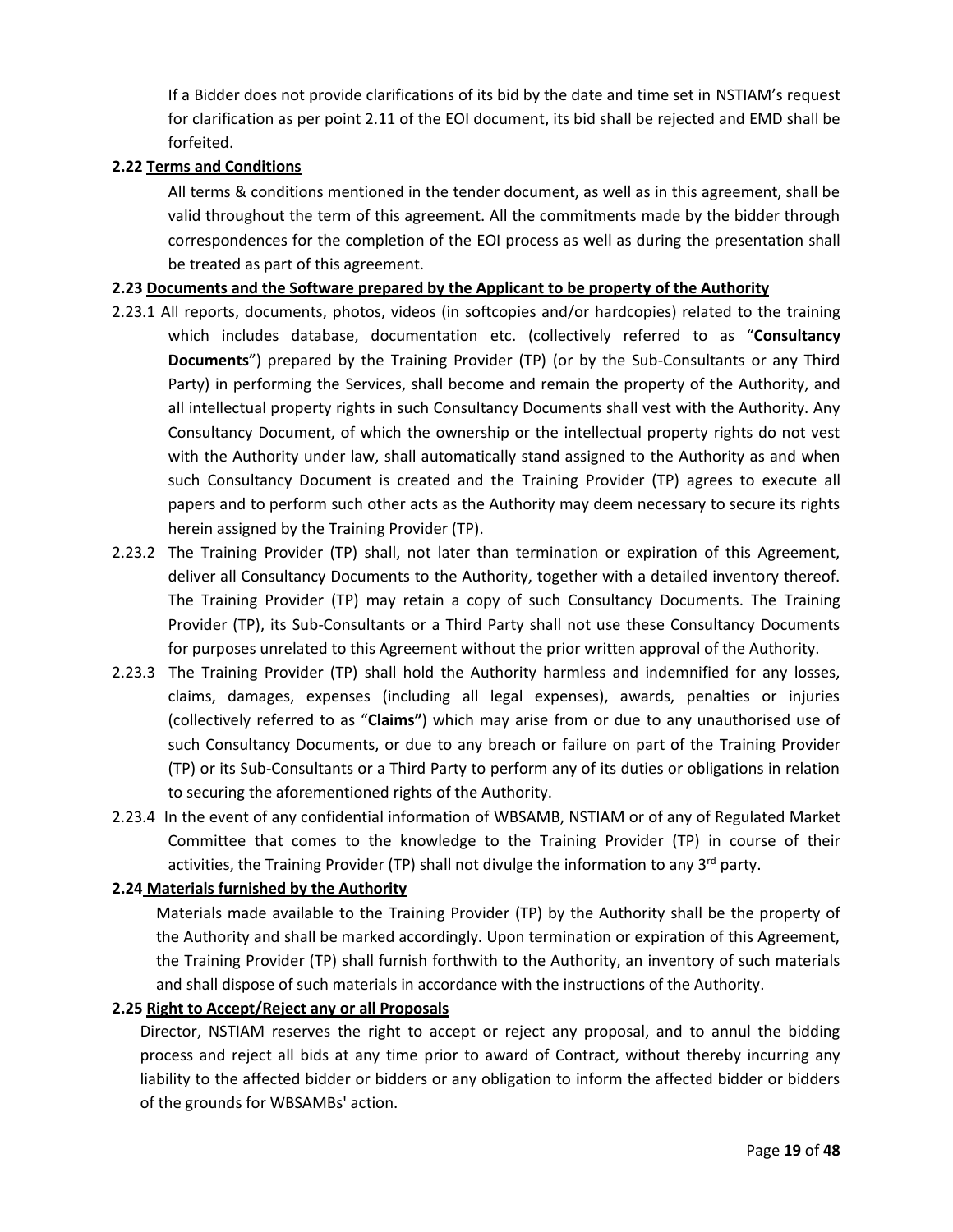**SECTION III**

**CRITERIA FOR SELECTION**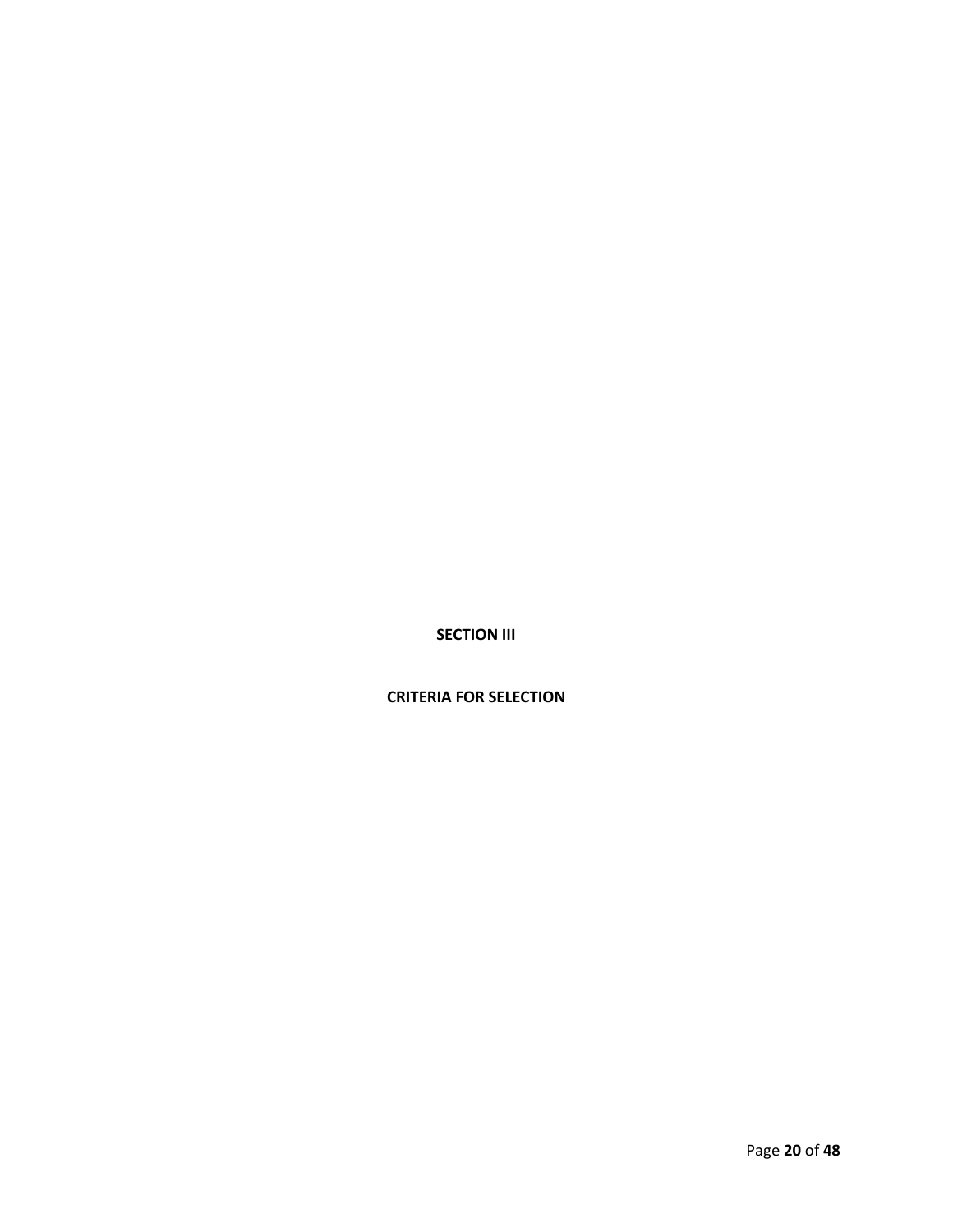## **3.1 Parameters for Selection of Training Provider:**

**3.1.1** Organizations conducted similar kind of training program with the Department of Agricultural Marketing or any other departments under Govt. of West Bengal, shall be given preference as per the following table:

| <b>Training Program Conducted (No of Batches)</b> | Low     | <b>Medium</b> | <b>High</b> |
|---------------------------------------------------|---------|---------------|-------------|
| With Dept. of Agricultural Marketing, GOWB        | $1 - 3$ | $4-6$         | $6 - 10$    |
| With Agri Allied departments of GOWB              | $1 - 3$ | 4-6           | $6-10$      |
| With other departments of GOWB                    | $1 - 3$ | $4-6$         | $6 - 10$    |

**3.1.2** For experience of formation of Groups/association/company preference shall be given as per the following table:

| <b>Number of Group Formation</b> | <b>LOW</b> | Medium | <b>High</b> |
|----------------------------------|------------|--------|-------------|
|                                  | <50        | 50-100 | >100        |

- **3.1.3** Preferably have conducted agribusiness directly or indirectly including **agri-input and output management**.
- **3.1.4** For key personal, maximum 5 CVs for each category of A, B and C as mentioned in the clause 3.2.1 shall be taken into consideration for evaluation purpose. Applicants are requested to arrange the CVs accordingly. Other CVs shall be considered as part of their credentials.

#### **3.2 Selection**

The Training Provider shall be evaluated based on the above set of parameters technically. The applicant shall have to furnish all information / documents / proofs for the purpose of evaluation. Mere fulfillment of the above set of criteria does not assure selection as Training Provider.

Applicants will be evaluated though Combined Quality Cum Cost Based System (CQCCBS). Under CQCCBS, the technical proposals will be allotted weightage of 70% while the financial proposals will be allotted weightages of 30%.

Director, Netaji Subhas Training Institute of Agricultural Marketing reserves absolute right to relax condition(s) and/or impose additional condition(s) at any time during the procedure.

#### **3.2.1 Detailed criteria for Technical Evaluation:**

Technical strength of the TP will be evaluated according to the following table. Point carrying for the parameters under column "A" is 20, similarly for Column "B" is 45 and Column "C" is 70. Applicants have to score a minimum qualifying mark, which is **50% of the Maximum Technical Score (70)** for becoming qualified for the Financial Evaluation.

| SI No | A. Past Experience of the Applicant (60%)                           |         |         |            |  |  |
|-------|---------------------------------------------------------------------|---------|---------|------------|--|--|
|       | <b>Number of Year of Training Experience (20%)</b>                  | < 5     | 5 to 10 | 10 and $>$ |  |  |
|       | Past Experience of Similar Nature Job (No of batches trained) (30%) |         |         |            |  |  |
| 2a    | With Dept. of Agricultural Marketing, GOWB (40%)                    | $1 - 3$ | $4-6$   | $6 - 10$   |  |  |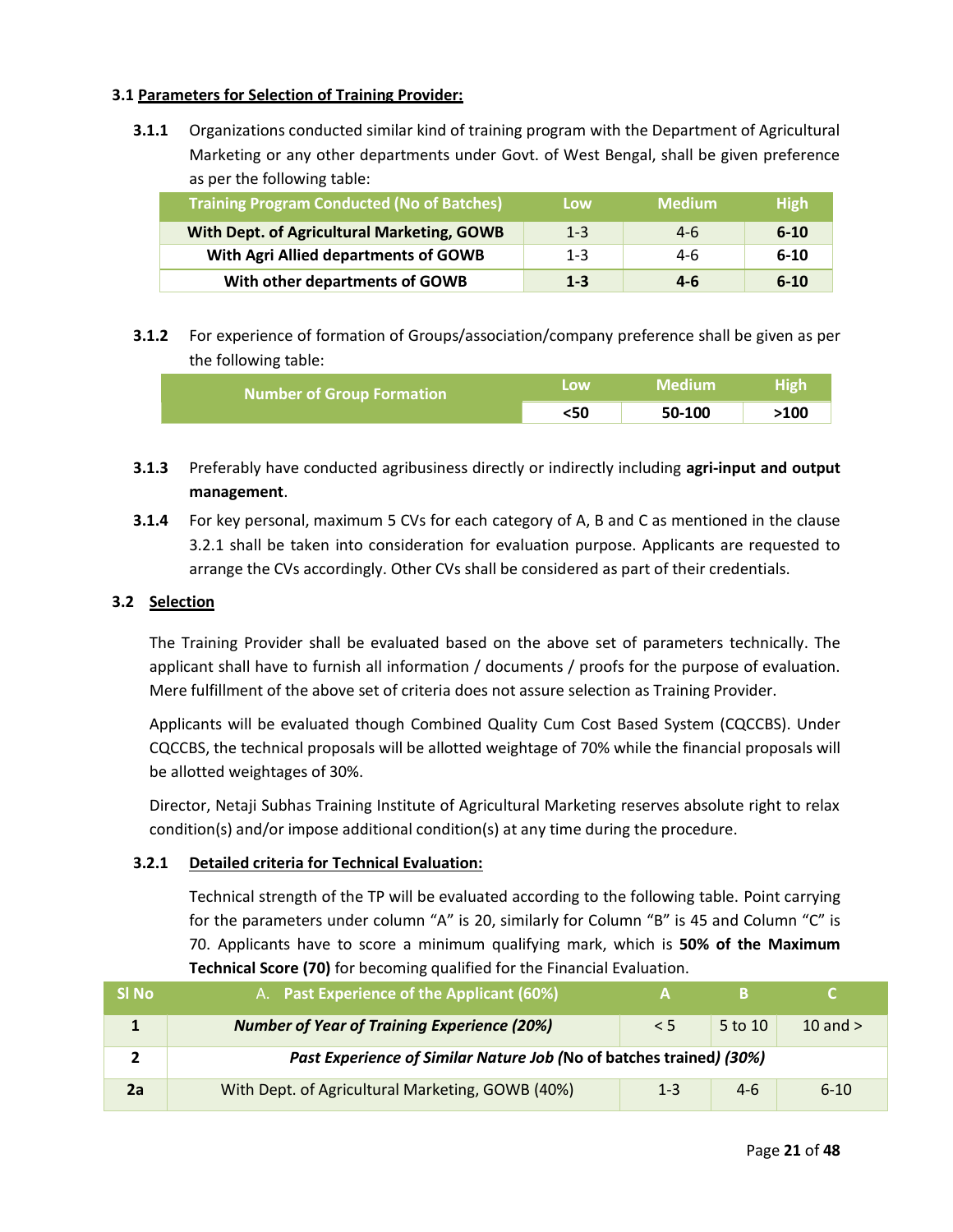| 2 <sub>b</sub>          | With Agri Allied departments of GOWB (35%)                                                    | $1 - 3$ | $4-6$        | $6 - 10$    |         |                            |
|-------------------------|-----------------------------------------------------------------------------------------------|---------|--------------|-------------|---------|----------------------------|
| 2c                      | With other departments of GOWB (25%)                                                          | $1 - 3$ | $4 - 6$      | $6 - 10$    |         |                            |
| 3                       | <b>Number of Groups Formed (20%)</b>                                                          |         |              | $50$        | 50-100  | >100                       |
| $\overline{\mathbf{4}}$ | Past Experience in carrying out training job in related sector (in Year) (20%)                |         |              |             |         |                            |
| 4a                      | With Dept. of Agricultural Marketing, GOWB (40%)                                              |         |              | $1 - 3$     | $>3-6$  | $6 - 10$                   |
| 4 <sub>b</sub>          | With Agri Allied departments of GOWB (35%)                                                    |         |              | $1 - 3$     | $>3-6$  | $6 - 10$                   |
| 4c                      | With other departments of GOWB (25%)                                                          |         |              | $1 - 3$     | $>3-6$  | $6 - 10$                   |
| 5                       | Training Job carried out in West Bengal (in year) (10%)                                       |         |              | $1 - 5$     | $>5-10$ | $>10$                      |
| SI <sub>No</sub>        | B. Experience of Key Personnel (25%)<br>A                                                     |         |              | $\mathbf B$ |         | $\mathsf{C}$               |
|                         |                                                                                               |         |              |             |         |                            |
| $\mathbf{1}$            | <b>Qualification (30%)</b>                                                                    |         | B.Sc         | M.Sc        |         | $M.Sc +$<br>Management/PhD |
| $\overline{2}$          | Relevant Experience in year (70%)                                                             |         | $1 - 5$      | $>5-10$     |         | $>10$                      |
| SI No                   | C. Financial Strength of the Applicant (15%)                                                  |         | $\mathbf{A}$ | B           |         | $\mathsf{C}$               |
| $\mathbf{1}$            | Average Turnover figure in agri-input and output<br>management business in last 3 years (50%) |         | 20L-25L      | >25L-50L    |         | >50L                       |

### **3.2.2 Detailed criteria for Financial Evaluation:**

Financial parameter will be evaluated according to the following formula, which will carry **30% weightage** in the final point calculation.

**(LQR/QR)\*100,** where, "LQR" stands for Lowest Quoted Rate and "QR" stands for Quoted Rate.

#### **3.2.3 Determination of final points**

Points obtained under Technical and Financial Evaluation for one specific Applicant will be given due weightage as mentioned in the earlier sections i.e. 3.2.1 and 3.2.2.

Final point for one TP after considering both technical and financial criteria will be as follows:

**70% of the marks obtained in Technical Evaluation + 30% of the marks obtained in Financial Evaluation**.

Applicant obtaining highest marks (H1) shall be declared as winner and Letter of Acceptance (LOA) shall be issued to the applicant.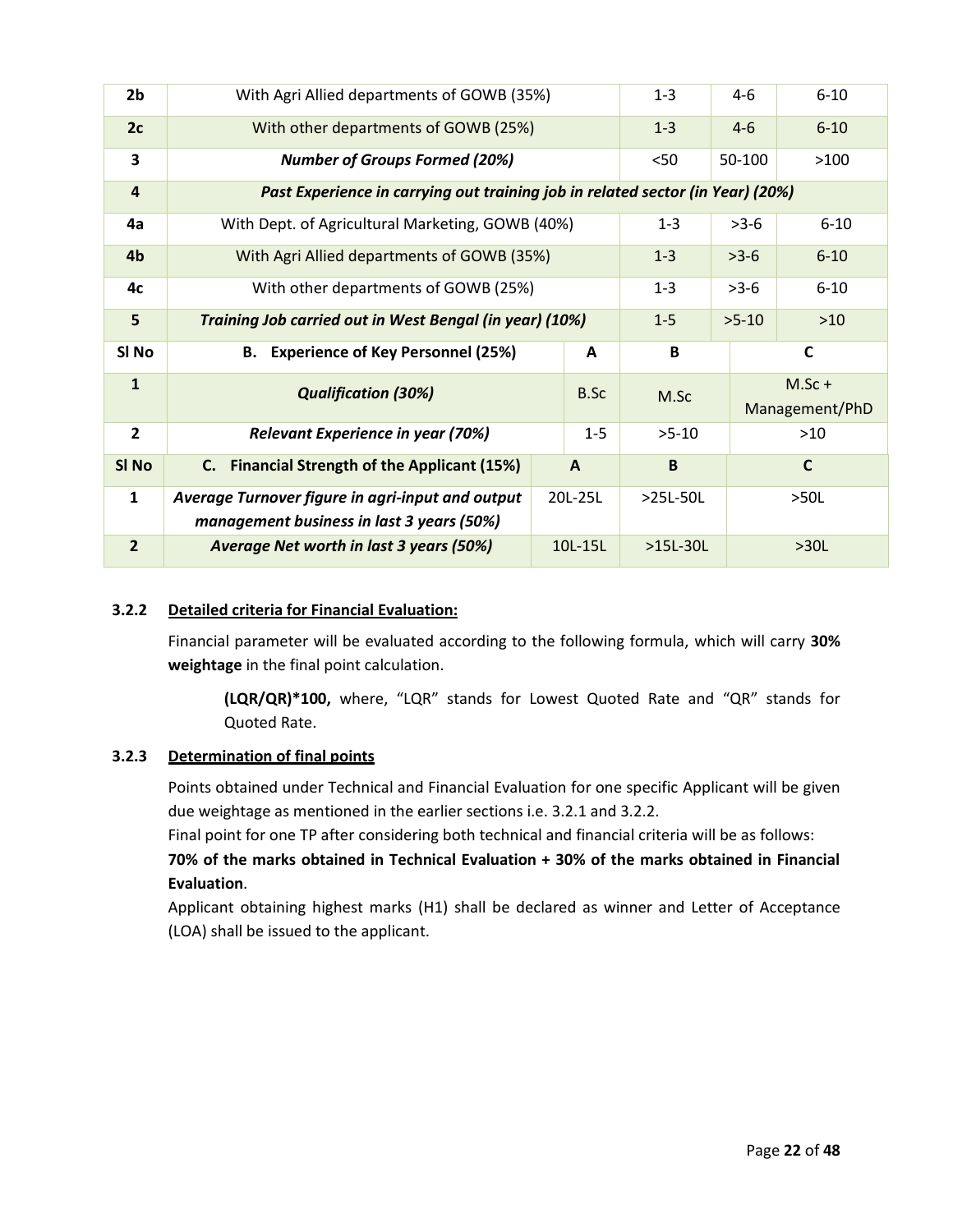**SECTION IV**

 **DEED OF AGREEMENT**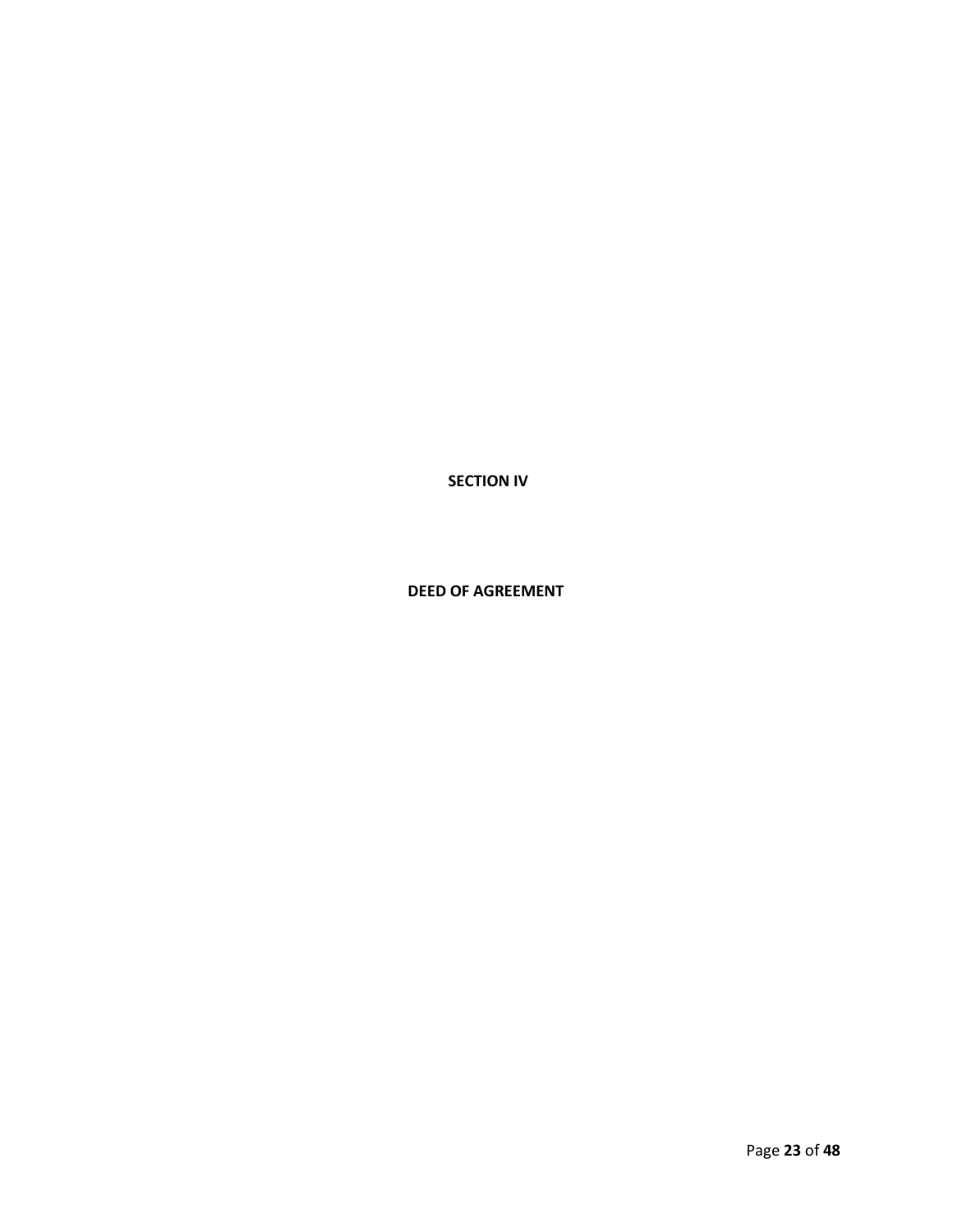## **DEED OF AGREEMENT**

#### THIS DEED OF AGREEMENT is made on this ……….day of ……………….2022

#### **BETWEEN**

The West Bengal State Agricultural Marketing Board a statutory body constituted under the West Bengal Agricultural Marketing Produce (Regulation) Act 1972 represented by its Chief Executive Officer having its office at 729, Anandapur, P.S. Tiljala, Kolkata – 700107, hereinafter called as the "Board" or the **FIRST PARTY** (which expression shall unless repugnant to the context herein shall mean and include its executors, administrators, representative and assigns)

#### **AND**

--------------------------------------------------------------------------------------------------------------------------------

----------, represented by --------------------------------------------- duly authorized hereinafter referred to as the **SECOND PARTY** (which expression shall unless repugnant to the context herein shall mean and include its executors, administrators, representative and assigns) of the other part.

#### **AND**

WHEREAS the FIRST PARTY felt it necessary to engage one ………………………………………………………………… (Government / Private Organizations /NGOs individually or in joint venture or consortium of Firms / Associations) for their service in providing Training on 'Entrepreneurship and Marketing Chain Development through Market-led Production and Post-harvest Management', among Young Members of The Farm Families at the premises of its training center named and styled as "Netaji Subhas Training Institute of Agricultural Marketing", situated at Sasmal Para, Baidyabati, Hooghly – 712222, with an ultimate object to as specified in the "Terms of Reference" (hereinafter referred as the said terms) annexed to the Notice Inviting Expression of Interest vide no. ……………………………………… dated ………………………published by WBSAMB.

#### **AND**

Whereas the FIRST PARTY accepted the offer of the SECOND PARTY, including the lump sum price quoted vide their letter being No………………………………dated …………………………………, for providing the said services under the terms and conditions specified in the said terms,

#### **AND**

Whereas the FIRST PARTY issued a Letter of Acceptance to the SECOND PARTY, vide Memo No………………….. dated……………………………, accepting therein in the lump sum price quoted by the SECOND PARTY.

Now this agreement witnesses as follows:

- 1. In this agreement, words and expressions shall have the same meaning as are respectively assigned to them in the "Terms of Reference" referred to herein, and the said "Terms of Reference" and the Letter of Acceptance issued under the Memo no. ……………………………………dated …………………………….of the FIRST PARTY shall be deemed to form and be read and construed as part of this agreement.
- 2. In consideration of the payments to be made by the FIRST PARTY to the SECOND PARTY as hereinafter mentioned, the SECOND PARTY covenants with the FIRST PARTY to execute and complete the works and remedy any defects therein in conformity with all aspects with the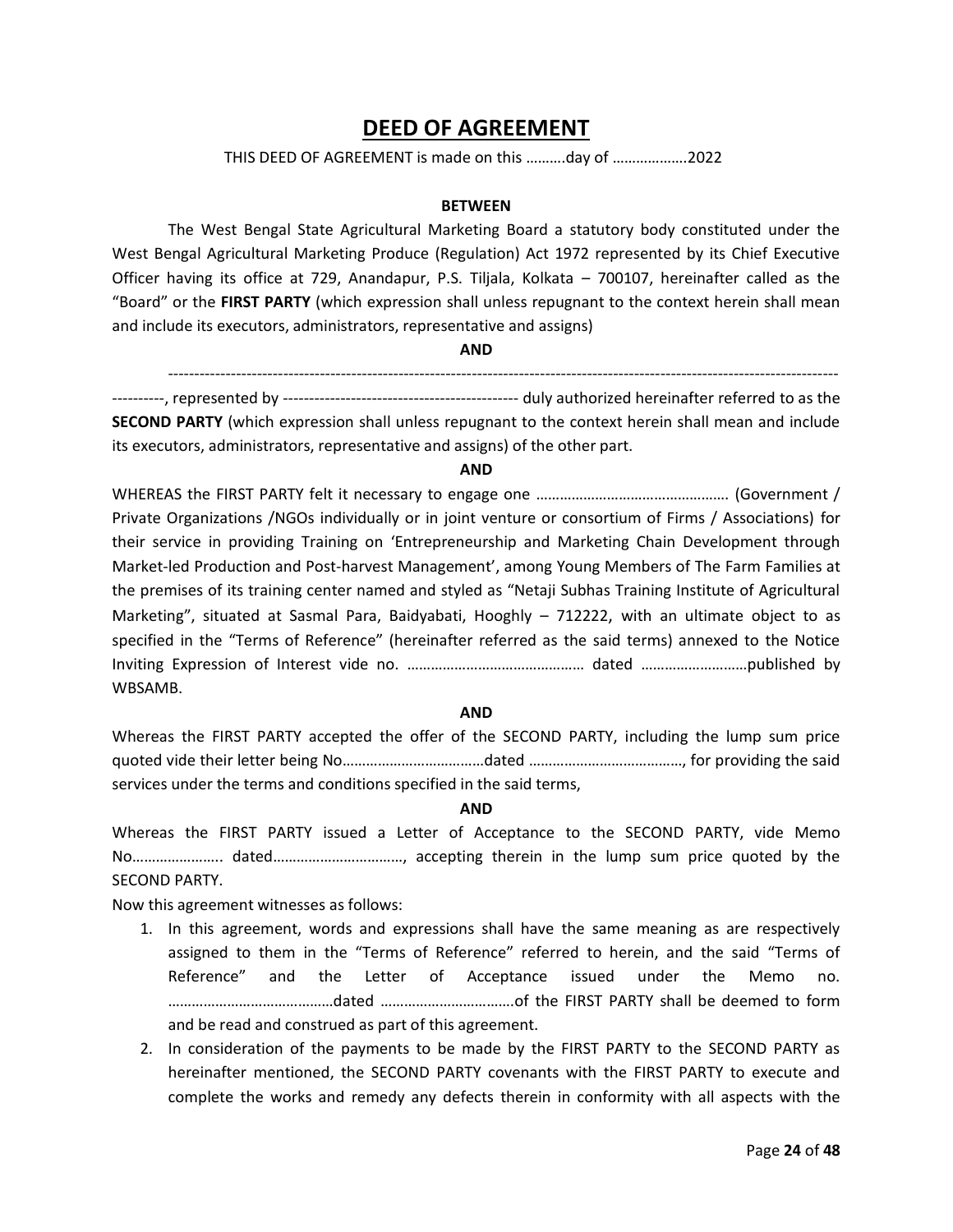provisions of the contract more particularly with respect to the clauses under 'Scope of Work', 'Deliverables', 'Confidentiality', 'Time Period', 'Contract and Security Deposit' as prescribed in the said terms.

- 3. The FIRST PARTY hereby covenants to provide the logistic support as have been prescribed under the clause 'Logistic Support' in the said terms.
- 4. The FIRST PARTY hereby covenants to pay the SECOND PARTY in consideration of the execution and completion of the works and remedying the defects wherein, the contract price or such other sum as may become payable under the provisions of the contract at the times and in the manner prescribed under the 'Payment Terms' in the said terms.
- 5. The published EOI document and all of its published corrigendum, if any, shall be treated as the part of this agreement.

## **6. Exit Management**

This clause sets out the provisions, which will apply during Exit Management period.

The exit management period starts at least 1 month prior to the date, in case of termination of the contract, which may be initiated by FIRST PARTY or SECOND PARTY, on the date, when the notice of termination is sent to the SECOND PARTY or FIRST PARTY, as the case may be. The exit management period ends on the date agreed upon by FIRST PARTY, or one month after the beginning of the exit management period, whichever is earlier. If the SECOND PARTY desires to exit from the contract, the SECOND PARTY shall submit a 30-days written notice to the First Party, subject to the following conditions:

- a. The SECOND PARTY shall not be allowed to exit within the 10 training weeks after initiation of each phase of the training program. If the SECOND PARTY exits within the 10 training weeks after initiation of each phase of the training program, the Security Deposit of the SECOND PARTY shall be forfeited and his Bank Guarantee, if any, shall also be invoked.
- b. The SECOND PARTY shall continue his activities as per the TOR within the Exit Notice Period.

## 7. **Legal Jurisdiction**:

The agreement shall have the jurisdiction of the courts in Kolkata and shall be governed by the appropriate laws applicable in West Bengal.

#### **8. Modification of Agreement**

Modification of the terms and conditions of this Agreement, including any modification of the scope of the Services, may only be made by written agreement between the Parties. However, each Party shall give due consideration to any proposals for modification made by the other Party.

#### **9. Dispute Redressal System**

9.1 Except where otherwise provided in the contract all questions and disputes relating to the meaning of the developing, testing, linking, implementing, tagging, monitoring, training and instructions herein before mentioned and as to the quality of workmanship or as to any other question, claim, right, matter or thing whatsoever, in any way arising out of relating to the contract or these conditions or otherwise concerning the works, or the executions or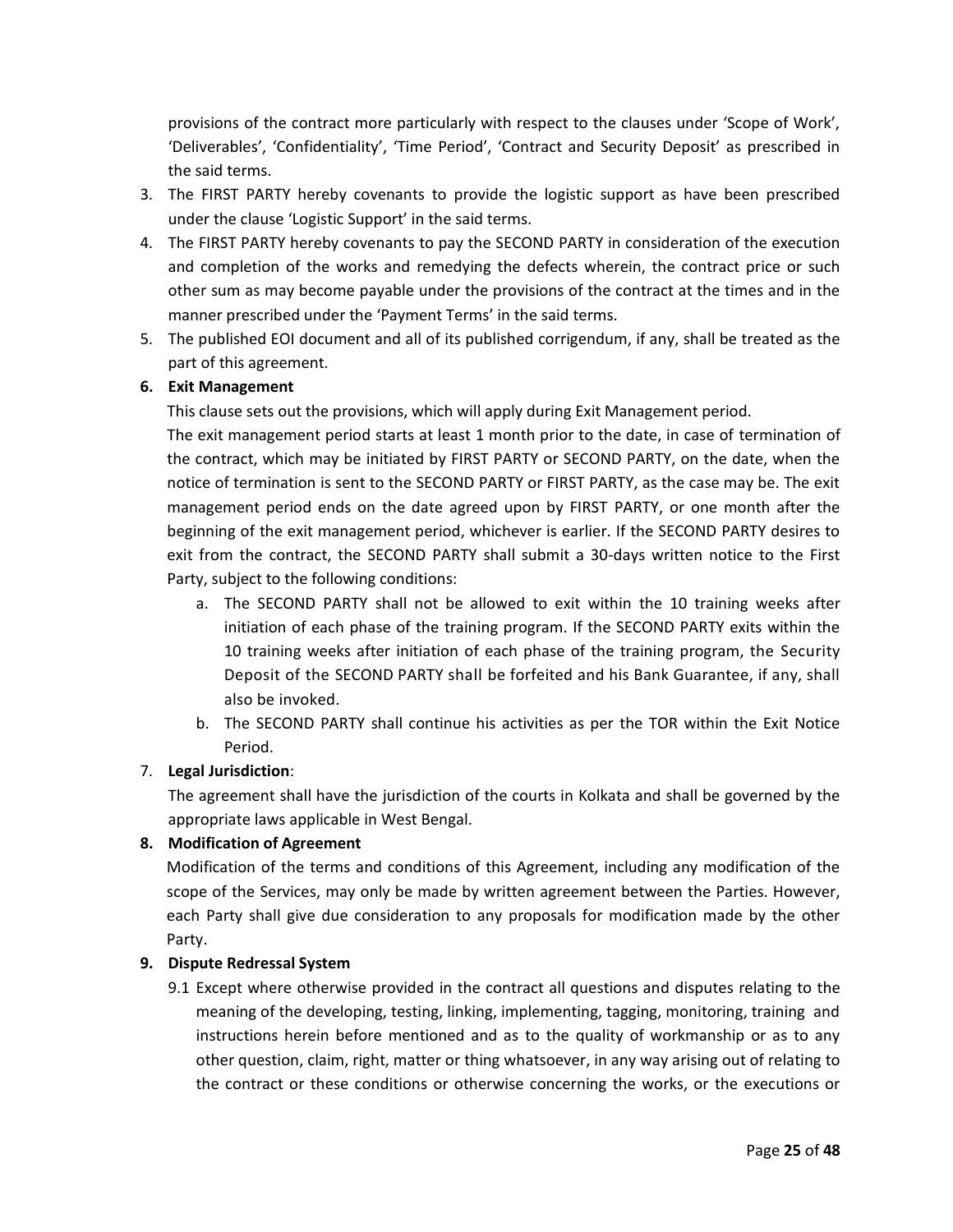failure to execute the same, whether arising during the progress of the work, or after the completion or abandonment thereof shall be dealt with as mentioned hereinafter.

- 9.2 If the Training Provider (TP) considers any work demanded of him to be outside the requirements of the contract, or disputes any decision given in writing by WBSAMB/NSTIAM on any matter in connection with or arising out of the contract or carrying out of the work, to be unacceptable, he shall promptly within 15 days request the Chairman of the Dispute Redressal Committee in writing for written instruction or decision. Thereupon, the Dispute Redressal Committee shall give its written instructions or decision within a period of three months from the date of receipt of the letter of the second party.
- 9.3 Either party will have the right of appeal, against the decision of the competent authority, to the Empowered Committee if the amount appealed against exceeds rupees one lakh.

| SI <sub>No</sub> | <b>Empowered Committee</b>                                      | <b>Designation</b> |
|------------------|-----------------------------------------------------------------|--------------------|
| 1                | Additional Chief Secretary / Principal Secretary / Secretary of | Chairman           |
|                  | the Department of Agricultural Marketing                        |                    |
| 2                | Director of Agricultural Marketing                              | Member             |
|                  | One officer in the rank of Joint Director or equivalent of the  | Member             |
| 3                | Directorate of Agricultural Marketing to be nominated by        | Secretary and      |
|                  | the Department of Agricultural Marketing                        | Convener           |
| 4                | Financial Adviser of Department of Agricultural Marketing       | Member             |

9.4 The Empowered Committee to meet up the dispute in each of the Works under dispute shall be constituted with the following officials as members

- 9.5 The Training Provider (TP) and NSTIAM will be entitled to present their case in writing duly supported by documents. If so requested, the Empowered Committee may allow one opportunity to the Training Provider (TP) and NSTIAM for oral arguments for a specified period. The Empowered Committee shall give its decision within a period of thirty days from the date of appeal failing which the contractor can approach the appropriate court for the resolution of the dispute
- 9.6 If any of the parties is not satisfied with the decision of the Empowered Committee, he may refer the matter within 15 days from the date of order of the Empowered Committee for arbitration.

#### **10. Arbitration**

The FIRST PARTY and the SECOND PARTY both shall appoint one Arbitrator each and the appointed Arbitrators shall appoint the  $3<sup>rd</sup>$  Arbitrator. The dispute shall be resolved by the Arbitrators following the provisions of the Arbitration & Conciliation Act, 1996.

#### **1011. Suspension of Agreement**

The FIRST PARTY may, by written notice of suspension to the Training Provider (TP), suspend all payments to the Training Provider (TP) hereunder if the Training Provider (TP) shall be in breach of this Agreement or shall fail to perform any of its obligations under this Agreement, including the carrying out of the Services; provided that such notice of suspension (i) shall specify the nature of the breach or failure, and (ii) shall provide an opportunity to the Training Provider (TP) to remedy such breach or failure within a period not exceeding 15 (fifteen) days after receipt by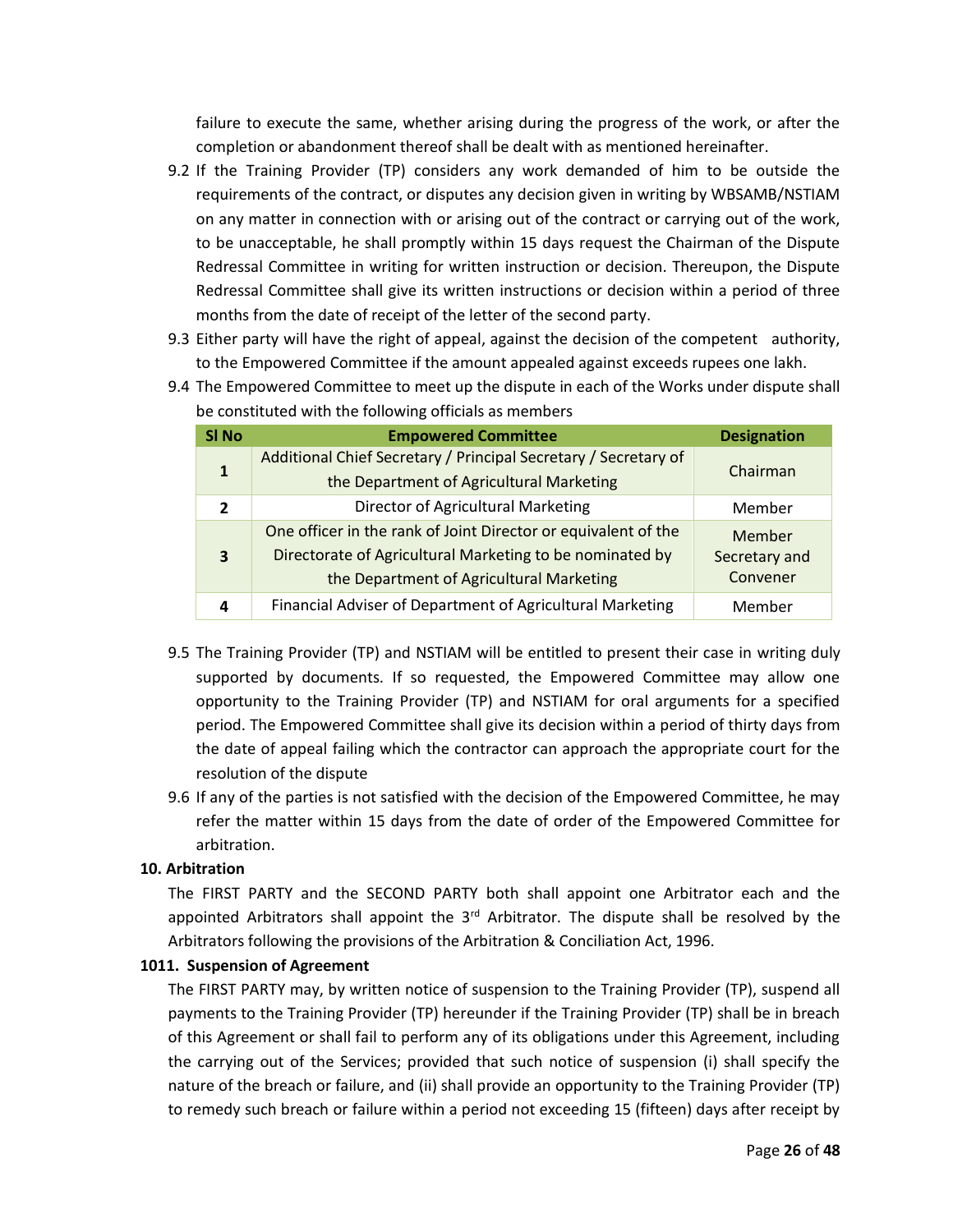the Training Provider (TP) of such notice of suspension.

### **12. Termination of contract**

The First Party, without prejudice to any other remedy under this Contract and applicable law, reserves the right to terminate the contract (either in whole or in part) by providing a written notice of 30 days to the SECOND PARTY on the following conditions:

- a. If the SECOND PARTY fails to deliver any, or all of the project requirements/ operationalization/ completion of stages of the project within the time frame specified in the contract; or
- b. b. If the SECOND PARTY fails to perform any other obligation(s) under the contract in the eyes of the Monitoring Committee constituted by FIRST PARTY. or
- c. If any breach/default is detected and the FIRST PARTY is of the view that the breach/default may be rectified and instructs in writing the SECOND PARTY to rectify such breach/default but the SECOND PARTY fails to rectify such breach /default within 30 days, the FIRST PARTY may terminate the contract by providing a written notice of 30 days to the SECOND PARTY, provided that such termination will not prejudice or affect any right of action or remedy which has accrued or will accrue thereafter to FIRST PARTY. In such an event, the Security Deposit of the SECOND PARTY may be forfeited and his Bank Guarantee may also be invoked.

In the event of termination of this contract for reasons stated in clause (a), (b) and (c) above, the FIRST PARTY is entitled to impose any such obligations and conditions and issue any clarifications as may be necessary to ensure an efficient transition and effective continuity of the services which the SEOND PARTY shall be obliged to comply with and take all available steps to minimize the loss resulting from the termination and further allow and provide all such assistance to FIRST PARTY, as may be required, to take over the obligations of the SECOND PARTY in relation to the execution/continued execution of the requirements of this contract.

#### **13. Force Majeure**

9.7 Definition

- i. For the purposes of this Agreement, "Force Majeure" means an event which is beyond the reasonable control of both the Parties, and which makes a Party's performance of its obligations hereunder impossible or so impractical as reasonably to be considered impossible in the circumstances, and includes, but is not limited to, war, riots, civil disorder, earthquake, fire, explosion, storm, flood or other adverse weather conditions, strikes, lockouts or other industrial action (except where such strikes, lockouts or other industrial action are within the power of the Party invoking Force Majeure to prevent), confiscation or any other action by government agencies.
- ii. Force Majeure shall not include (i) any event which is caused by the negligence or intentional action of a Party or such Party's Sub-Consultant or agents or employees, nor (ii) any event which a diligent Party could reasonably have been expected to both (A) take into account at the time of the conclusion of this Agreement, and (B) avoid or overcome in the carrying out of its obligations hereunder.
- iii. Force Majeure shall not include insufficiency of funds or failure to make any payment required hereunder.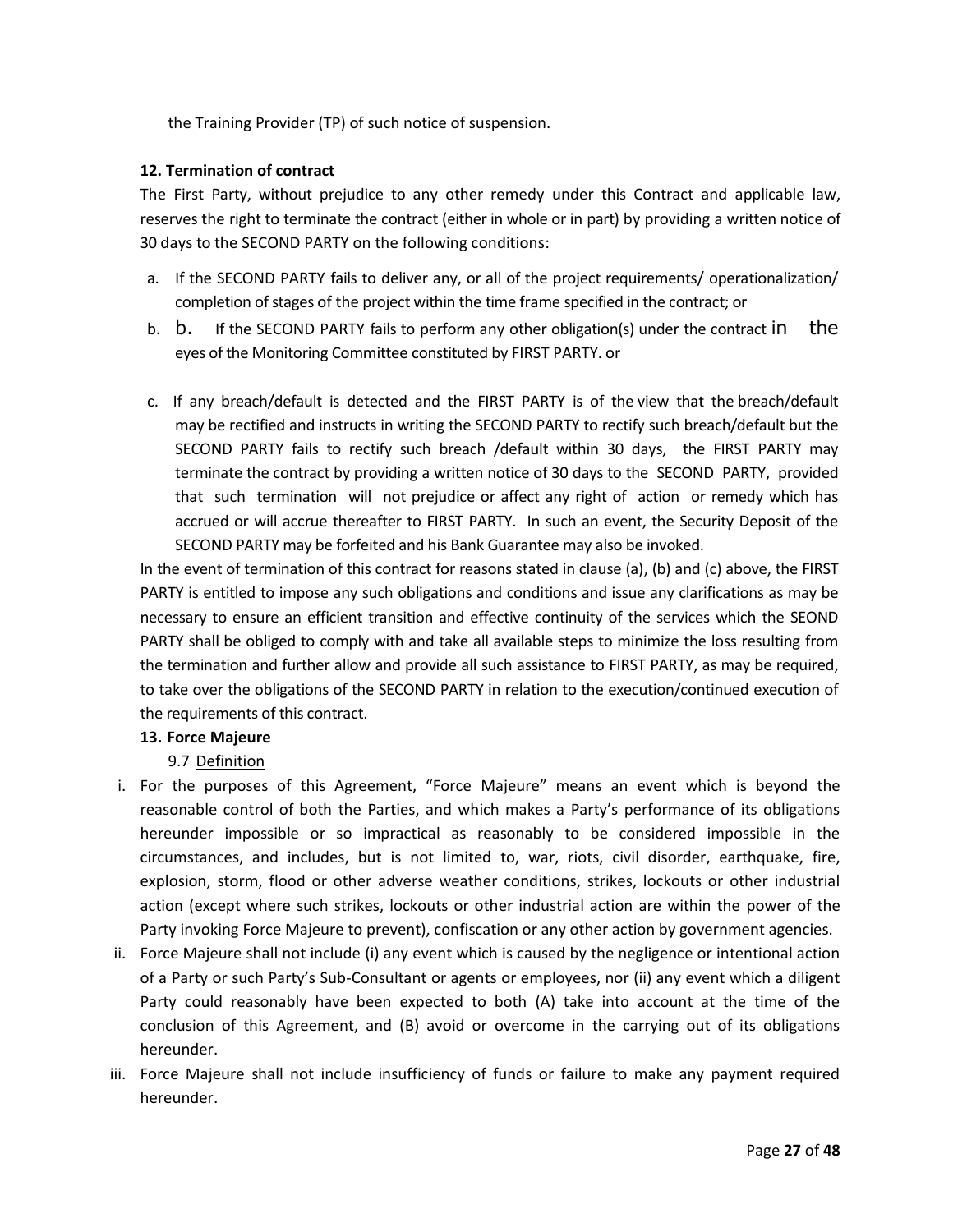#### 9.8 No breach of Agreement

The failure of a Party to fulfill any of its obligations hereunder shall not be considered to be a breach of, or default under, this Agreement insofar as such inability arises from an event of Force Majeure, provided that the Party affected by such an event has taken all reasonable precautions, due care and reasonable alternative measures, all with the objective of carrying out the terms and conditions of this Agreement.

#### 9.9 Measures to be taken

- i. A Party affected by an event of Force Majeure shall take all reasonable measures to remove such Party's inability to fulfill its obligations hereunder with a minimum of delay.
- ii. A Party affected by an event of Force Majeure shall notify the other Party of such event as soon as possible, and in any event not later than 14 (fourteen) days following the occurrence of such event, providing evidence of the nature and cause of such event, and shall similarly give notice of the restoration of normal conditions as soon as possible.
- iii. The Parties shall take all reasonable measures to minimize the consequences of any event of Force Majeure.

#### 9.10 Extension of time

Any period within which a Party shall, pursuant to this Agreement was obligated to complete any action or task, shall be extended for a period equal to the time during which such Party was unable to perform such action as a result of Force Majeure without any additionally liability from either side.

#### 9.11 Payments

During the period of its inability to perform the Services as a result of an event of Force Majeure, the Training Provider (TP) shall not be entitled to be reimbursed for additional costs.

#### 9.12 Consultation

Not later than 30 (thirty) days after the Training Provider (TP) has, as the result of an event of Force Majeure, become unable to perform a material portion of the Services, the Parties shall consult with each other with a view to agreeing on appropriate measures to be taken in the circumstances.

#### **14. Cessation of Services**

Upon termination of this Agreement by notice of either Party, the Training Provider (TP) shall, immediately upon dispatch or receipt of such notice, take all necessary steps to bring the Services to a close in a prompt and orderly manner and shall make every reasonable effort to keep expenditures for this purpose to a minimum. With respect to documents prepared by the Consultant and materials furnished by the Authority, the Consultant shall proceed as provided respectively by Clauses 17 and/or 18 of Terms of Reference.

#### **15. Negligence:**

The Training Provider (TP) shall hold the FIRST PARTY harmless and indemnified for any losses, claims, damages, expenses (including all legal expenses) and other injuries, which may arise from or due to any negligence of the SECOND PARTY or any person assigned by him in performing the job.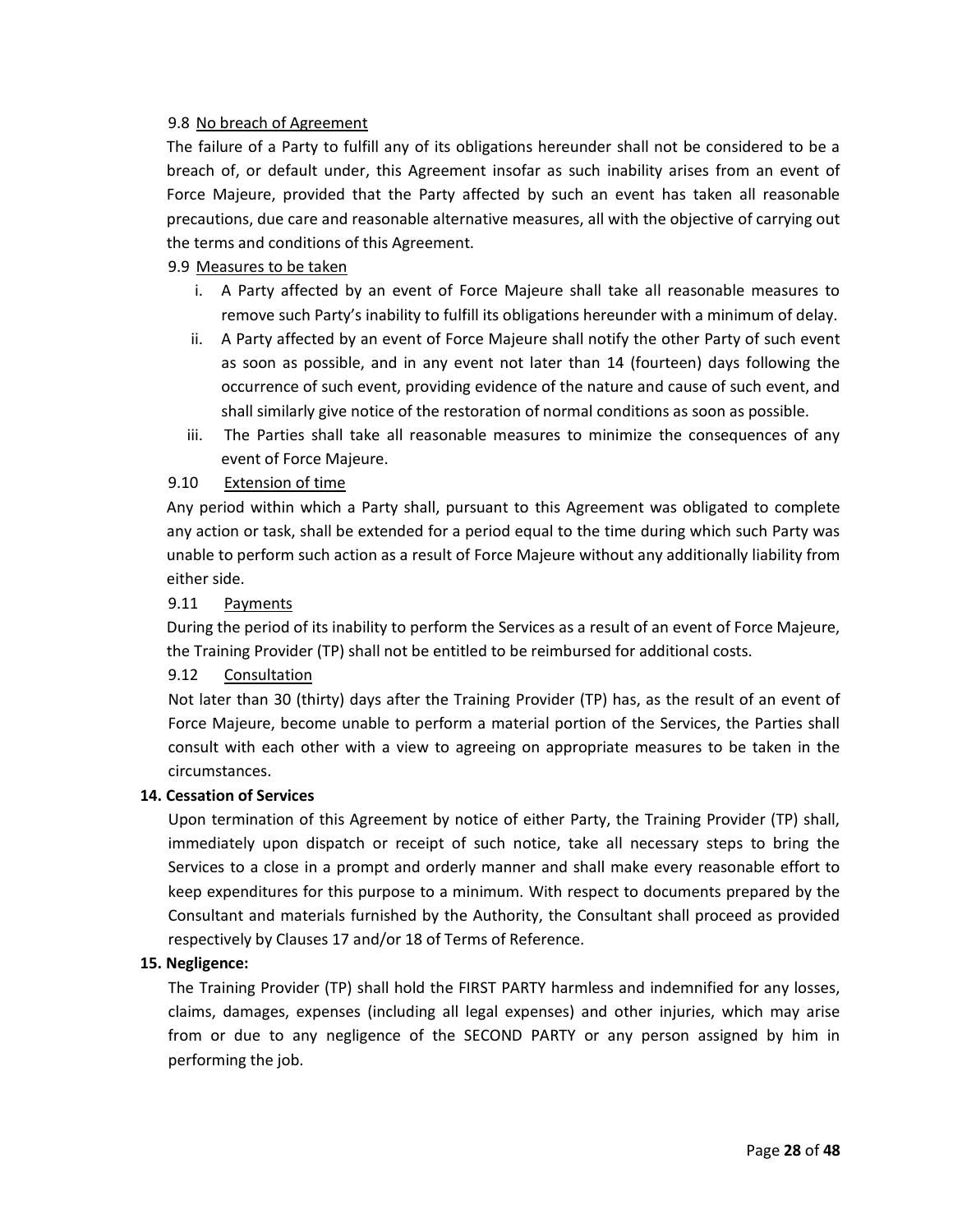## **TERMS OF REFERENCE (TOR)**

## **1. INTRODUCTION**

Netaji Subhas Training Institute of Agricultural Marketing is the training institute of West Bengal State Agricultural Marketing Board under Department of Agricultural Marketing, Govt. of West Bengal. West Bengal State Agricultural Marketing Board operates the Institute as per provision of Section 36C(2)(C) & (d) of West Bengal Agricultural Produce Marketing (Regulation) Act, 1972.

## **2. PROJECT NAME**

Training on 'Entrepreneurship and Marketing Chain Development through Market-led Production and Post-harvest Management' among Young Members of the Farm Families.

## **3. OBJECTIVE OF THE ASSIGNMENT**

A. Broad Objective:

The broad objective of this residential programme is to train the young members of the Small and Marginal Farm Families of rural Bengal by introducing them with Market-driven production mechanisms with special emphasis to integrated bio-diversified farming methodology along with new technologies and post-harvest management of the commodities related to agricultural and/or allied sectors. This will provide them an assured option of monetarily rewarding engagement in the form of direct employment or as producers of agricultural and/or allied sector commodities for direct selling or by processing through establishment of marketing chain for the grown and/or processed products through formation of groups**.**

- B. Specific objectives:
- a. To equip the trainees with Market-driven production mechanisms.
	- $\checkmark$  To provide knowledge on post-harvest management and value addition of the farm produce.
	- $\checkmark$  To enhance their knowledge on application of computer and ICT instruments in fields of agriculture and agricultural marketing.
- b. To impart training on different techniques of scientific organic farming so that at the end of the training period, the trainee is well equipped in the wide range of multi-tasking that is essential for bio-diverse agricultural practices.
- c. To develop young dynamic youth as entrepreneur who can be linked to different market intervention programs conducted by Department of Agricultural Marketing.
- d. To impart high level practical training supported by field-based activities through effective linkages.
- e. To impart skills to promote and upscale agribusiness models through formation of Groups and development of different Business Development Models.
- f. To generate additional rural employment by engaging rural people from BPL and other minority community.
- $\checkmark$  To encourage environment-friendly practices and to change their mindset towards marketoriented production and increase quality and volume of their produce.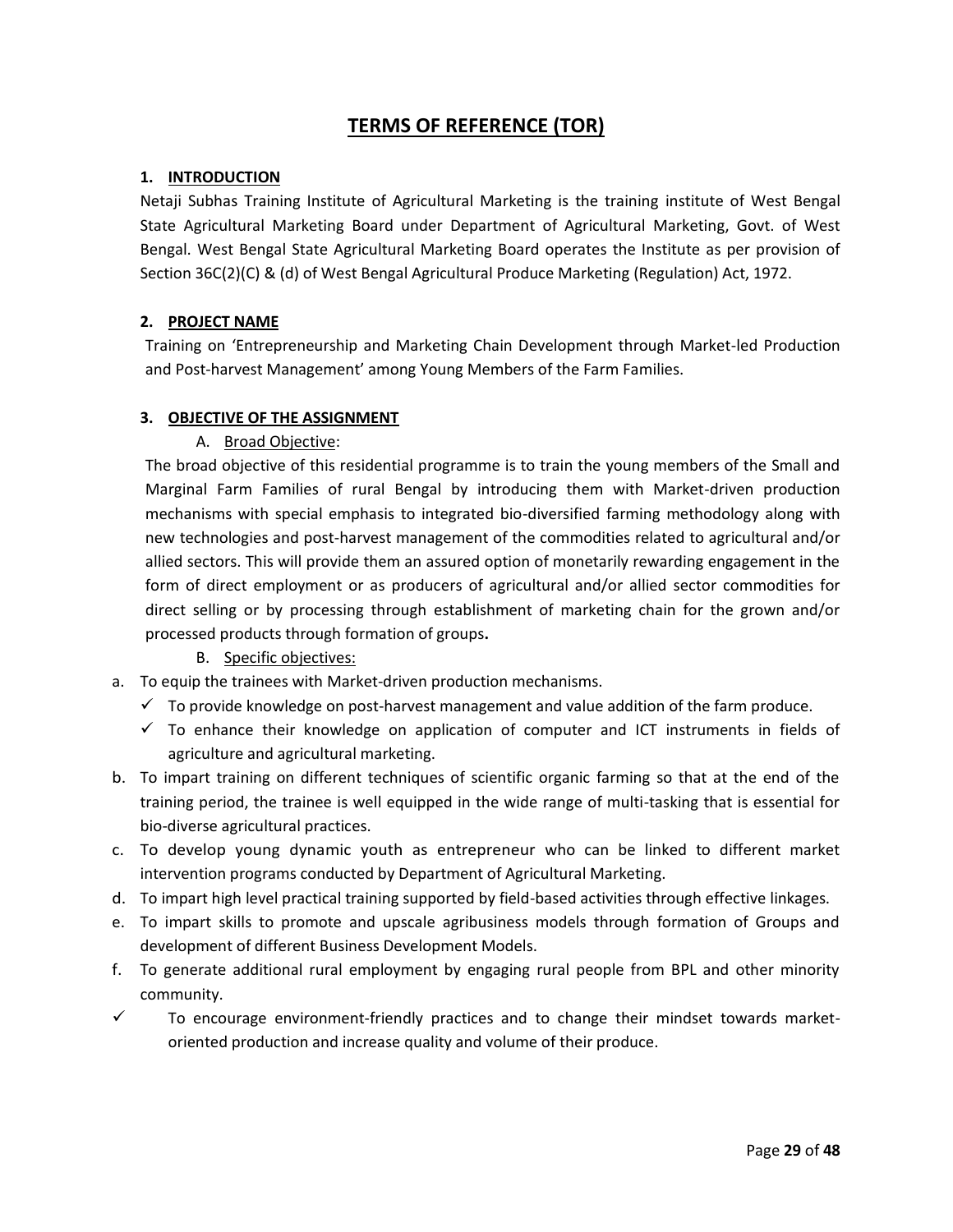## **4. SCOPE OF WORK**

Netaji Subhas Training Institute of Agricultural Marketing, the training institute of West Bengal State Marketing Board under Department of Agricultural Marketing, Govt. of West Bengal, invites detailed proposals from interested institution(s), established companies, registered NGOs, Farm etc. for imparting training on 'Entrepreneurship and Marketing Chain Development through Market-led Production and Post-harvest Management' among Young Members of the Farm Families at its Institute premises.

The scope of work would inter-alia include the following:

- a. Development of Training Materials in consultation with Netaji Subhas Training Institute of Agricultural Marketing.
- b. Imparting training by providing faculties, who are specialist in the concerned sector strictly maintaining the distribution of classes as mentioned in the point no 1.9 of the EOI document.
- c. The **theory part** of the Training program shall be conducted in the classrooms of Netaji Subhas Training Institute of Agricultural Marketing, Baidyabati.
- d. The TP have to identify the places for conducting different practical activities related to the training program in addition to the Demo Lab of NSTIAM, in consultation with NSTIAM authorities. The TP has to make all to and fro journey arrangements so that the trainees can reach to their practical destination in proper time and return back to NSTIAM campus after completion of their practical classes every day.
- e. Purchase and procurement of the raw materials and other allied compulsory items and services as per requirement of the practical classes shall be borne by the Training Provider.
- f. Arranging and conducting study tours as a part of the training program, among which, hand on training and practical orientation at their own farm or in association with other farms in consultation with NSTIAM.
- g. Evaluation of the trainees by conducting weekly examination (MCQ based) during theory and practical classes.
- h. Trainees' accommodation, food and lodging facilities during the theory and practical classes shall be provided by Netaji Subhas Training Institute of Agricultural Marketing.
- i. Training Provider shall bear all travelling costs of the trainees for the purpose of the said training, during the training program along with deploying one representative during their movements at different places.
- j. A close monitoring of the activities of the trainees needs to be done by the Training Provider during Application period of the Training program mentioned in subsection c of clause 1.9 of the EOI document, preferably by deploying one representative of their organization at that place.
- k. The Training Provider has to extend all post training assistance for the next one year after completion of the training program, which includes mandatory and desirable supports as mentioned in the point 12 of the TOR.
- l. The Training Provider shall provide handholding support to those candidates interested for self-employment.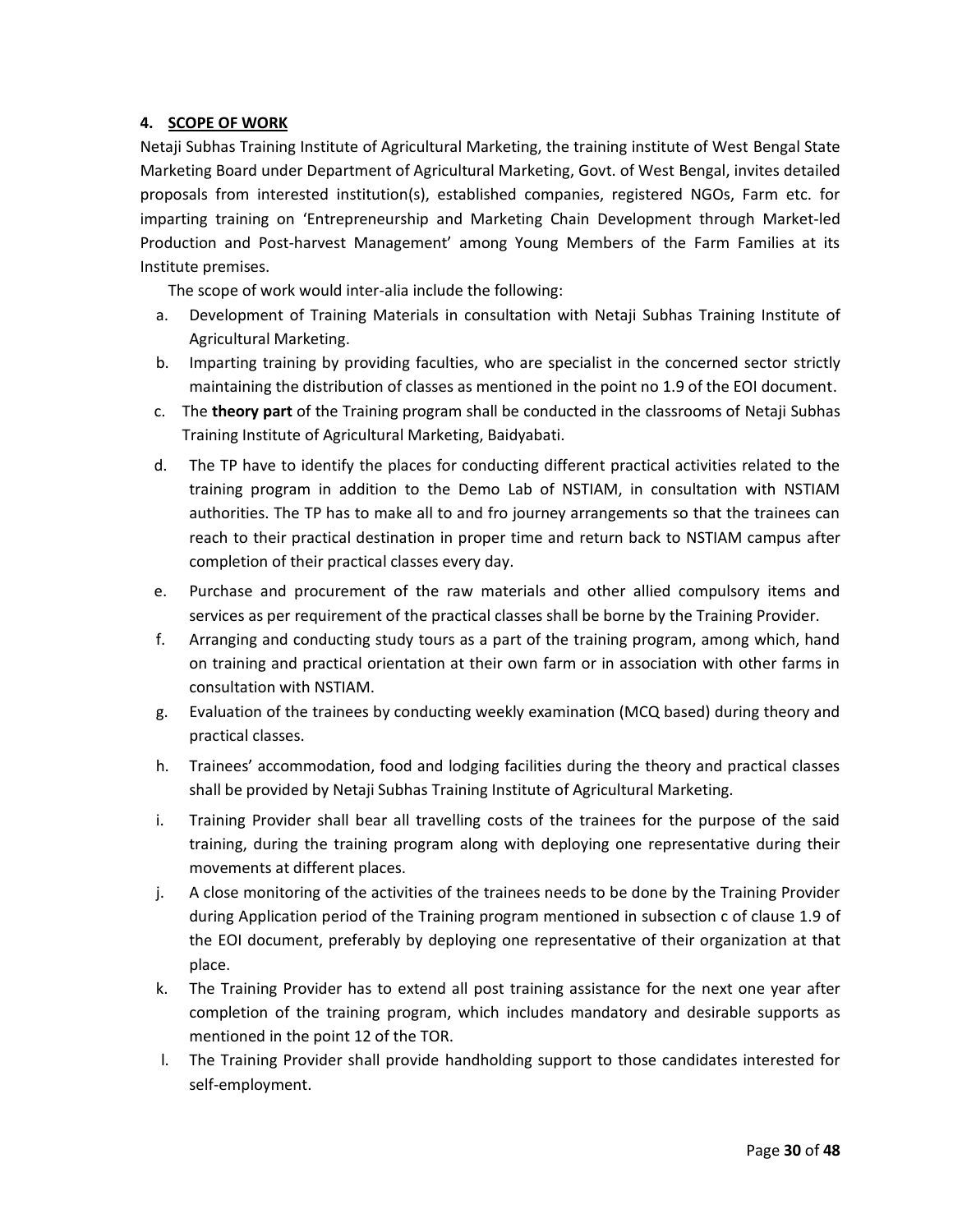- m. The Training Provider has to conduct proper documentation of the program, that include
	- ❖ Submission of monthly report during the training as well as during post training activities. Format for which shall be developed in consultation with NSTIAM authorities.
	- ❖ Submission of detailed completion report after each phase of the program.
	- ❖ Videography of the training program and submission of a consolidated video in HD format (15-20 minutes duration) to NSTIAM authority at the end of the training program. The video shall be the property of NSTIAM and TP shall not be allowed to use it in any public/government forum/program without the permission of NSTIAM authority.
	- ❖ Still photography of the training program and submission of at least 02 copies of good quality high resolution photos (soft copies each with minimum 02 MB size) for each of the important stages of the training (to be finalized in consultation with the Institute) to NSTIAM authority at the end of the training program
	- ❖ Any other documentation as may be required by the NSTIAM authorities.
- n. Any other necessary arrangements as the Director, Netaji Subhas Training Institute of Agricultural Marketing may deem necessary for successful implementation of the project.
- o. NSTIAM authority shall not be responsible for boarding and lodging arrangement for any staff and/or officials of the selected TP. However, selected TP may approach to NSTIAM authority for arrangement of accommodation for their staff and/or officials strictly for implementation and smooth running of the specific training program in the Institute premises. In that case, NSTIAM authority may allow the staff and/or officials of the TP in the guest room of NSTIAM subject to availability of such room and existing room rent shall be applied.
- p. Training Provider shall have to strictly maintain all safety measures and protocols for COVID-19 as issued and amended by State/central Govt. time to time

#### **5. CONFIDENTIALITY**

All deliberations relating to the assignment including all information collected from various meetings / documents, primary and secondary data etc. shall be kept confidential and shall not be divulged to any third party either verbally or in writing or in electronic form or in any other form.

#### **6. TIME PERIOD**

The training will be imparted to 09 such batches selected from 09 different blocks, (in 3 phases of 10 weeks each), as given below, in the F.Y 2022-23:

| <b>Phase</b>            | <b>Batch</b>   | <b>Proposed Training Months</b>                    | <b>Trainees per</b><br><b>Batch</b> | No. of<br><b>Trainees</b> | No. of blocks to<br>be covered |
|-------------------------|----------------|----------------------------------------------------|-------------------------------------|---------------------------|--------------------------------|
|                         |                |                                                    | 18                                  |                           |                                |
| Phase<br>$\blacksquare$ | 2              | July'2022 - September' 2022                        | 18                                  | 54                        | 3                              |
|                         | 3              |                                                    | 18                                  |                           |                                |
|                         |                | September'2022 -December'2022                      | 18                                  |                           |                                |
| Phase<br>$\sim$         | $\overline{2}$ |                                                    | 18                                  | 54                        | 3                              |
|                         | 3              |                                                    | 18                                  |                           |                                |
|                         |                |                                                    | 18                                  |                           |                                |
| Phase<br>$\mathbf{m}$   | $\mathcal{P}$  | December'2022 - February 2023                      | 18                                  | 54                        | 3                              |
|                         | 3              |                                                    | 18                                  |                           |                                |
|                         |                | Total for F.Y 2022-23 (Under State Budget 2022-23) |                                     | 162                       | 9                              |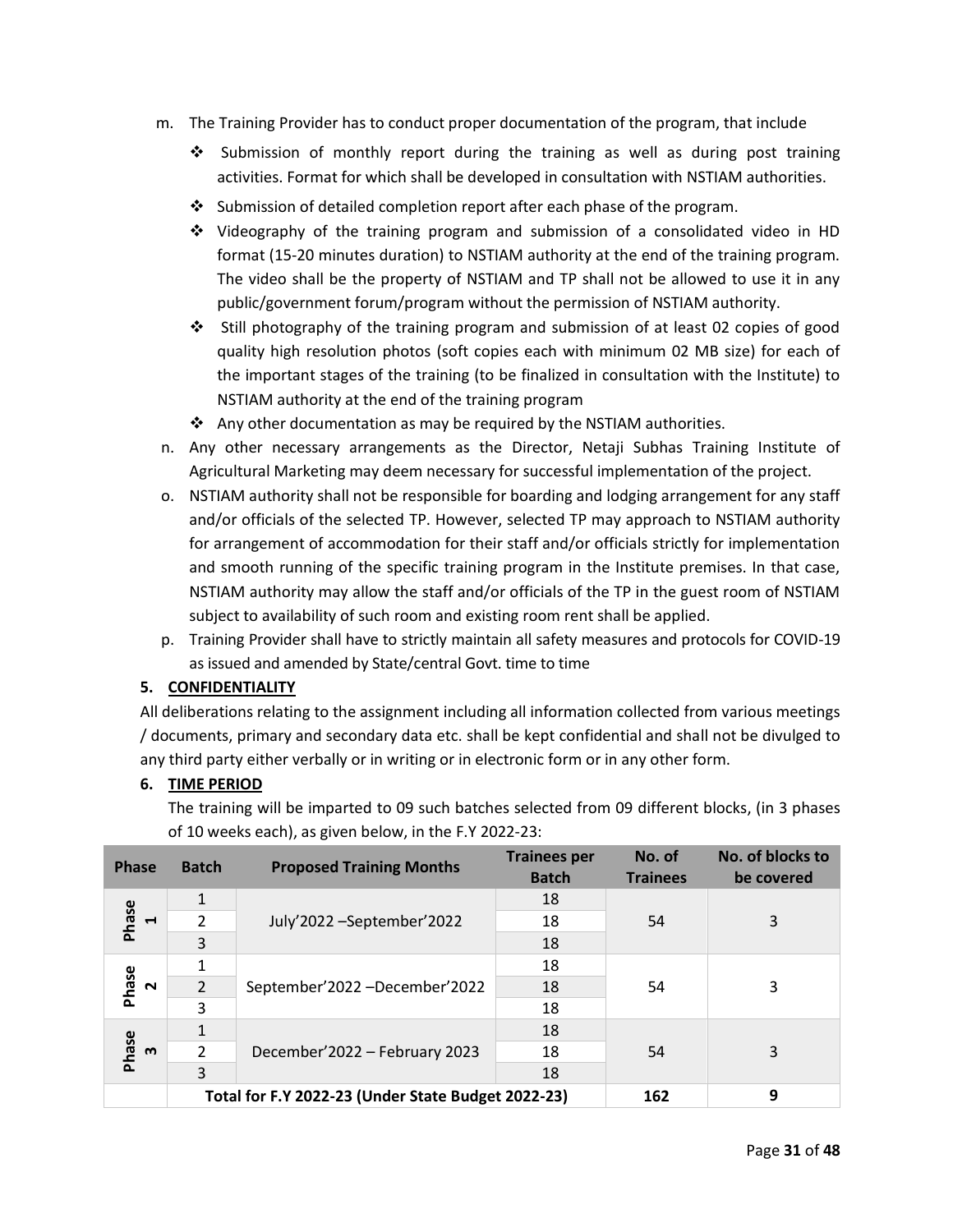#### **7. PROJECT TARGET GROUP**

The Training will be focusing on 18 selected boys and girls, with a minimum educational qualification of Class VIII pass, mainly out of the 30 Young members of farm families per block, who have successfully completed the **06 days Basic training on Entrepreneurship Development as the Outreach Program of NSTIAM at each Zilla RMCs during the F.Y 2019-20**.

## **8. TOTAL NO OF TRAINEES:**

**162 (One hundred and sixty-two).** The training will be conducted **total in 09 batches** and **each batch shall comprise of 18 people** selected from 09 different blocks selected from different districts of the State. **Three (3) such batches selected from 3 different blocks shall be trained parallely** in a span of **eight (8) weeks under a single phase**. Total **10 weeks are required** for completing one phase. **Three such phases shall be conducted in this Financial Year.**

However, the Director, NSTIAM may increase/ decrease the no. of prospective trainees.

#### **9. DELIVERABLES**

At the end of the programme, 162 (one hundred and sixty-two) multi-tasking Farm Youths in 09 groups with efficient entrepreneurial and managerial capacity in the field of agriculture and/or it's allied sectors with special emphasis to organic farming and Integrated Farming is expected to emerge and it is also expected to usher in socio-economic development in rural Bengal in course of time by monetarily rewarding engagement in the form of direct employment or as producers of agricultural and/or allied sector commodities for direct selling or by processing through establishment of marketing chain for the grown and/or processed products through their proposed BDP.

#### **10. LOGISTIC AND OTHER SUPPORTS**

- $\checkmark$  West Bengal State Agricultural Marketing Board, in consultation with the District Magistrates of the selected districts, as the Government may think fit for, will be the final authority for selection of the candidates for the said training program however; the Training Provider may be requested to facilitate the selection procedure, if required.
- $\checkmark$  Trainees' accommodation, food and lodging facilities will be provided by Netaji Subhas Training Institute of Agricultural Marketing during the theory and practical weeks of the training program.
- $\checkmark$  Classroom room facilities including computer and other necessary infrastructures for conducting classes will be provided by Netaji Subhas Training Institute of Agricultural Marketing during the theoretical weeks of the training program.
- $\checkmark$  Trainees shall be allowed to avail the facilities of Demo-lab of the Institute during the practical training period. However, Purchase and procurement of the raw materials and other allied compulsory items and services as per requirement of the practical classes shall be borne by the Training Provider.
- ✓ Netaji Subhas Training Institute of Agricultural Marketing will provide a stipend of Rs. 250/- (rupees two thousand and fifty only) per week for the 08 weeks, with a view to minimize the financial hardship the families of these trainees may have to face.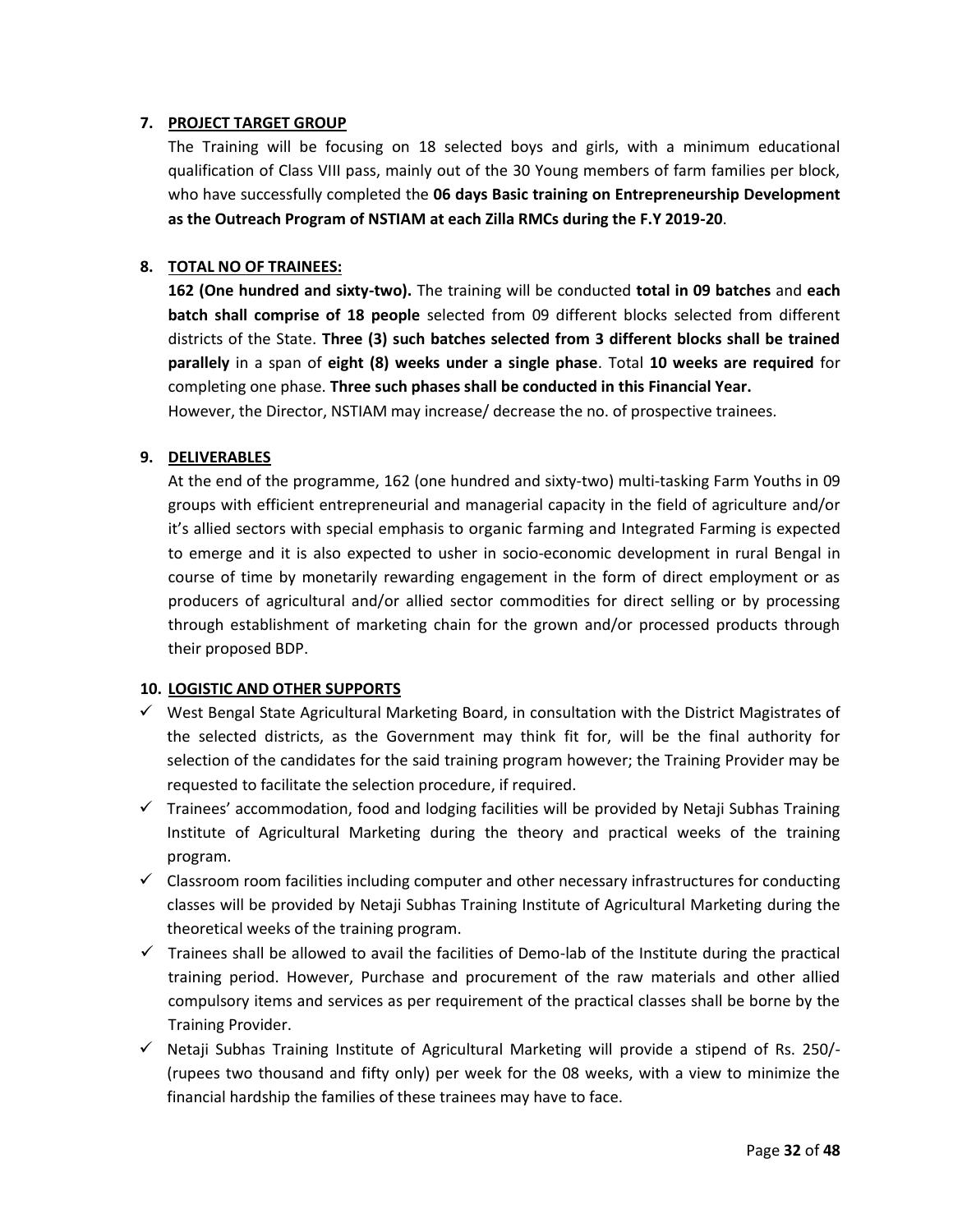$\checkmark$  Each of the 09 groups from the 09 selected blocks (which shall be formed by the Training Provider during of the training program) shall receive Rs 2,00,000/- (Rupees Two Lakh only) as a One-time Financial Assistance (OTA) as an Agri-business startup fund in their Group account, after submission of a bankable agri-business project duly approved by the bank.

## **11. MOBILIZATION ADVANCE**

Mobilization Advance, if desires by the TP, will be restricted to 10% of the quoted amount, for which a Bank Guarantee of 110% from any nationalized bank, of the advance need to be tendered. The Bank Guarantee may be submitted within 10 days from the date of execution of the agreement and the advance will only be released after verification of the Bank Guarantee from the concerned bank. The mobilization advance will be recovered in proportion in the next two installments of fund release.

## **12. CONTRACT AND SECURITY DEPOSIT**

The TP will be required to enter into a contract with C.E.O, W.B.S.A.M.B/Director, NSTIAM on the agreed terms & conditions in a non-judicial stamp paper of Rs. 100/- (One Hundred) after depositing of Rs. 1000/- (one thousand) only through Cash/Demand Draft (in the name of "WBSMB-NSTIAM" payable at Baidyabati) as agreement fees for 01 set of documents to the office of the undersigned along with original documents. Upon signing the contract, the TP firm will remain liable to furnish an interest free Security Deposit in the form of Demand Draft for an amount equal to 3% (three percent) of the quoted price, subject to its refund on satisfactory completion of the assignment within stipulated time with proper documentation of the project as mentioned in the point no: 1.7i of the EOI document and also including:

- ❖ mandatory support like:
	- ➢ Formation of Groups/association/company involving the successful trainees for developing marketing chain in agribusiness in the agriculture and/or its allied sectors.
	- $\triangleright$  Monitoring the proper utilization of the released Govt. Subsidy to the group accounts of the Trainees by deploying suitable person in the field, followed by monthly reporting of their post training activities in writing for next one year after successful completion of the training. Modalities of the reporting shall be determined jointly by NSTIAM and the selected Training Provider
- ❖ and desirable supports like:
	- ➢ Industry tie-ups and / or and agro processing activities & making it sustainable through entrepreneurship development.

In case of non-completion of whole or any part of the assignment including the mandatory support within the stipulated time, the entire Security Deposit will be forfeited and thus the contract will stand terminated by default.

#### **13. PAYMENT TERMS AND CONDITIONS**

#### ❖ **Payment terms:**

The selected bidder shall claim their bill following the below mentioned criteria: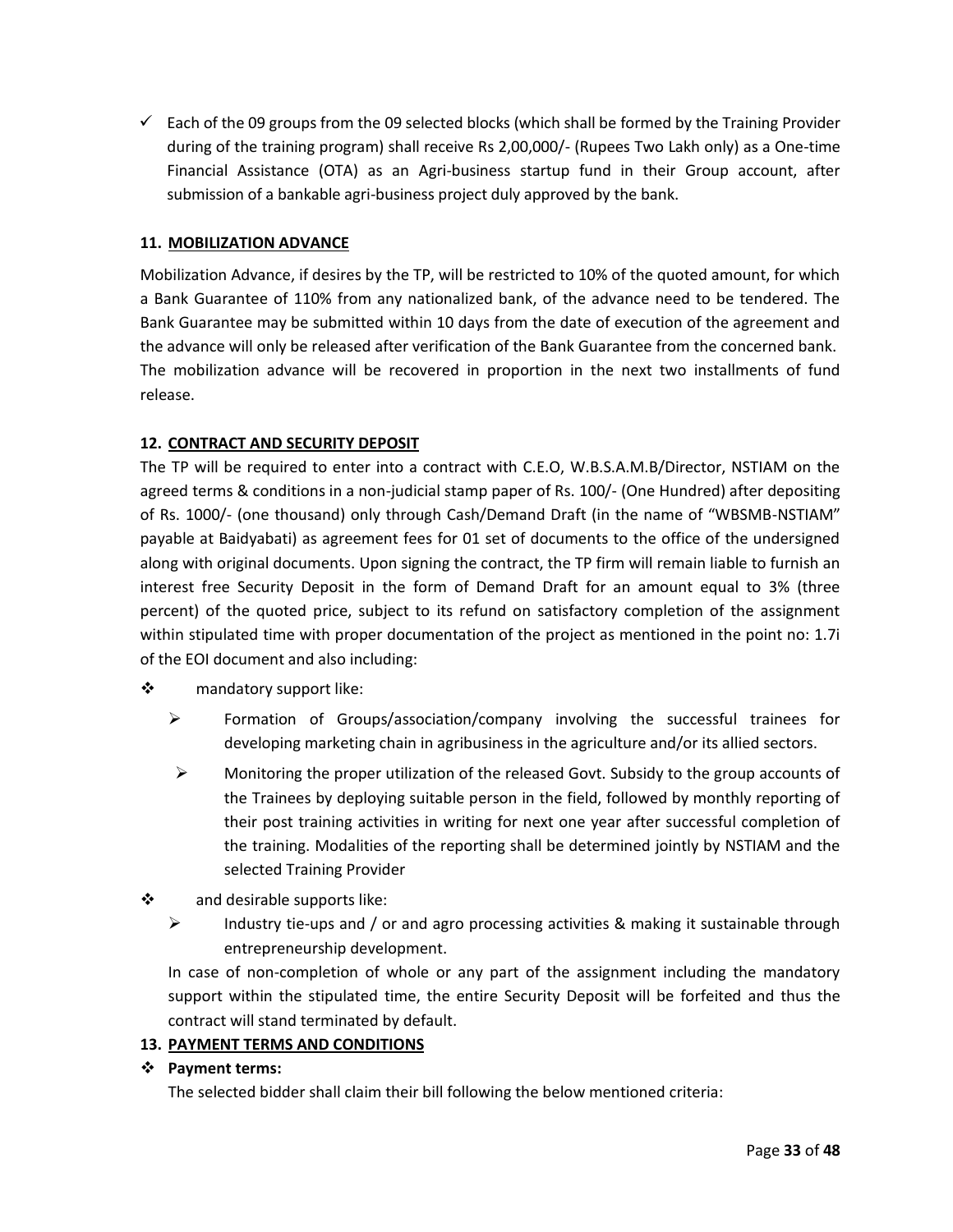- $\checkmark$  On successful completion of 3<sup>rd</sup> week of the training period for each of the 03 phases, onethird of the 50% of the quoted amount (subject to recovery of the Mobilization Advance as mentioned in paragraph 2.13.1) will be released after due certification of the Training Provider.
- $\checkmark$  One-third of the 30% of the quoted amount (subject to recovery of the Mobilization Advance as mentioned in paragraph 2.13.1) will be disbursed before 04 weeks of the completion of the training programme for each of the 03 phases after due certification of the Training Provider.
- $\checkmark$  One-third of the remaining 20% amount will be disbursed after the successful completion of each of the 03 phases of the training programme after due certification of the Training Provider.
- $\checkmark$  Replacement / changes of list of Experts / Teachers / Consultants to be provided by the TP for the training program without prior approval of Director, NSTIAM shall invite penalty @ 3% of the quoted value for each time. NSTIAM authority shall have every right to examine the fund disbursed by the TP in the **Sl no a** mentioned in the table under point no 2.13.3. of the EOI document.
- $\checkmark$  While claiming the bills, TP shall exclude the absentee trainees as weekly pro-rata basis for **Sl no. b and c** mentioned in the table under point no 2.13.3 of the EOI document & necessary adjustment shall be done in the last claim bill for each phase.
- $\checkmark$  The quoted price for the assignment should be inclusive of all applicable taxes, duties and levies etc.

## **14. Fraud and Corruption**

NSTIAM requires that applicant agencies must observe the highest standards of ethics during the execution of the contract. In pursuance of this policy, NSTIAM defines, for the purpose of this provision, the terms set forth as follows:

- (i) "**Corrupt practice**" is the offering, giving, receiving or soliciting, directly or indirectly, of anything of value to influence improperly the actions of another party;
- (ii) "**Fraudulent practice**" is any act or omission, including a misrepresentation, that knowingly or recklessly misleads, or attempts to mislead, a party to obtain a financial or other benefit or to avoid an obligation;
- (iii) "**Collusive practice**" is an arrangement between two or more parties to achieve an improper purpose, including to influence improperly the actions of another party;
- (iv) **"Coercive practice**" is impairing or harming, or threatening to impair or harm, directly or indirectly, any party or the property of the party to influence improperly the actions of a party;
- (v) "**Obstructive practice**" is
	- i. Deliberately destroying, falsifying, altering or concealing of evidence material to the investigation or making false statements to investigators in order to materially impede a NSTIAM investigation into allegations of a corrupt, fraudulent, coercive or collusive practice; and/or threatening, harassing or intimidating any party to prevent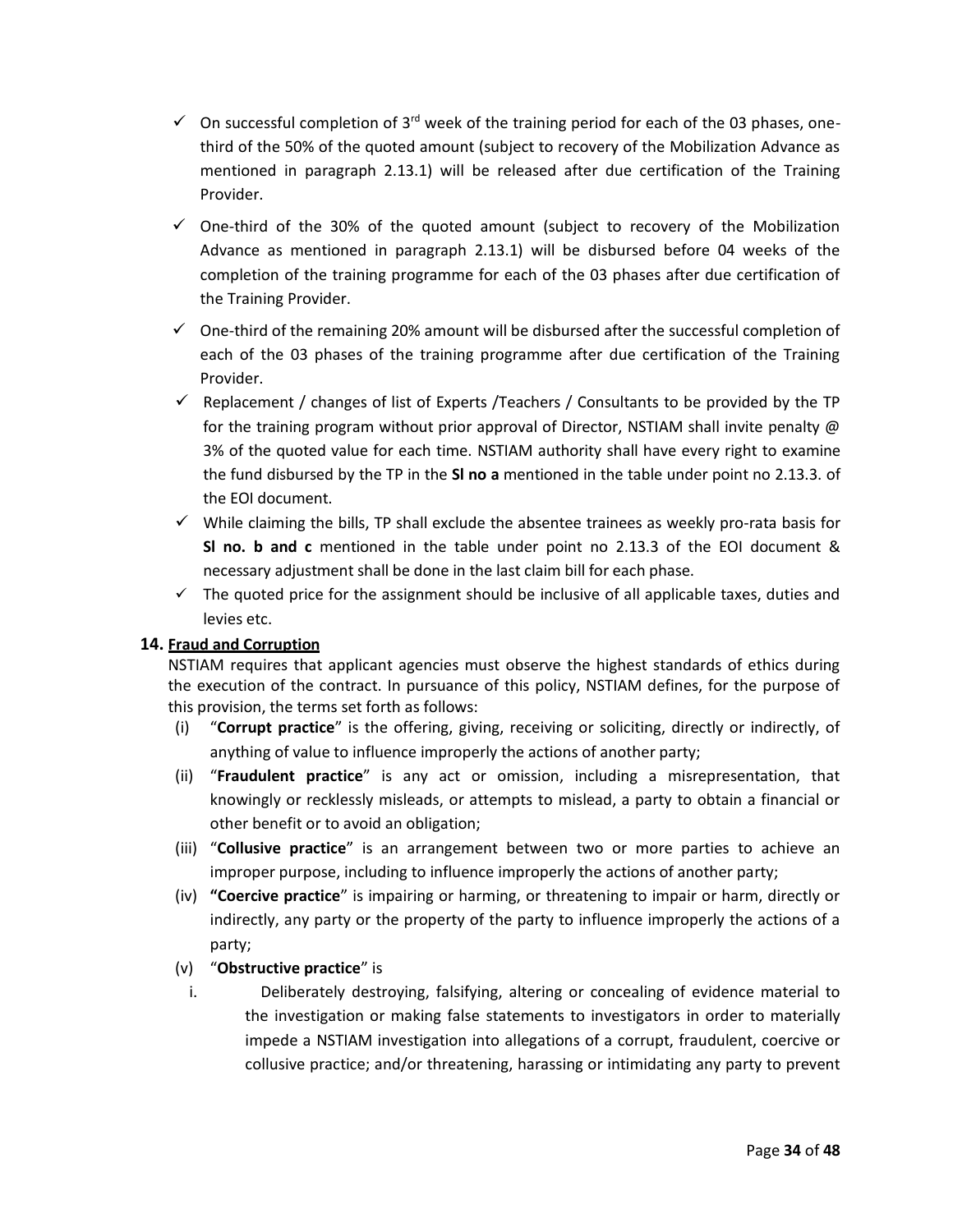it from disclosing its knowledge of matters relevant to the investigation, or from pursuing the investigation, or

ii. Acts intended to materially impede the exercise of NSTIAM's inspection and audit rights.

If it is noticed, that the Bidder has indulged into Corrupt / Fraudulent / Collusive / Coercive / Obstructive practices,

a) It will be a sufficient ground for NSTIAM to terminate the contract and initiate black-listing the agency.

b) It will reject a proposal for award, if it is found that the bidder recommended for award has directly or through an agent, engaged in corrupt, fraudulent, collusive, coercive or obstructive practices in competing for the contract; and

c) It will have the right to require that a provision be included in bidding documents and in contracts financed by NSTIAM, a provision be included requiring bidders, suppliers and contractors to permit NSTIAM to inspect their accounts and records and other documents relating to the bid submission and contract performance and to have them audited by auditors appointed by WBSAMB/NSTIAM.

## **15. CONFLICT OF INTEREST**

- i. It will be obligatory for the Training Provider (TP) to disclose any sort of actual or potential conflict of interest, failing which the proposal may be disqualified or the contract may be terminated.
- ii. No staff or agency currently working with the Government shall be engaged by the Training Provider (TP) for this assignment without prior written approval of NSTIAM.
- iii. No person of the Training Provider (TP) (including joint venture partner or subconsultants) shall have close relationship with the client's staff and shall directly or indirectly involved in Preparation of the TOR, evaluation of proposals and selection of the Training Provider (TP) shall be engaged by the Client.
- iv. The Training Provider (TP) shall not receive any remuneration in connection with the assignment except as provided in the contract.
- v. The Training Provider (TP) shall provide professional, objective and impartial advice and at all times hold the NSTIAM's interest paramount, without any consideration of future work, and that in providing advice, they avoid conflicts with other assignments and their own corporate interest.
- vi. Training Provider (TP) shall not participate in this assignment if this is in conflict with their prior or current obligations to other clients or, that may place them in a position of being carry out the in the best interest of NSTIAM.

#### **16. TERMS AND CONDITIONS**

All terms & conditions mentioned in this agreement, shall be valid throughout the term of this agreement. All the commitments made by the bidder through correspondences for the completion of the EOI process as well as during the presentation shall be treated as part of this agreement.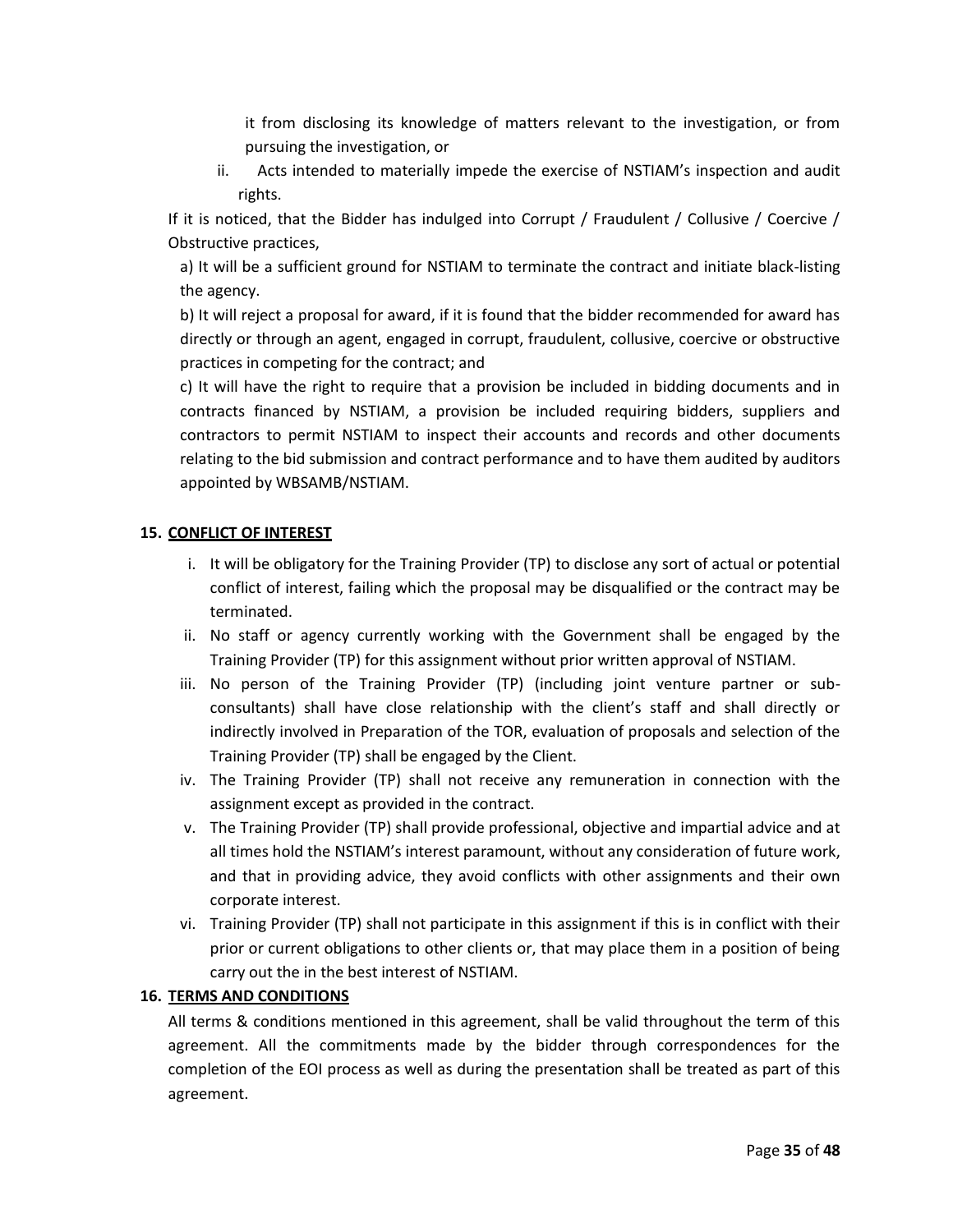## **17. DOCUMENTS AND THE SOFTWARE PREPARED BY THE APPLICANT TO BE PROPERTY OF THE AUTHORITY**

- i. All reports, documents, (in softcopies and/or hardcopies) related to the training which includes database, documentation etc. (collectively referred to as "**Consultancy Documents**") prepared by the Training Provider (TP) (or by the Sub-Consultants or any Third Party) in performing the Services, shall become and remain the property of the Authority, and all intellectual property rights in such Consultancy Documents shall vest with the Authority. Any Consultancy Document, of which the ownership or the intellectual property rights do not vest with the Authority under law, shall automatically stand assigned to the Authority as and when such Consultancy Document is created and the Training Provider (TP) agrees to execute all papers and to perform such other acts as the Authority may deem necessary to secure its rights herein assigned by the Training Provider (TP).
- ii. The Training Provider (TP) shall, not later than termination or expiration of this Agreement, deliver all Consultancy Documents to the Authority, together with a detailed inventory thereof. The Training Provider (TP) may retain a copy of such Consultancy Documents. The Training Provider (TP), its Sub-Consultants or a Third Party shall not use these Consultancy Documents for purposes unrelated to this Agreement without the prior written approval of the Authority.
- iii. The Training Provider (TP) shall hold the Authority harmless and indemnified for any losses, claims, damages, expenses (including all legal expenses), awards, penalties or injuries (collectively referred to as "**Claims"**) which may arise from or due to any unauthorised use of such Consultancy Documents, or due to any breach or failure on part of the Training Provider (TP) or its Sub-Consultants or a Third Party to perform any of its duties or obligations in relation to securing the aforementioned rights of the Authority.
- iv. In the event of any confidential information of WBSAMB, NSTIAM or of any of Regulated Market Committee that comes to the knowledge to the Training Provider (TP) in course of their activities, the Training Provider (TP) shall not divulge the information to any  $3^{rd}$  party.

## **18. MATERIALS FURNISHED BY THE AUTHORITY**

Materials made available to the Training Provider (TP) by the Authority shall be the property of the Authority and shall be marked accordingly. Upon termination or expiration of this Agreement, the Training Provider (TP) shall furnish forthwith to the Authority, an inventory of such materials and shall dispose of such materials in accordance with the instructions of the Authority.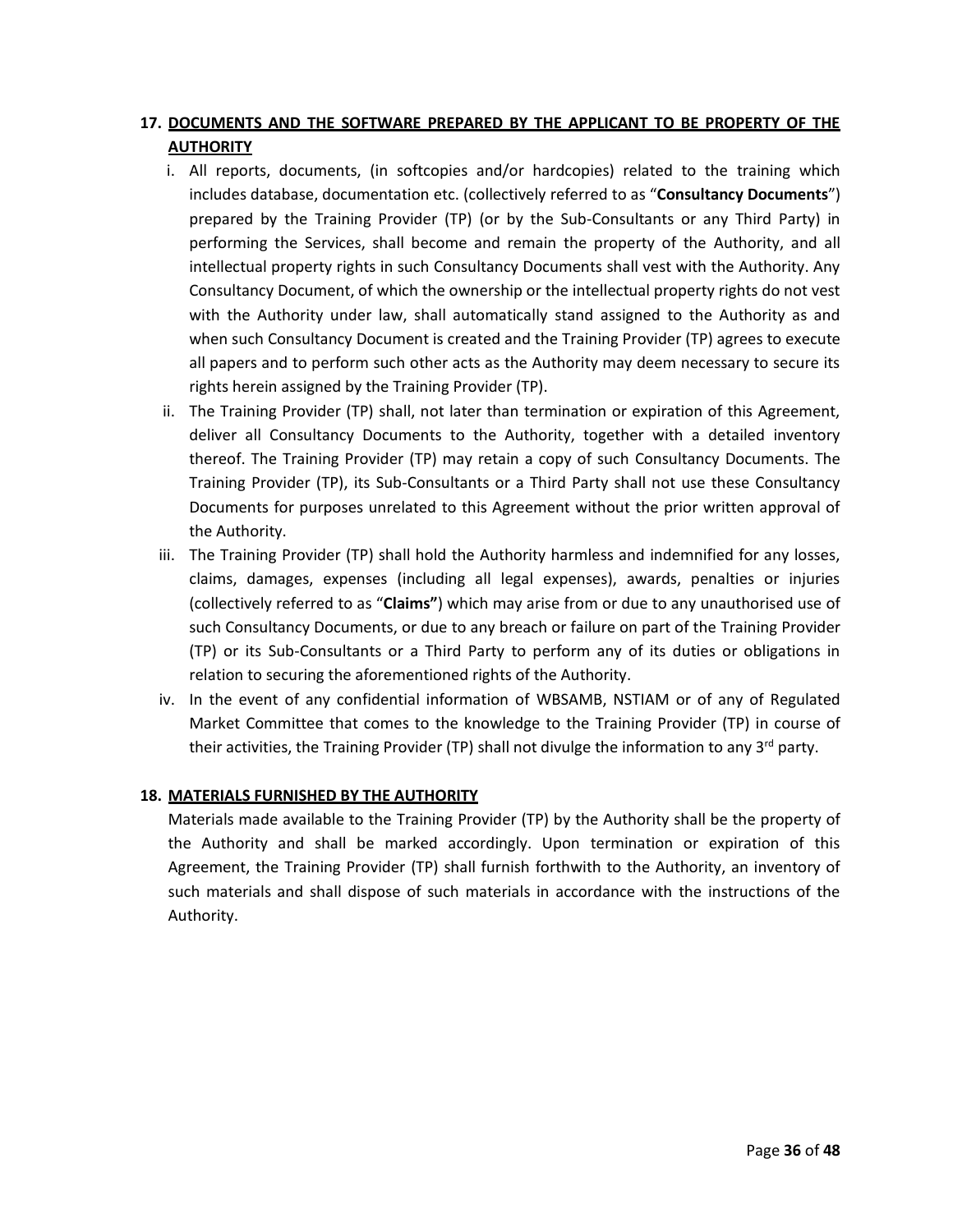**SECTION V**

## **APPLICATION FORMS**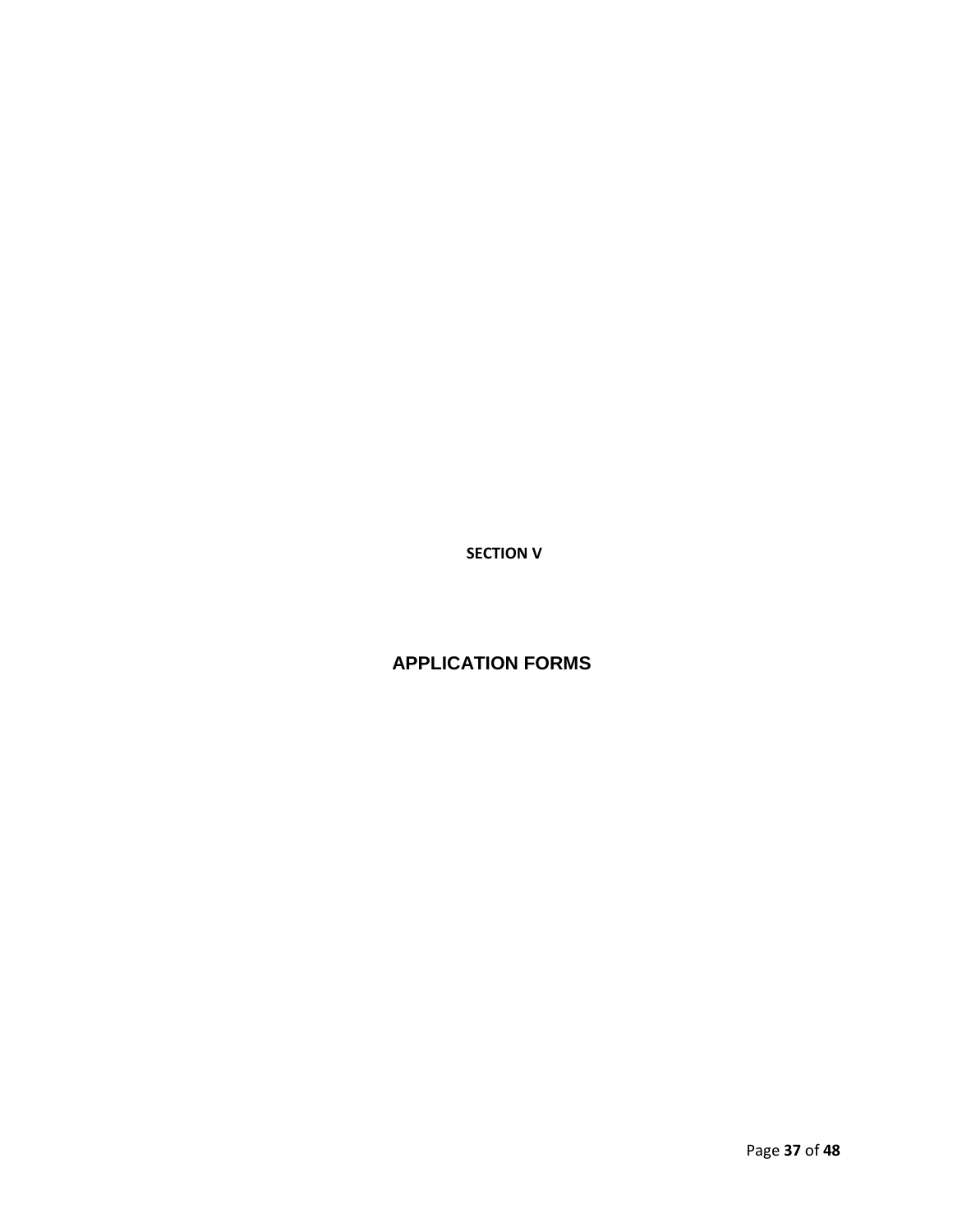## **FORM – "A"**

## **Format for selection criteria for Technical Evaluation**

## **(Only "√" the appropriate option that suits you Please write "NA" if parameter is not applicable)**

| SI <sub>No</sub>        | A. Past Experience of the Firm (60%)                                           | A       | B       | $\mathsf{C}$ |
|-------------------------|--------------------------------------------------------------------------------|---------|---------|--------------|
| 1                       | <b>Number of Year of Training Experience (20%)</b>                             | < 5     | 5 to 10 | 10 and $>$   |
|                         |                                                                                |         |         |              |
| $\overline{2}$          | Past Experience of Similar Nature Job (No of batches trained) (30%)            |         |         |              |
| 2a                      | With Dept. of Agricultural Marketing, GOWB (40%)                               | $1 - 3$ | $4 - 6$ | $6 - 10$     |
|                         |                                                                                |         |         |              |
| 2 <sub>b</sub>          | With Agri Allied departments of GOWB (35%)                                     | $1 - 3$ | $4-6$   | $6 - 10$     |
|                         |                                                                                |         |         |              |
| 2c                      | With other departments of GOWB (25%)                                           | $1 - 3$ | $4-6$   | $6 - 10$     |
|                         |                                                                                |         |         |              |
| $\overline{\mathbf{3}}$ | <b>Number of Groups Formed (20%)</b>                                           | < 50    | 50-100  | >100         |
|                         |                                                                                |         |         |              |
| 4                       | Past Experience in carrying out training job in related sector (in Year) (20%) |         |         |              |
| 4a                      | With Dept. of Agricultural Marketing, GOWB (40%)                               | $1 - 3$ | $>3-6$  | $6 - 10$     |
|                         |                                                                                |         |         |              |
| 4b                      | With Agri Allied departments of GOWB (35%)                                     | $1 - 3$ | $>3-6$  | $6 - 10$     |
|                         |                                                                                |         |         |              |
| 4c                      | With other departments of GOWB (25%)                                           | $1 - 3$ | $>3-6$  | $6 - 10$     |
|                         |                                                                                |         |         |              |
| 5                       | Training Job carried out in West Bengal (in year) (10%)                        | $1 - 5$ | $>5-10$ | $>10$        |
|                         |                                                                                |         |         |              |

| SI No | B. Experience of Key Personnel (25%)     | A       | в       |                            |
|-------|------------------------------------------|---------|---------|----------------------------|
|       | <b>Qualification (30%)</b>               | B.Sc    | M.Sc    | $M.Sc +$<br>Management/PhD |
|       |                                          |         |         |                            |
|       | <b>Relevant Experience in year (70%)</b> | $1 - 5$ | $>5-10$ | >10                        |
|       |                                          |         |         |                            |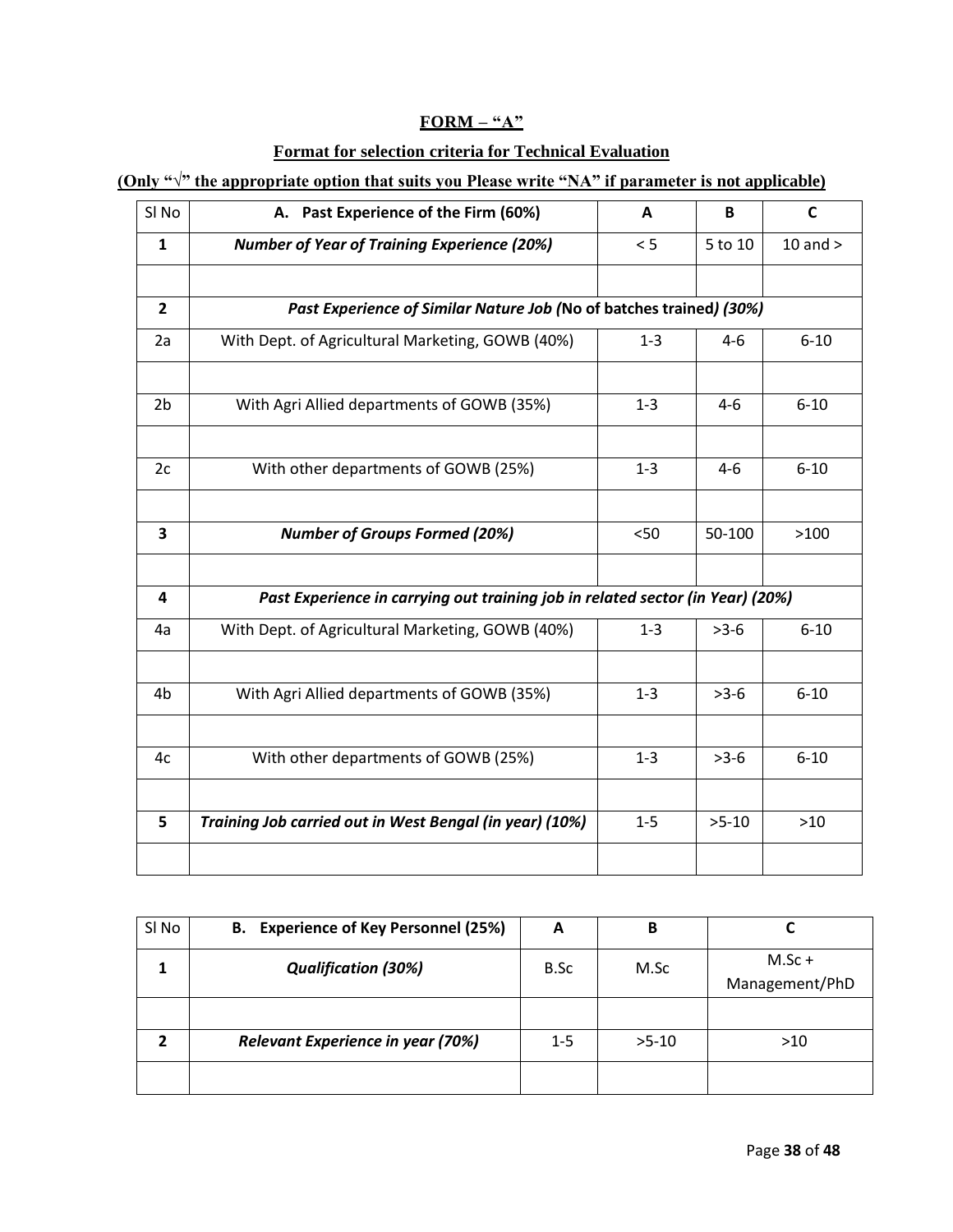| Sl No | C. Financial Strength of the Applicant (15%)                                                  | A        | В            |      |
|-------|-----------------------------------------------------------------------------------------------|----------|--------------|------|
|       | Average Turnover figure in agri-input and output<br>management business in last 3 years (50%) | 20L-25 L | $>251 - 501$ | >50L |
|       |                                                                                               |          |              |      |
|       | Average Net worth in last 3 years (50%)                                                       | 10L-15L  | $>15L-30L$   | >30L |
|       |                                                                                               |          |              |      |

**(Authorized Signatory)**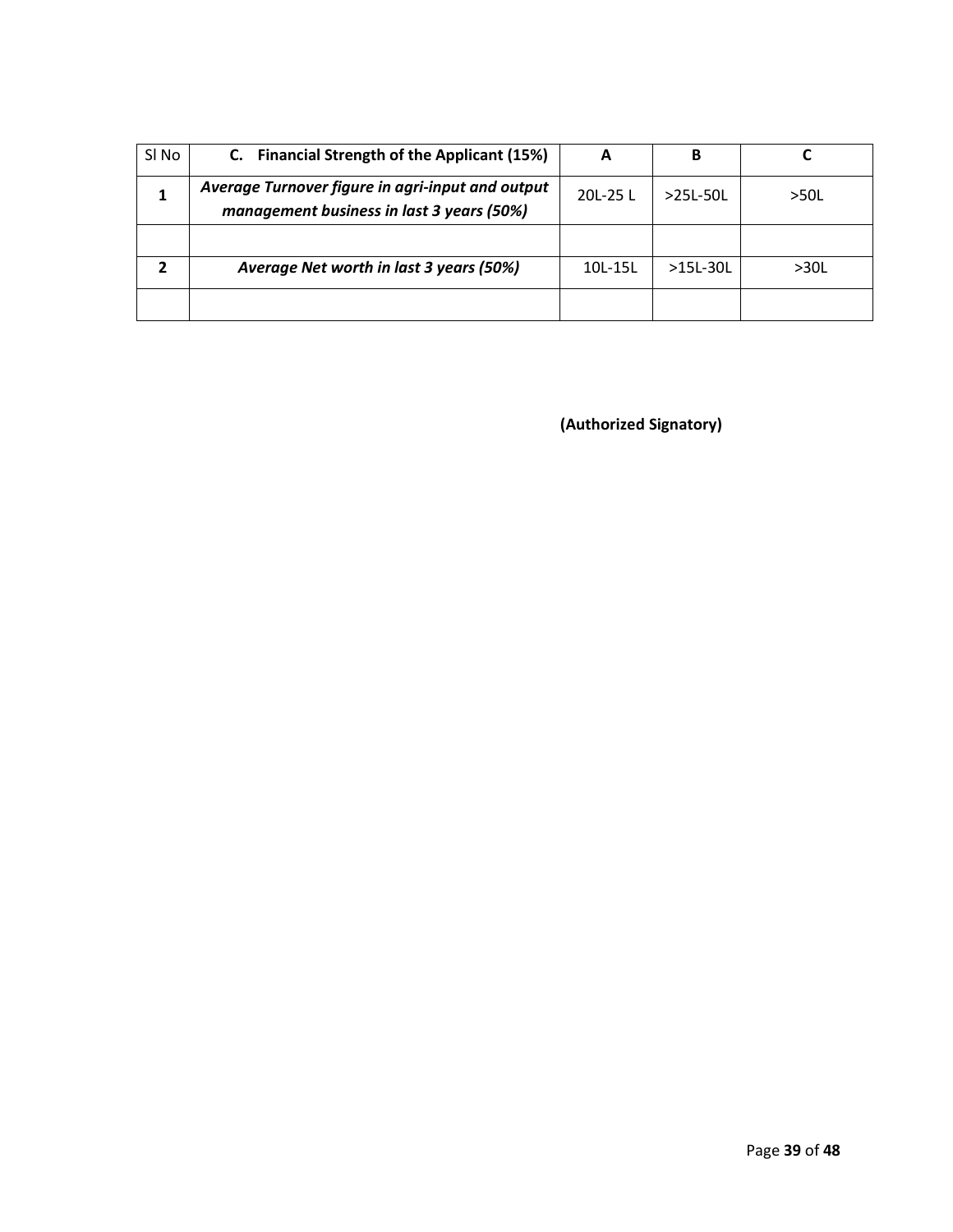## **FORM – "B" Letter of Application (On the Letter Head of the Applicant ( in case of Single Applicant) or Member Responsible (In case of Joint Venture)**

Date:

To:

Ref: **EOI** No: ………………………………………………. dated ……………………………. **for the Training program on 'Entrepreneurship and Marketing Chain Development through Market-led Production and Postharvest Management'**

#### Sir,

| (hereinafter referred to as "the Applicant"), and having reviewed and fully understood all of the |
|---------------------------------------------------------------------------------------------------|
| pre-qualification requirements and information provided, the undersigned hereby apply for         |
| qualification for the project referred above and my fund requirement for accomplishing my part    |
|                                                                                                   |
|                                                                                                   |
| amount is inclusive of all annlisable taxes and duties                                            |

amount is inclusive of all applicable taxes and duties.

 We are enclosing our Expression of Interest in One original plus one copy, with the details as per the requirements of the EOI, for your evaluation.

**(Authorized Signatory)**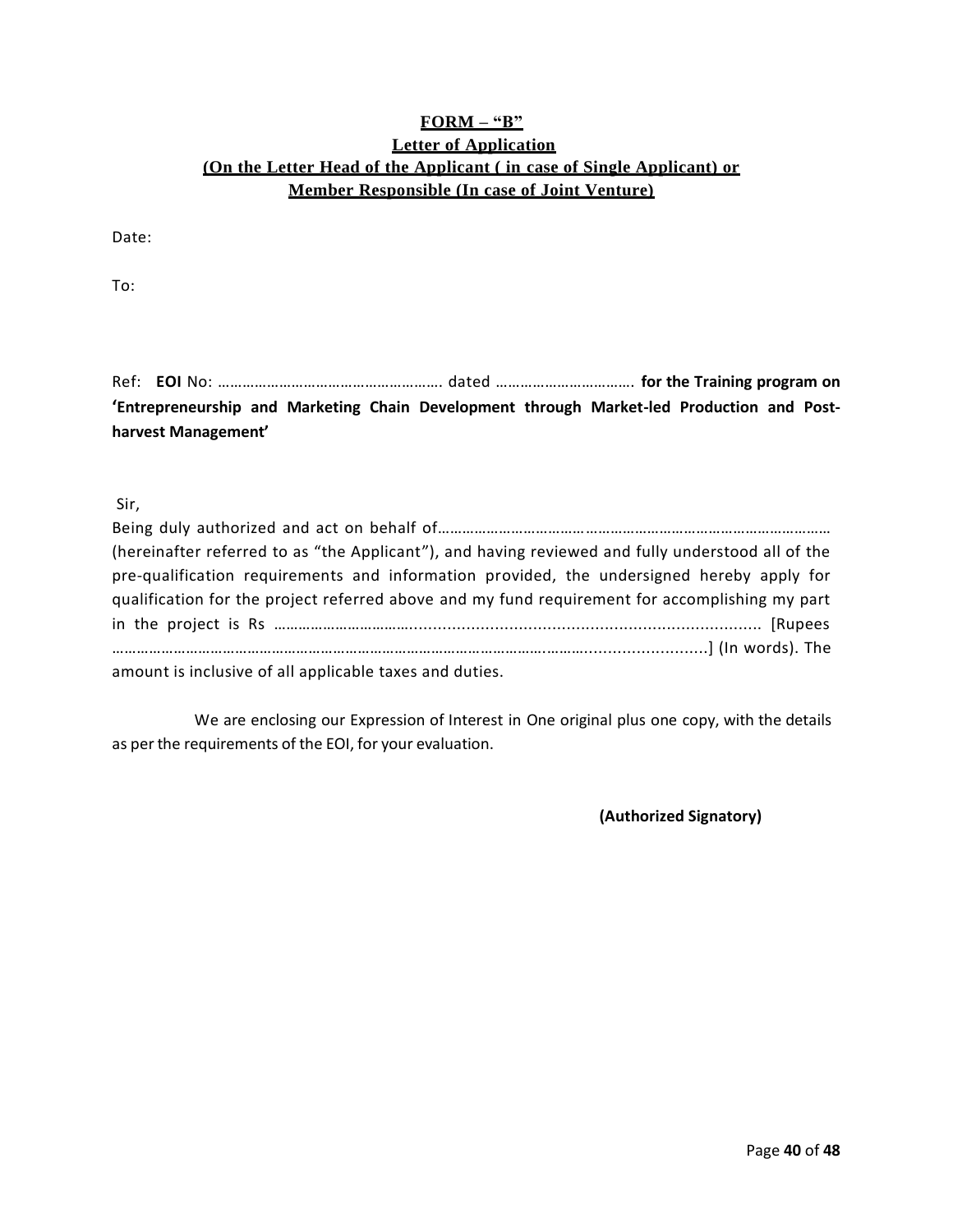## **Formats to be used for the Proposal Submission**

## **ANNEX I: Cover Letter for bidders (On the letterhead of the organization)**

#### Date: DD/MM/YYYY

To Director, Netaji Subhas Training Institute of Agricultural Marketing, Sashmalpara, Baidyabati PIN -712222.

**Sub:** Selection of Training Provider for providing training on 'Entrepreneurship and Marketing Chain Development through Market-led Production and Post-harvest Management'

**Ref:** EOI No: <xxxxxxxx> dated <dd/ MM/2022>

Dear Sir,

Having examined the EOI, the receipt of which is hereby duly acknowledged, we, the undersigned, offer to provide the professional services as required and outlined in the EOI for the selection of Training Provider (TP) for providing training on 'Entrepreneurship and Marketing Chain Development through Market-led Production and Post-harvest Management'.

We attach hereto our responses to qualification requirements and technical proposals as required by the EOI. We confirm that the information contained in these responses, or any part thereof, including the exhibits, and other documents and instruments delivered or to be delivered to NSTIAM, is true, accurate, verifiable and complete. This response including all information necessary to ensure that the statements therein do not in whole, or in part, mislead NSTIAM in its tendering process.

We fully understand and agree to comply that on verification, if any of the information provided here is found to be misleading the empanelment process, we are liable to be dismissed from the empanelment process. We agree for unconditional acceptance of all the terms and conditions set out in the EOI document and also agree to abide by this EOI response.

We agree that you are not bound to accept any EOI response you may receive. We also agree that you reserve the right in absolute sense to reject all, or any of the products/ services specified in the EOI response.

It is hereby confirmed that I/We are entitled to act on behalf of our company/ corporation/ firm/ organization and empowered to sign this document as well as other such documents, which may be required in this connection.

Signature of Authorized Signatory (with official seal)

| Name            | ٠<br>۰ |
|-----------------|--------|
| Designation     | ٠<br>٠ |
| Address         | ٠      |
| Telephone & Fax | ٠      |
| Email address   |        |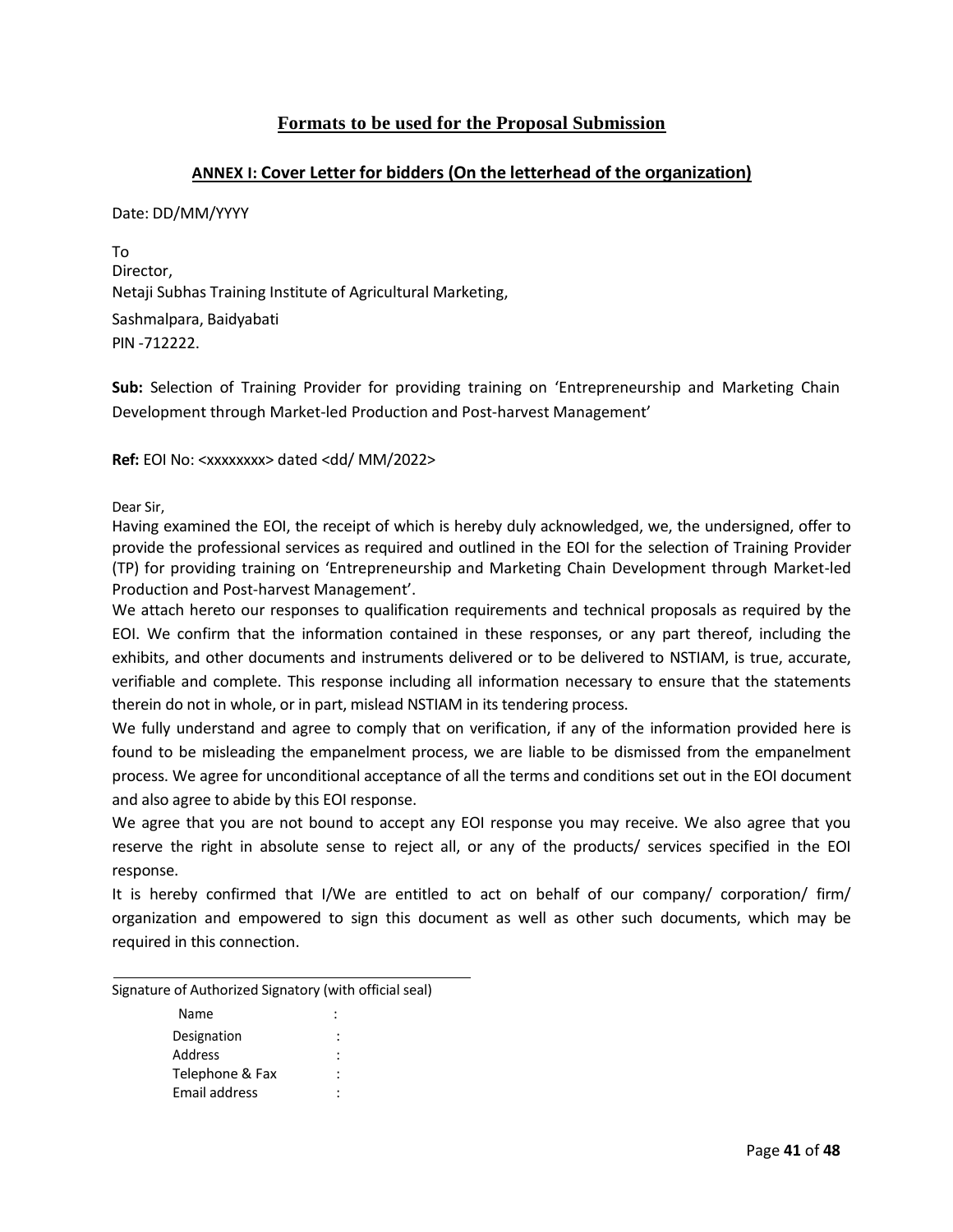## **Annex. II: Format to share Organization's Particulars (On the letterhead of the organization)**

| SI.No          | <b>Description</b>                    | Details (to be filled by the responder to the EOI) |
|----------------|---------------------------------------|----------------------------------------------------|
| $\mathbf{1}$ . | Name of the organization              |                                                    |
| 2.             | Official address                      |                                                    |
| 3.             | Phone No.                             |                                                    |
| 4.             | Fax No.                               |                                                    |
| 5.             | Web Site Address                      |                                                    |
| 6.             | Name of Authorized signatory          |                                                    |
| 7.             | Land line no. of Authorized signatory |                                                    |
| 8.             | Mobile no. of Authorized signatory    |                                                    |
| 9.             | Email address of Authorized signatory |                                                    |

## **Annexure III: Self-declaration letter for not being black-listed for bidders**

(To be submitted on the Letterhead of the responding organization)

Date: DD/MM/YYYY

To Director, Netaji Subhas Training Institute of Agricultural Marketing, Sashmalpara, Baidyabati; PIN -712222.

Sub: Declaration for not being debarred / black-listed by Central / any State Government department in India as on the date of submission of the bid

Dear Sir,

I/We, the undersigned, herewith declare that my/our company (<-- name of the firm -->) has not been debarred / black-listed by Central / any State Government department in India as on the date of submission of the bid.

Yours' faithfully,

|                 | Signature of Authorized Signatory (with official seal) Date: |
|-----------------|--------------------------------------------------------------|
| Name            |                                                              |
| Designation     | :                                                            |
| Address         | ٠                                                            |
| Telephone & Fax | $\ddot{\phantom{0}}$                                         |
| E-mail address  | ٠                                                            |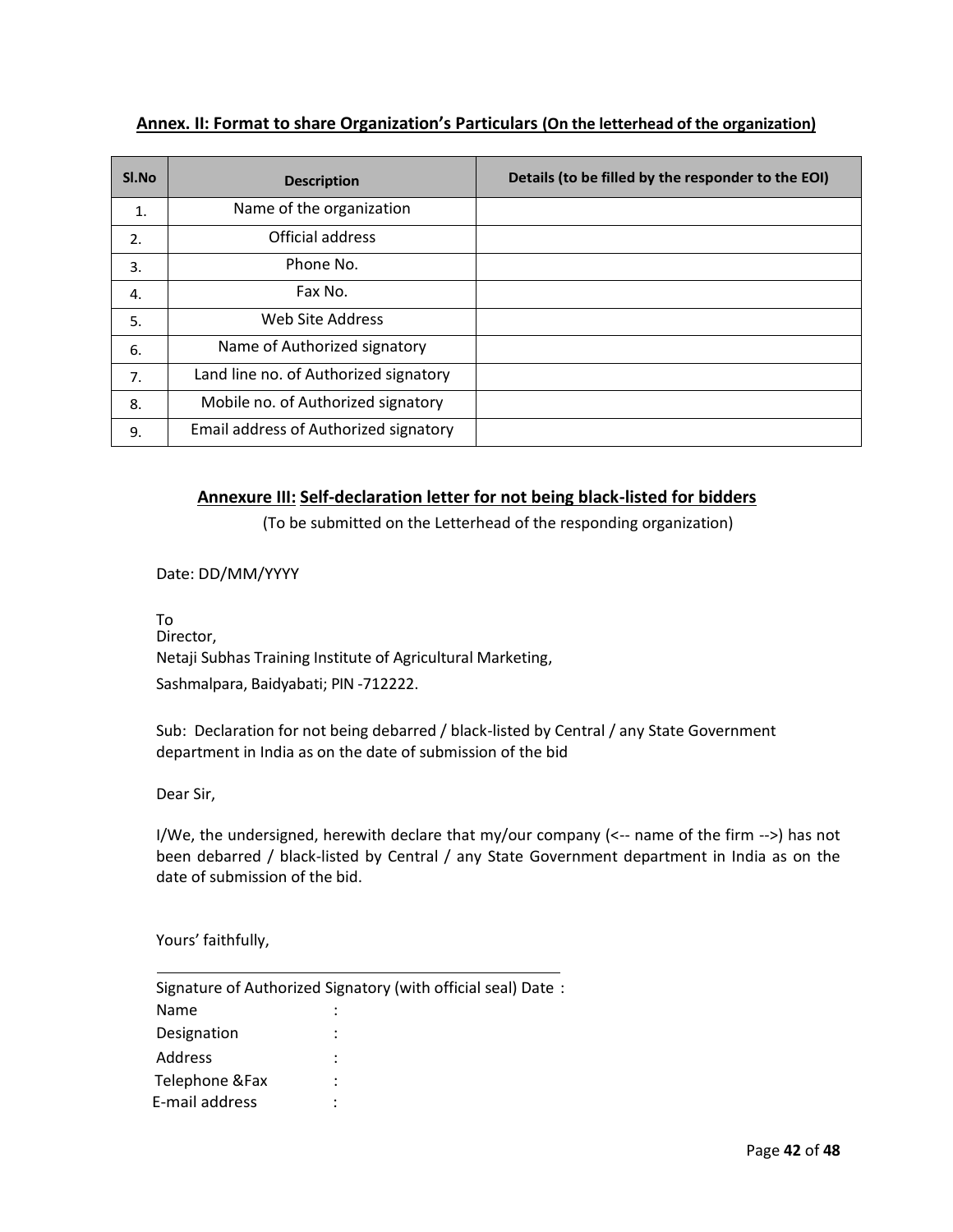## **Annexure IV: No Deviation Certificate**

(To be submitted on the Letterhead of the responding organization)

Date: DD/MM/YYYY

To Director, Netaji Subhas Training Institute of Agricultural Marketing, Sashmalpara, Baidyabati; PIN -712222.

#### Sir/Madam,

We, the undersigned, declare that the information provided by us in the Standard Forms (both for Technical and Financial proposals) and annexure have been prepared following exactly the same format provided by NSTIAM in the EOI document and no deviation/modification/addition/alteration has been done in the submitted Standard Forms.

We understand that any deviation/modification/addition/alteration in the Standard Forms shall lead to cancellation of our proposal for the specified project.

Yours sincerely,

Authorized Signature {In full and initials}:

Name and Title of Signatory:

Name of Consultant (company's name or JV's name):

In the capacity of:

Address:

Contact information (phone and e-mail):

{*For a joint venture, either all members shall sign or only the lead member, in which case the power of attorney to sign on behalf of all members shall be attached*}

#### Sir/Madam,

We understand that any deviation/modification/addition/alteration in the Standard Forms shall lead to cancellation of our proposal for the specified project.

Yours sincerely,

Authorized Signature {In full and initials}:

Name and Title of Signatory:

Name of Consultant (company's name or JV's name):

In the capacity of:

Address:

Contact information (phone and e-mail):

{*For a joint venture, either all members shall sign or only the lead member, in which case the power of attorney to sign on behalf of all members shall be attached*}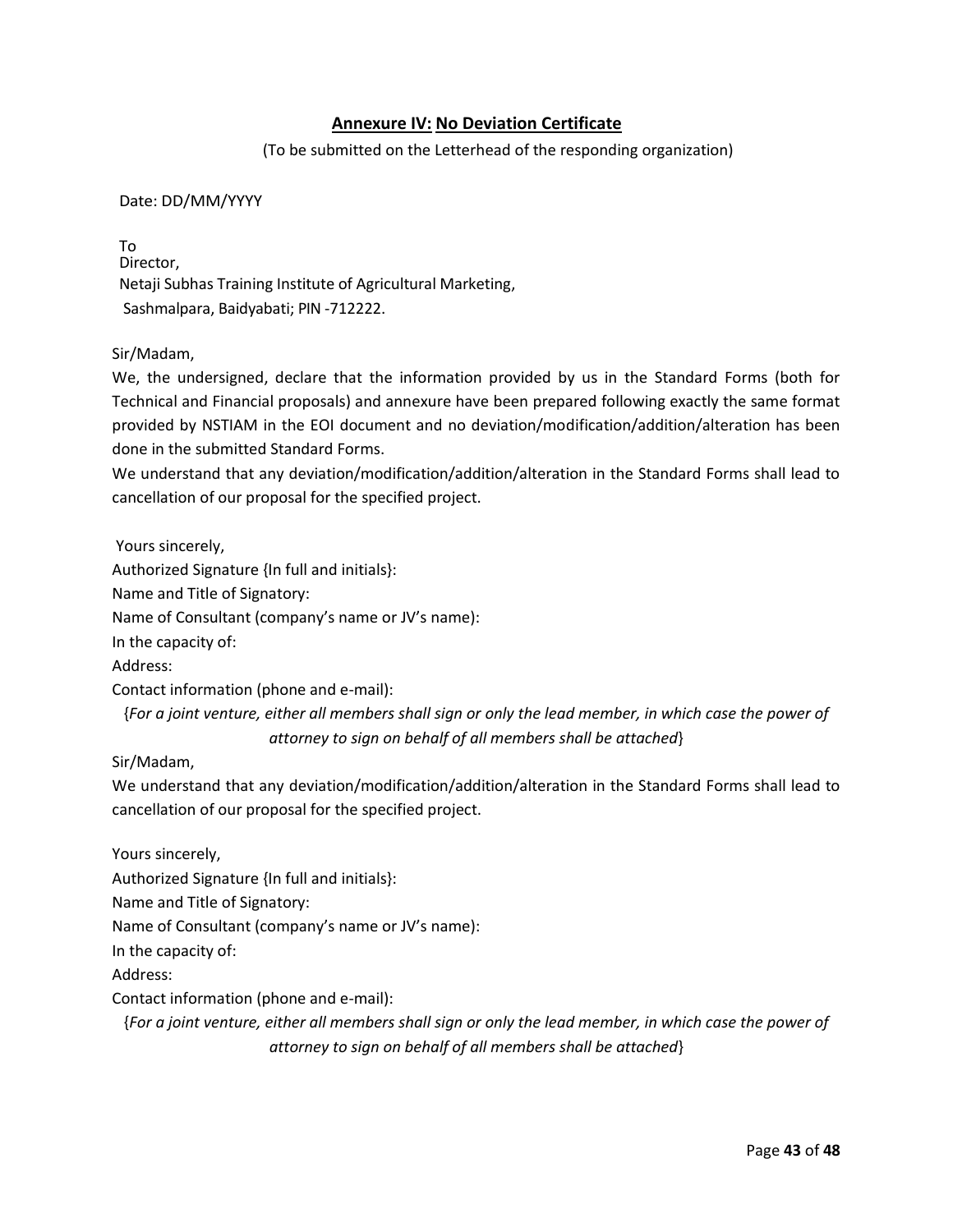## **Annexure V:**

## **Authorization letter for attending pre-bid meeting / bid opening for the organization**

#### **(Strike out whichever is not applicable)**

**(To be submitted on the Letterhead of the responding organization)**

**No………………………………….… Date………………….** 

To Director, Netaji Subhas Training Institute of Agricultural Marketing, Sashmalpara, Baidyabati; PIN -712222.

Sub: EOI No………….…………………………………… date………………..

Sir/Ma'am,

We hereby authorize Mr./Ms. ……………………………………….as our authorized representative, whose signature is attested below to represent us on the following occasion: -

i. Attending Pre-Bid meeting on ------------------------ at -------------------------- A.M. /P.M.

ii. EOI Opening on………………. at…………… A.M. /P.M.

Kindly permit him/her to attend the same.

Yours faithfully,

Signature of Authorized Signatory (with official seal) Date

Signature of the Authorized Representative: Name of Authorized Representative: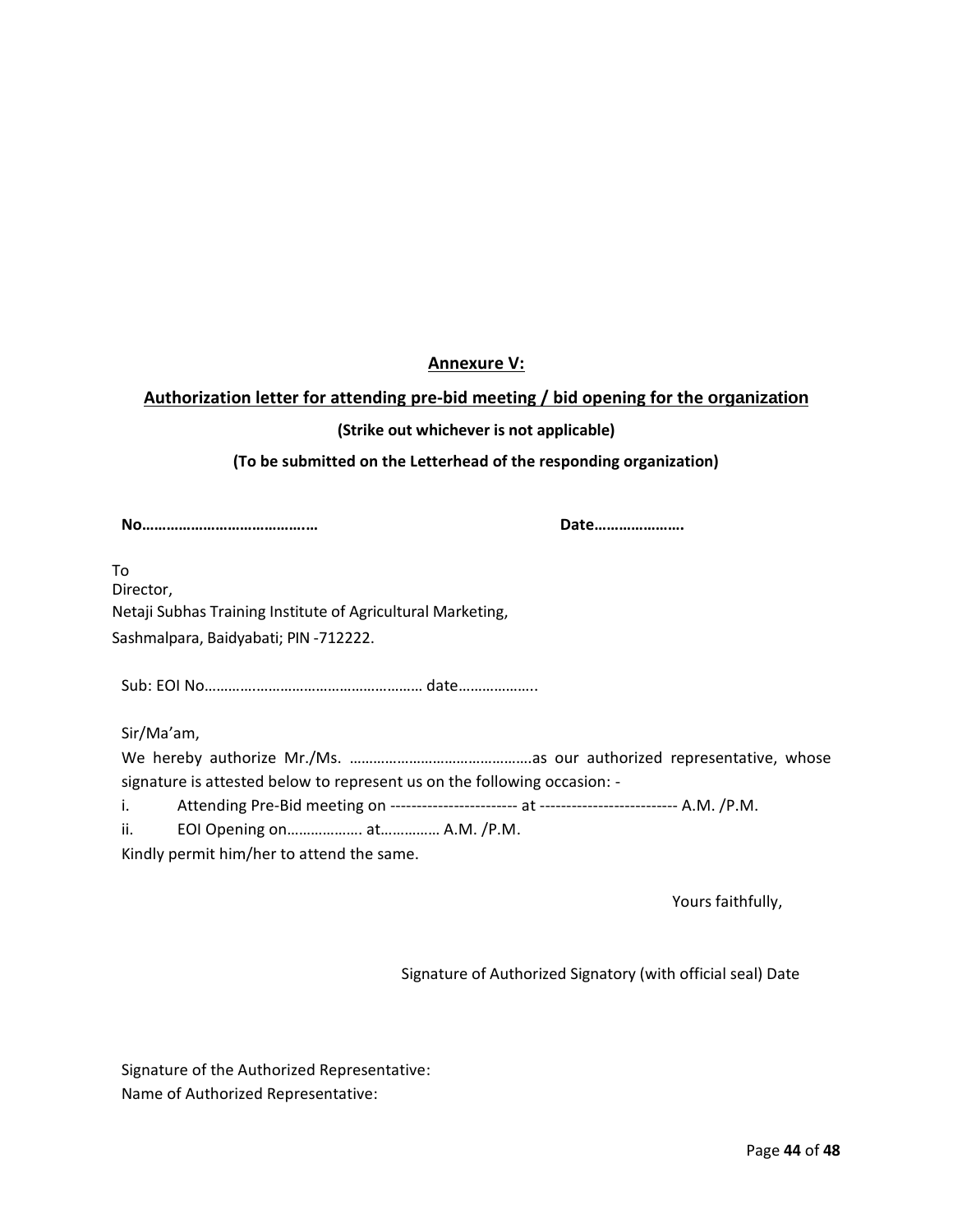## Designation:

## **Annexure VI: Format for CV of experts for the organization**

| $\mathbf{1}$   | Name of the Expert                                |                                                                                                           |           |           |           |
|----------------|---------------------------------------------------|-----------------------------------------------------------------------------------------------------------|-----------|-----------|-----------|
| $\overline{2}$ | Current Designation in the Organization           |                                                                                                           |           |           |           |
| 3              | Proposed Role in the Project                      |                                                                                                           |           |           |           |
| $\overline{4}$ | <b>Highest Education</b>                          |                                                                                                           |           |           |           |
| 5              | <b>Summary of Key Training and Certifications</b> |                                                                                                           |           |           |           |
| 6              | Language Proficiency                              |                                                                                                           |           |           |           |
| $\overline{7}$ | Total No. of years of Work Experience             |                                                                                                           |           |           |           |
| 8              | Total No. of years of relevant experience         |                                                                                                           |           |           |           |
| 9              | <b>Contact Number of Expert</b>                   |                                                                                                           |           |           |           |
| 10             | Mail ID of Expert                                 |                                                                                                           |           |           |           |
|                |                                                   | Highlights of relevant assignments handled and significant accomplishments (Use following format for each |           |           |           |
|                | project)                                          |                                                                                                           |           |           |           |
|                |                                                   | Project 1                                                                                                 | Project 2 | Project 3 | Project 4 |
|                | <b>Name of Assignment or project:</b>             |                                                                                                           |           |           |           |
|                | Year:                                             |                                                                                                           |           |           |           |
| 11             | Location:                                         |                                                                                                           |           |           |           |
|                | Client:                                           |                                                                                                           |           |           |           |
|                | Main project features:                            |                                                                                                           |           |           |           |
|                |                                                   |                                                                                                           |           |           |           |
|                | Role:                                             |                                                                                                           |           |           |           |

## **Certification:**

I, the undersigned, certify that to the best of my knowledge and belief, this CV correctly describes myself, my qualifications, and my experience, and I am available to undertake the assignment in case of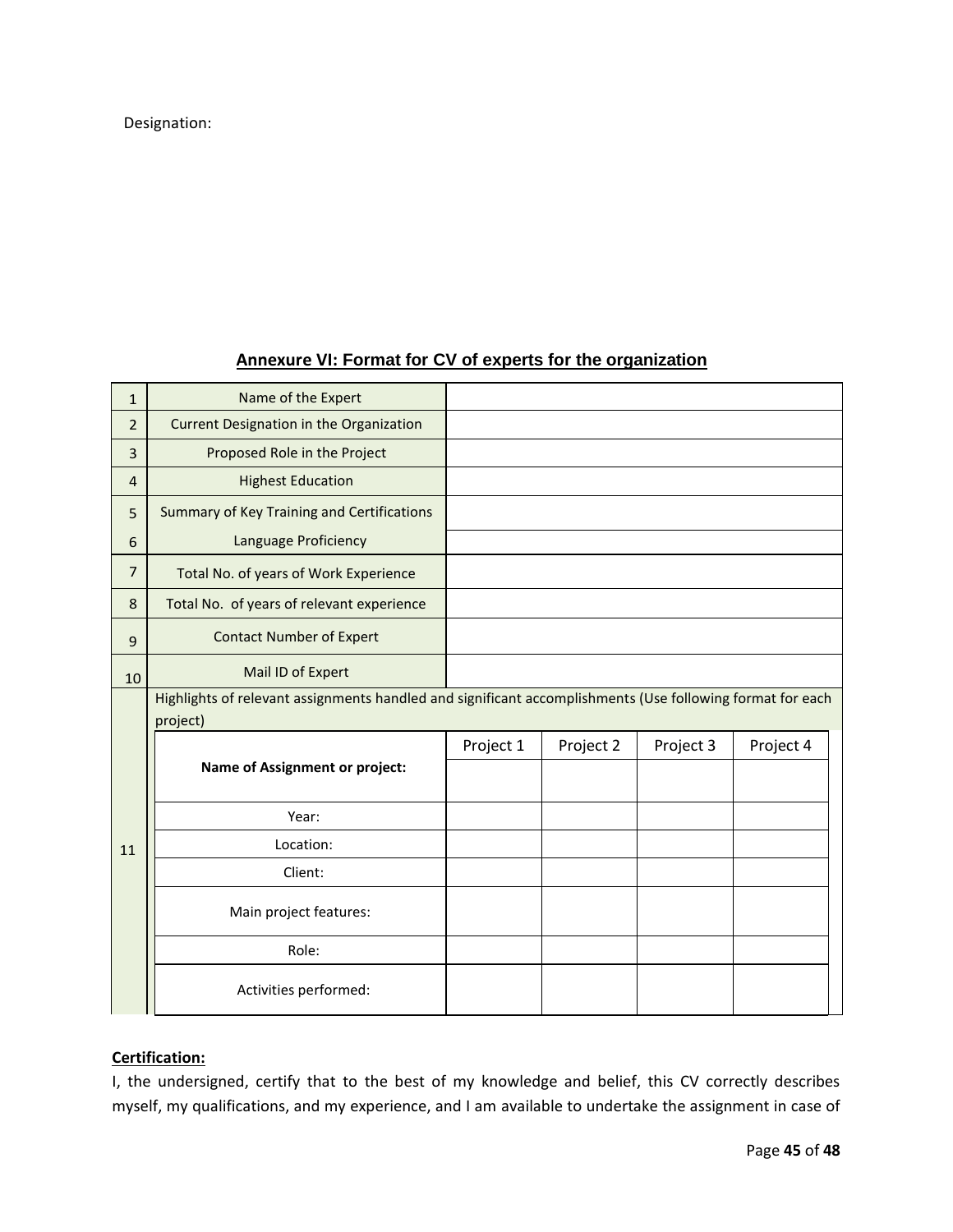an award. I understand that any misstatement or misrepresentation described herein may lead to my disqualification or dismissal by the Client and/or termination of the contract any time even after even after acceptance of award.

Name of Expert Signature Communications of Experiment Communications of the Date

Countersigned by authorised person

#### **Annexure VII Comments and suggestions on the Terms of Reference**

Furnish comments and suggestions on the terms of reference and facilities to be provided by the Training Provider (TP).

The useful suggestions, although will not be incorporated in the ToR at this stage, but may be looked into during negotiation of the contract.

| SI No | <b>Existing Clause/s under ToR</b> | <b>Suggested Modification</b> |
|-------|------------------------------------|-------------------------------|
|       |                                    |                               |
|       |                                    |                               |
|       |                                    |                               |

#### **Annexure VIII Comments and suggestions on the Draft Contract**

Furnish comments and suggestions on the Draft Contract to be done between WBSAMB and Training Provider (TP).

The useful suggestions, although will not be incorporated in the draft contract at this stage, but may be looked into during negotiation of the contract.

| <b>Existing Clause/s under Draft Contract</b><br>SI No |  | <b>Suggested Modification</b> |
|--------------------------------------------------------|--|-------------------------------|
|                                                        |  |                               |
|                                                        |  |                               |
|                                                        |  |                               |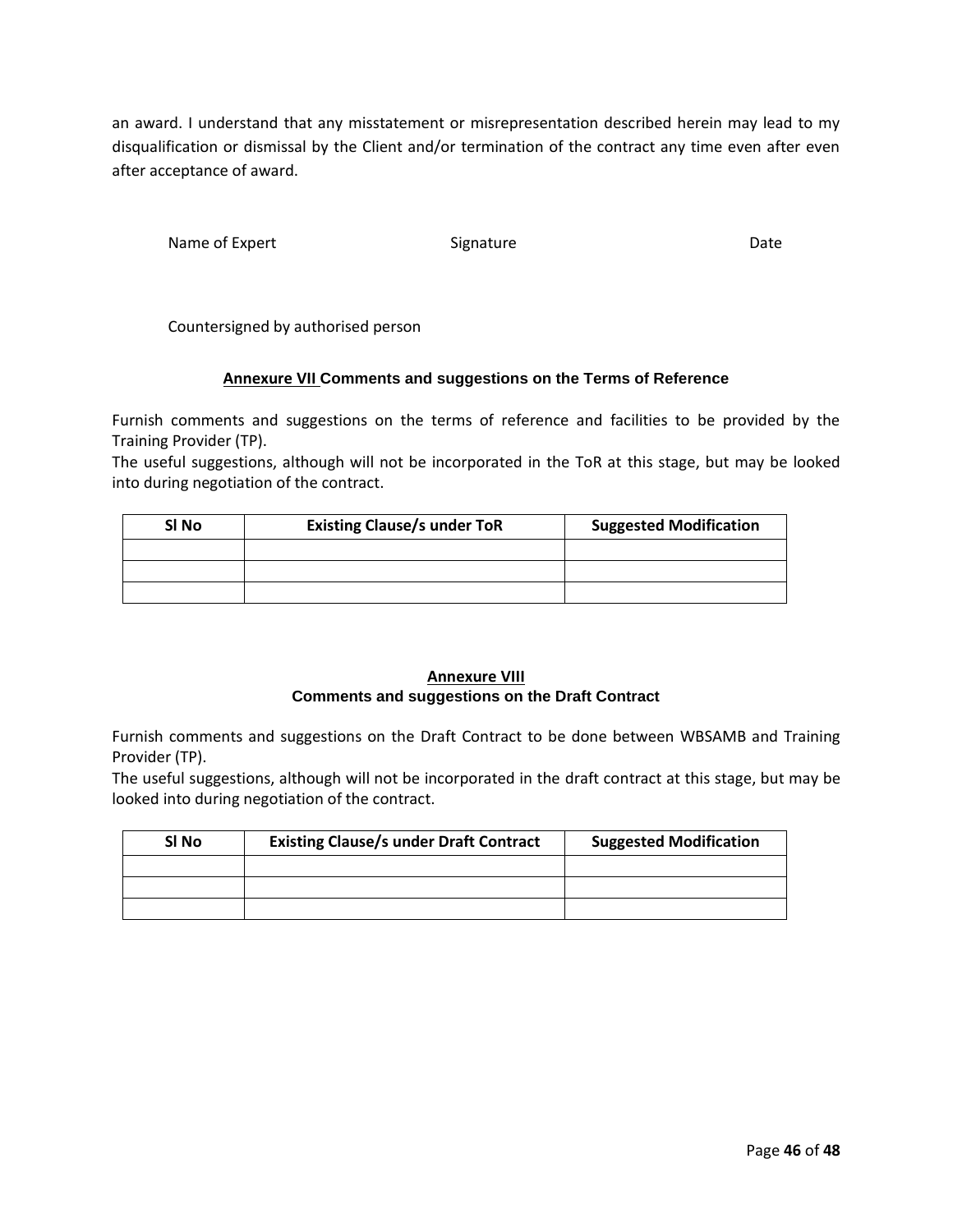| SI No.                  | <b>List of Documents Submitted</b>                                              | Only put " $\sqrt{ }$ " |
|-------------------------|---------------------------------------------------------------------------------|-------------------------|
|                         |                                                                                 | marks                   |
| $\mathbf{1}$            | Copy of Certificate of Registration / Incorporation                             |                         |
| $\overline{2}$          | Copy of Memorandum of Article                                                   |                         |
| 3                       | Copy of PAN                                                                     |                         |
| 4                       | Copy of last 3 (three) years audited financial statements                       |                         |
| 5                       | Copy of GST Registration Certificate                                            |                         |
| 6                       | Income Tax exemption certificate - if any.                                      |                         |
| $\overline{\mathbf{z}}$ | <b>Proposed Course Structure</b>                                                |                         |
| 8                       | Number & list of permanent staff & faculty                                      |                         |
| $\mathbf{9}$            | The profiles of the Experts /Teachers                                           |                         |
| 10                      | Recognized / Accredited by whom                                                 |                         |
| 11                      | Number of students trained so far and present status of such ex-trainees        |                         |
| 12                      | Successful work experience in the proposed sector including Proof of similar    |                         |
|                         | work experience with this department or any other department of Govt. of        |                         |
|                         | West Bengal.                                                                    |                         |
| 13                      | Existing infrastructure of the institution                                      |                         |
| 14                      | Experience in entrepreneurship development                                      |                         |
| 15                      | Proposed Placement and / or linking facilities to be provided for newly trained |                         |

## **Check list of the Documents to be Submitted**